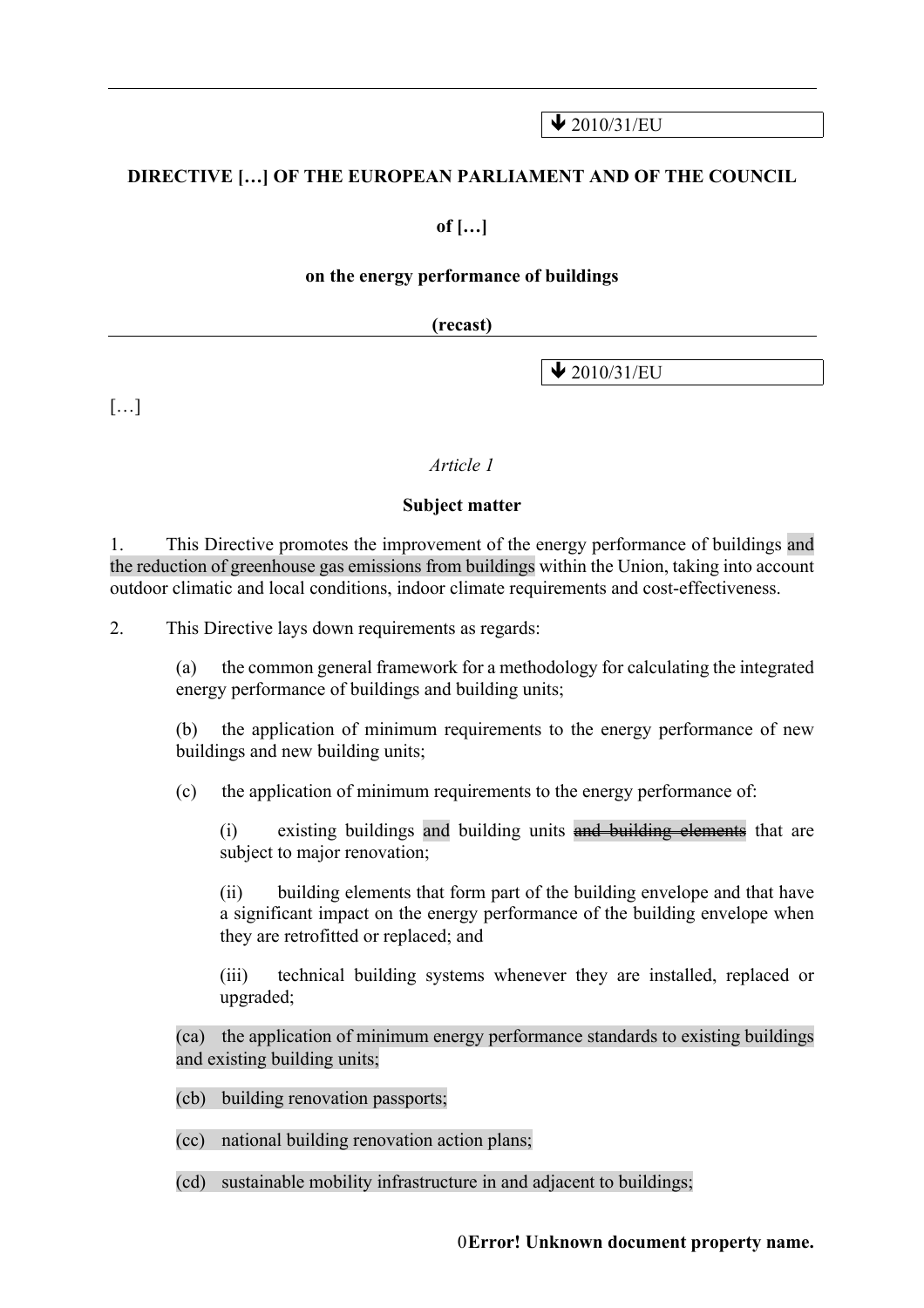#### (d) national plans for increasing the number of nearly zero-energy buildings;

(e) energy performance certification of buildings or building units;

(f) regular inspection of heating, ventilation and air-conditioning systems in buildings; and

(g) independent control systems for energy performance certificates and inspection reports.

3. The requirements laid down in this Directive are minimum requirements and shall not prevent any Member State from maintaining or introducing more stringent measures. Such measures shall be compatible with the Treaty on the Functioning of the European Union. They shall be notified to the Commission.

### *Article 2*

#### **Definitions**

For the purpose of this Directive, the following definitions shall apply:

1. 'building' means a roofed construction having walls, for which energy is used to condition the indoor climate;

1a. 'zero-emission building' means a building that has a very high energy performance, as determined in accordance with Annex I, and complies with the benchmarks set out in Annex III. The very low amount of energy still required has to be fully covered by energy from renewable sources produced on-site;

2. 'nearly zero-energy building' means a building that has a very high energy performance, as determined in accordance with Annex I. The nearly zero or very low amount of energy required should be covered to a very significant extent by energy from renewable sources, including energy from renewable sources produced on-site or nearby;

## $\bigvee$  2018/844 Art. 1.1(a)

3. 'technical building system' means technical equipment for space heating, space cooling, ventilation, domestic hot water, built-in lighting, building automation and control, on-site electricity generation, or a combination thereof, including those systems using energy from renewable sources, of a building or building unit;

# $\sqrt{2018/844 \text{ Art.} 1.1(b)}$

3a. 'building automation and control system' means a system comprising all products, software and engineering services that can support energy efficient, economical and safe operation of technical building systems through automatic controls and by facilitating the manual management of those technical building systems;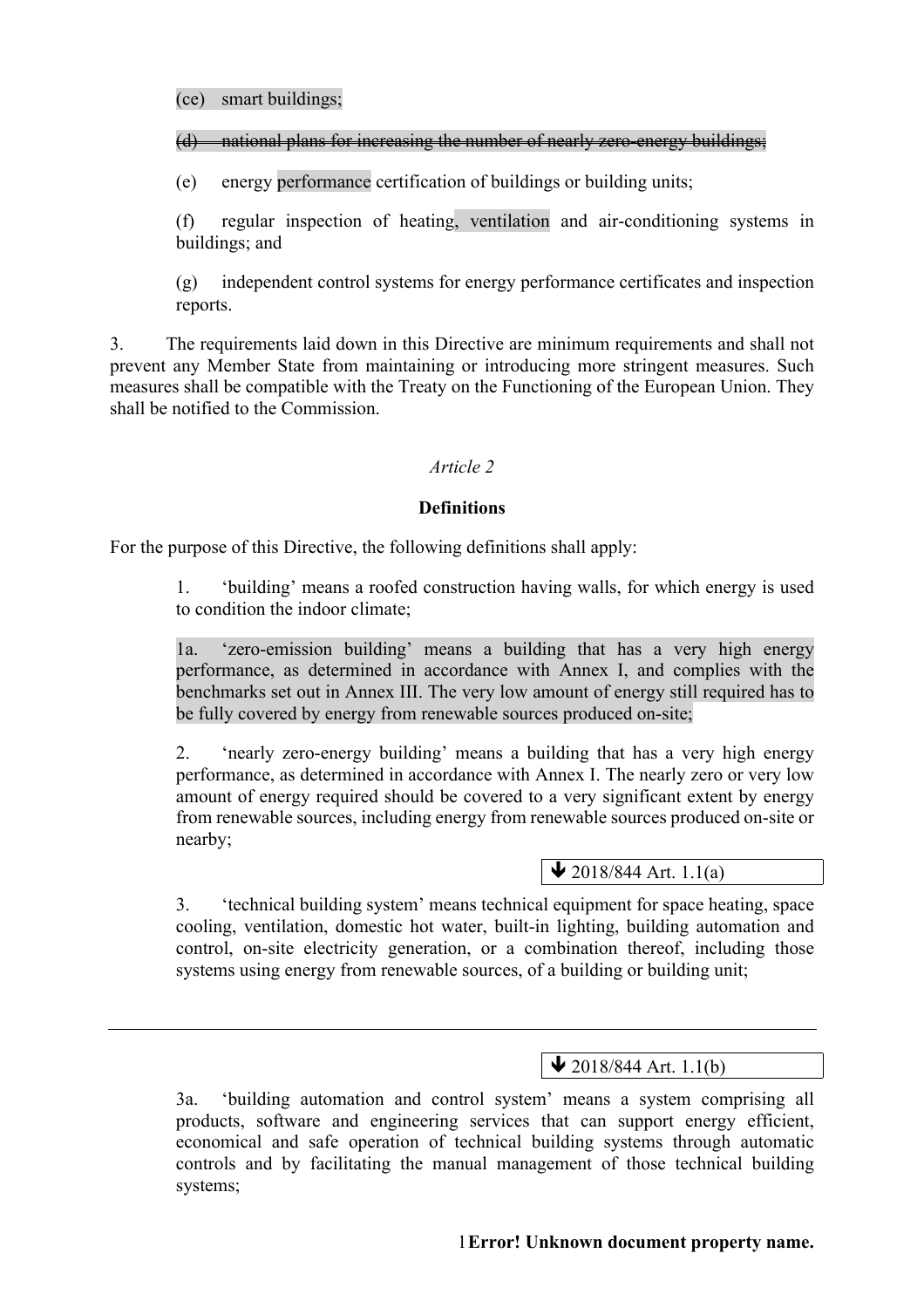$\bigvee$  2010/31/EU

4. 'energy performance of a building' means the calculated or measured amount of energy needed to meet the energy demand associated with a typical use of the building, which includes, inter alia, energy used for heating, cooling, ventilation, hot water and lighting;

5. 'primary energy' means energy from renewable and non-renewable sources which has not undergone any conversion or transformation process;

5a. 'non-renewable primary energy factor' means non-renewable primary energy for a given energy carrier, including the delivered energy and the considered energy overheads of delivery to the points of use, divided by the delivered energy;

5b. 'renewable primary energy factor' means renewable primary energy for an onsite or a given distant or nearby energy carrier, including the delivered energy and the considered energy overheads of delivery to the points of use, divided by the delivered energy;

5c. 'total primary energy factor' means sum of renewable and non-renewable primary energy factors for a given energy carrier;

6. 'energy from renewable sources' means energy from renewable non-fossil sources, namely wind, solar (solar thermal and solar photovoltaic), aerothermal, and geothermal energy, hydrothermal ambient energy, tide, wave and other ocean energy, hydropower, biomass, landfill gas, sewage treatment plant gas, and biogases;

7. 'building envelope' means the integrated elements of a building which separate its interior from the outdoor environment;

8. 'building unit' means a section, floor or apartment within a building which is designed or altered to be used separately;

9. 'building element' means a technical building system or an element of the building envelope;

9a. 'building renovation passport' means a document that provides a tailored roadmap for the renovation of a specific building in several steps that will significantly improve its energy performance;

9a. 'deep renovation' means a renovation which transforms a building into a zeroemission building, not including renovations which lead to a reduction in energy demand of less than 30%;

9b. 'staged deep renovation' means a deep renovation carried out in several steps, following the steps set out in a building renovation passport in accordance with Article 2b;

10. 'major renovation' means the renovation of a building where:

(a) the total cost of the renovation relating to the building envelope or the technical building systems is higher than 25 % of the value of the building, excluding the value of the land upon which the building is situated; or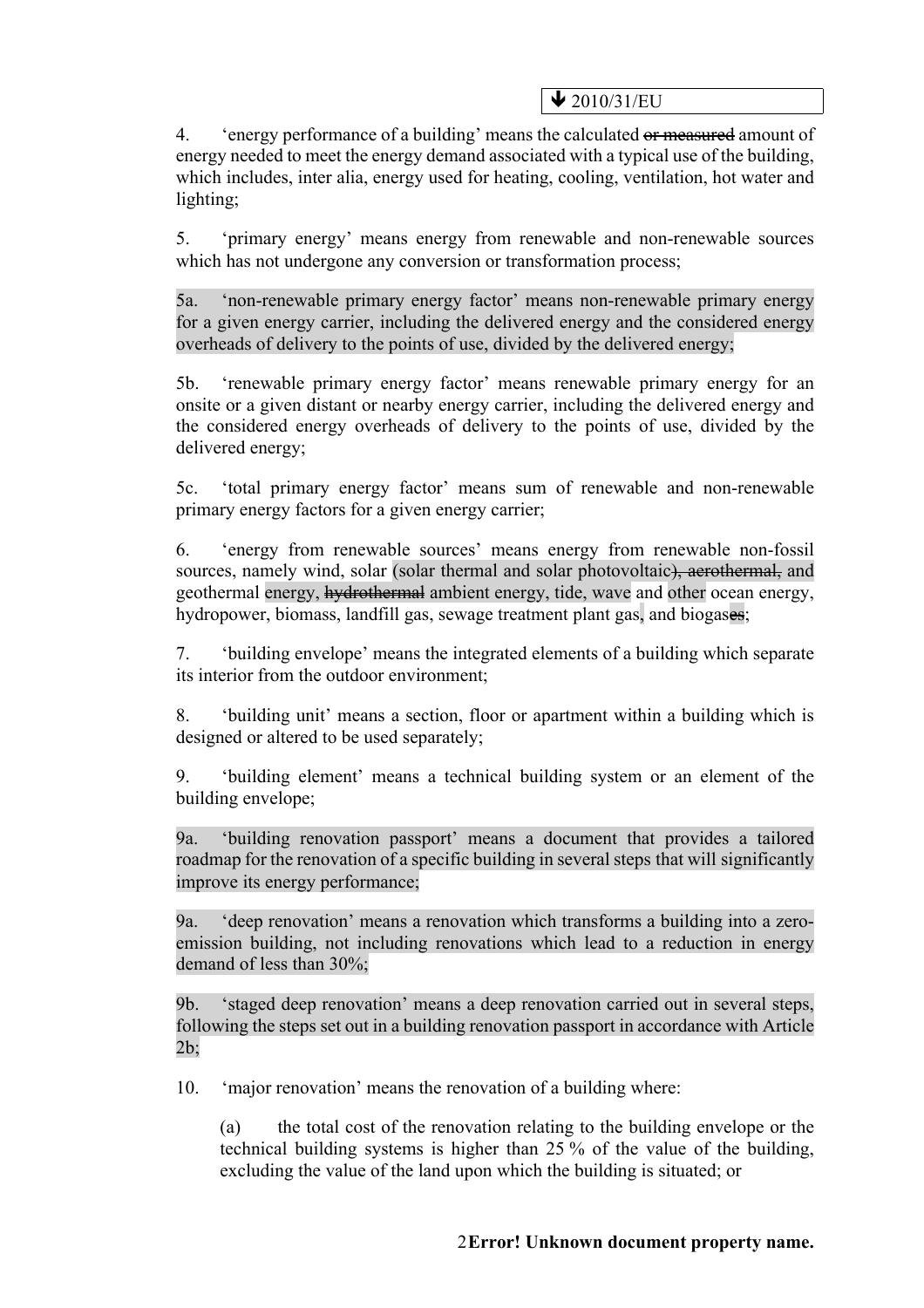(b) more than 25 % of the surface of the building envelope undergoes renovation;

Member States may choose to apply option (a) or (b).

11. 'European standard' means a standard adopted by the European Committee for Standardisation, the European Committee for Electrotechnical Standardisation or the European Telecommunications Standards Institute and made available for public use;

12. 'energy performance certificate' means a certificate recognised by a Member State or by a legal person designated by it, which indicates the energy performance of a building or building unit, calculated according to a methodology adopted in accordance with Article 3;

13. 'cogeneration' means simultaneous generation in one process of thermal energy and electrical and/or mechanical energy;

14. 'cost-optimal level' means the energy performance level which leads to the lowest cost during the estimated economic lifecycle, where:

(a) the lowest cost is determined taking into account:

i) the category and use of building concerned;

ii) energy-related investment costs based on official forecasts;

iii) maintenance and operating costs (including energy costs, taking into account the cost of greenhouse gas allowances);

iv) environmental externalities of energy use;

v) earnings from energy produced on-site, where applicable;

vi) disposal costs, where applicable;

(b) the estimated economic lifecycle is determined by each Member State. It refers to the remaining estimated economic lifecycle of a building where energy performance requirements are set for the building as a whole, or to the estimated economic lifecycle of a building element where energy performance requirements are set for building elements.

The cost-optimal level shall lie within the range of performance levels where the cost benefit analysis calculated over the estimated economic lifecycle is positive;

14a. 'recharging point' means a recharging point as defined in Article 2(41) [AFIR];

14b. 'smart charging' means smart charging as defined in Article 2(14l) [amended RED];

14c. 'regulatory authority' means regulatory authority as defined in Article 2(14m) [amended RED];

14d. 'bidirectional charging' means bidirectional charging as defined in Article 2(14n) [amended RED];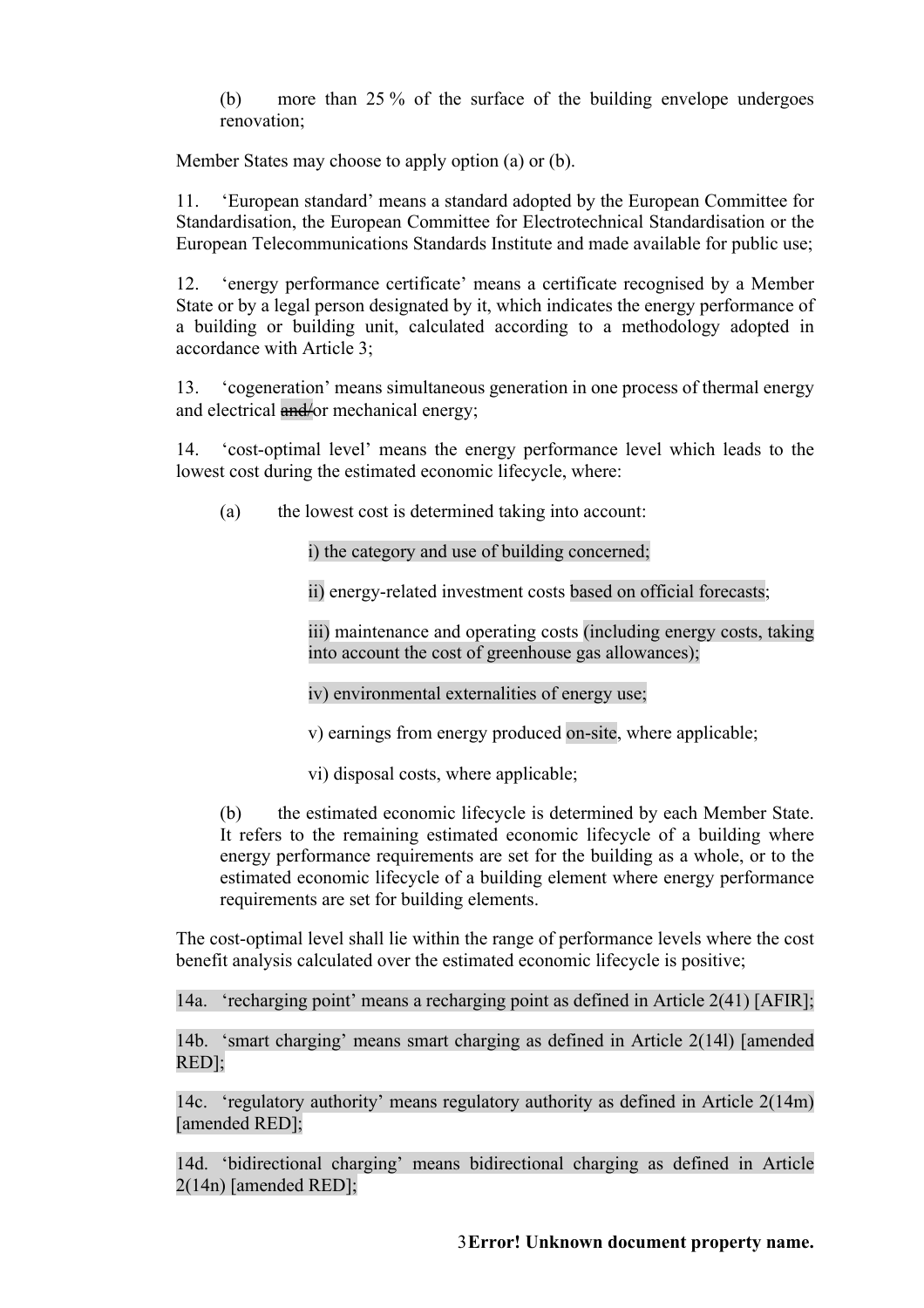15. 'air-conditioning system' means a combination of the components required to provide a form of indoor air treatment, by which temperature is controlled or can be lowered;

 $\bigvee$  2018/844 Art. 1.1(c)

15a. 'heating system' means a combination of the components required to provide a form of indoor air treatment, by which the temperature is increased;

15b. 'heat generator' means the part of a heating system that generates useful heat using one or more of the following processes:

the combustion of fuels in, for example, a boiler;

(b) the Joule effect, taking place in the heating elements of an electric resistance heating system;

(c) capturing heat from ambient air, ventilation exhaust air, or a water or ground heat source using a heat pump:

15c. 'energy performance contracting' means energy performance contracting as defined in point  $(29 27)$  of Article 2 of [revised Energy Efficiency Directive] $\overline{\text{Directive}}$  $2012/27/\mathrm{EU}$  of the European Parliament and of the Couneil $^{\ddagger};$ 

 $\bigvee$  2010/31/EU

16. 'boiler' means the combined boiler body-burner unit, designed to transmit to fluids the heat released from burning;

17. 'effective rated output' means the maximum calorific output, expressed in kW, specified and guaranteed by the manufacturer as being deliverable during continuous operation while complying with the useful efficiency indicated by the manufacturer;

18. 'heat pump' means a machine, a device or installation that transfers heat from/to natural surroundings such as air, water or ground to or from buildings, for the purpose of providing heating, cooling or domestic hot water or industrial applications by reversing the natural flow of heat such that it flows from a lower to a higher temperature. For reversible heat pumps, it may also move heat from the building to the natural surroundings;

19. 'district heating' or 'district cooling' means the distribution of thermal energy in the form of steam, hot water or chilled liquids, from a central source of production through a network to multiple buildings or sites, for the use of space or process heating or cooling;

20. 'useful floor area' means the area of the floor of a building needed as parameter to quantify specific conditions of use that are expressed per unit of floor area and for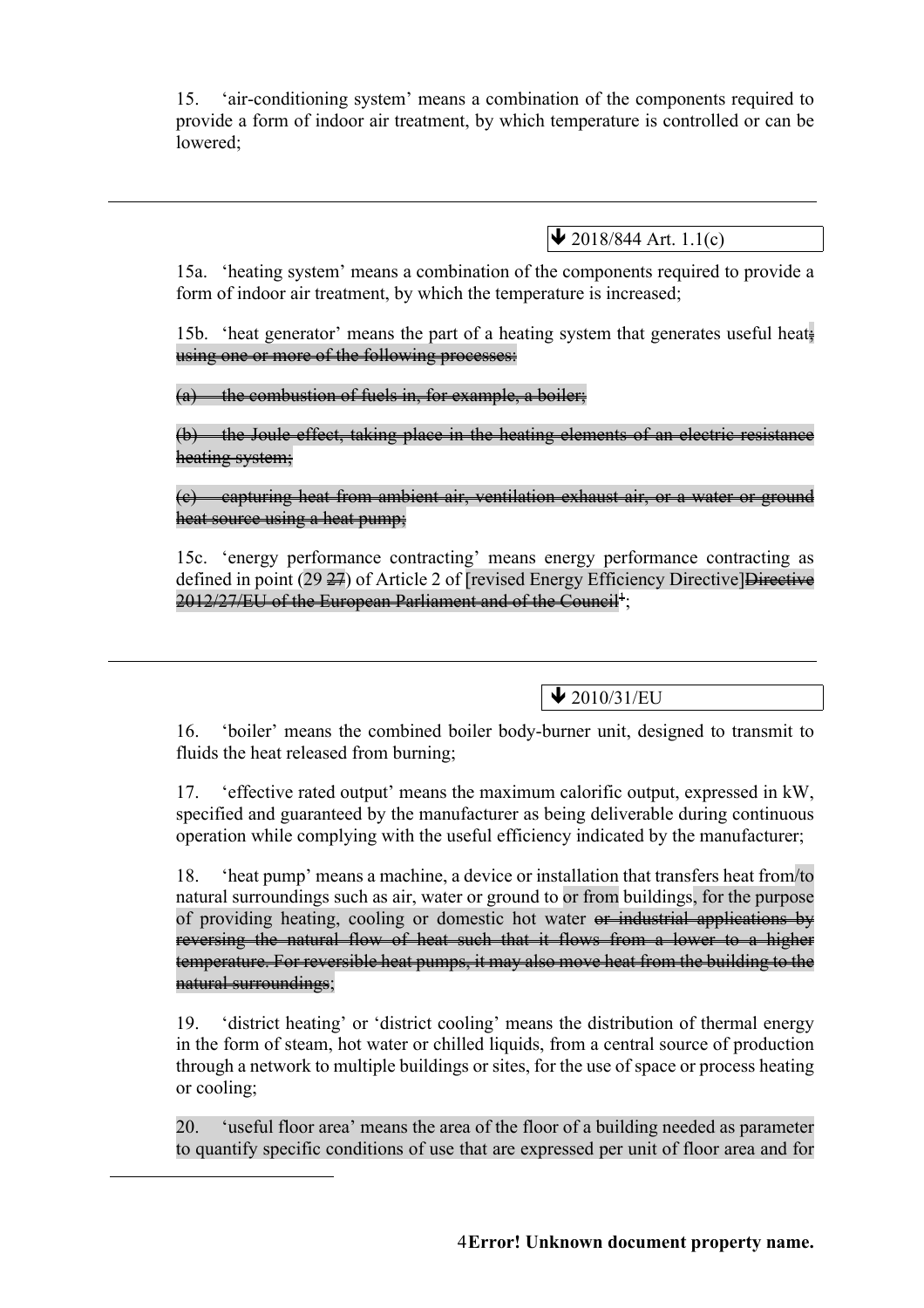the application of the simplifications and the zoning and (re-)allocation rules [or alternatively: as defined in EN ISO 52000-1];

21. 'reference floor area' means the floor area used as reference size for the assessment of the energy performance of a building, calculated as the sum of the useful floor areas of the spaces within the building envelope specified for the energy performance assessment;

22. 'assessment boundary' means boundary where the delivered and exported energy are measured or calculated;

23. 'on-site' means the premises and the parcel of land on which the building is located and the building itself;

24. 'EPBD services' means the services, such as heating, cooling, ventilation, domestic hot water and lighting and others for which the energy use is taken into account in the energy performance of buildings;

25. 'energy needs' means the energy to be delivered to, or extracted from, a conditioned space to maintain the intended space conditions during a given period of time disregarding the technical building system inefficiencies;

26. 'energy use' means energy input to a technical system providing a EPBD-service intended to satisfy an energy need;

27. 'self-used' means part of on-site or nearby produced renewable energy used by on-site technical systems for EPBD services;

28. 'other building uses' means energy used on-site for uses other than EPBD services. This can include: appliances, miscellaneous and ancillary loads or electromobility charging points;

29. 'calculation interval' means the discrete time interval used for the calculation of the energy performance;

30. 'delivered energy' means energy, expressed per energy carrier, supplied to the technical building systems through the assessment boundary, to satisfy the uses taken into account or to produce the exported energy;

31. 'exported energy' means, expressed per energy carrier and per primary energy factor, is the proportion of the renewable energy that is exported to the energy grid instead of being used on site for self-use or for other on-site uses.

 $\blacktriangleright$  2018/844 Art. 1.1(d)

*20. 'micro isolated system' means micro isolated system as defined in point 27 of Article 2 of Directive 2009/72/EC of the European Parliament and of the Council.Article 2a*

**National building renovation action plan Long-term renovation strategy**

5**Error! Unknown document property name.**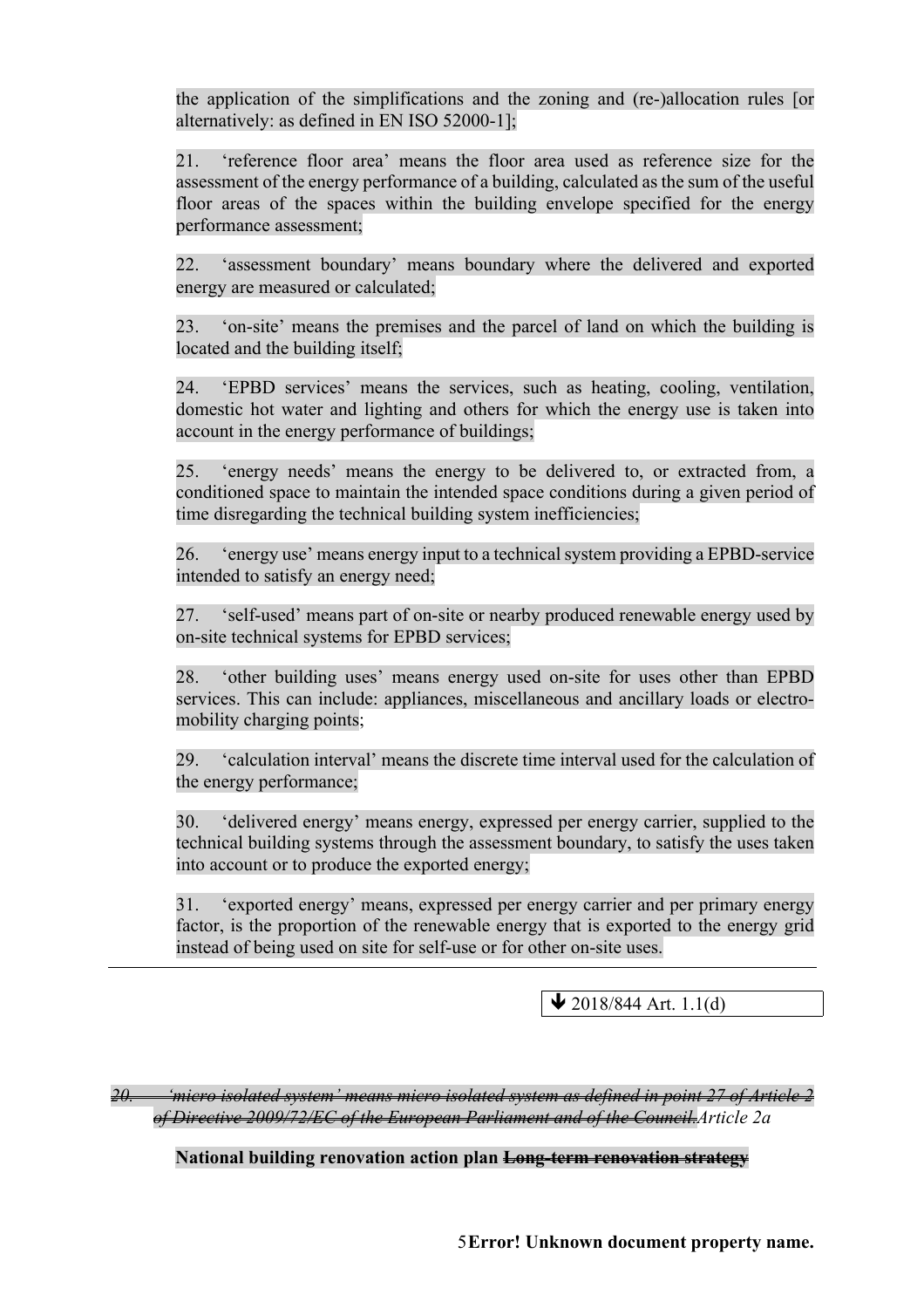1. Each Member State shall establish a long-term renovation strategy building renovation action plan to support promote the renovation of the national stock of residential and nonresidential buildings, both public and private, into a highly energy efficient and decarbonised building stock by 2050, facilitating the cost effective transformation of with the objective to transform existing buildings into nearly zero-energy emission buildings.

Each long-term renovation strategy building renovation action plan shall encompass:

- (a) an overview of the national building stock for different building types, construction periods and climatic zone, based, as appropriate, on statistical sampling and the national database for energy performance certificates pursuant to Article 13a, and additional information on at least the following elements:
	- (i) the annual energy renovation rate;
	- (ii) the primary and final energy consumption of the national building stock;
	- (iii) the operational greenhouse gas emissions from the building sector;

(iv) the energy performance of buildings based on the Energy Performance Certificates;

(v) identification of the share of worst-performing buildings;

(vi) consumption trends for different types of energy sources, including renewable energy sources;

(vii) an overview of market barriers and market failures, including split incentives;

(viii) the capacities in the construction and energy efficiency sectors and the adequacy of those capacities to meet the building renovation targets pursuant to subpoint i of point b;

(b) a roadmap with domestically established targets and measurable progress indicators [for different building types], with a view to the 2050 climate neutrality goal, in order to ensure a highly energy efficient and decarbonised national building stock and the transformation of existing buildings into zeroemission buildings. The roadmap shall include:

> (i) national targets for 2030, 2040 and 2050 as regards the expected share of renovated buildings, the primary and final energy consumption of the national building stock and its operational greenhouse gas emission reductions;

> (ii) an evidence-based estimate of expected energy savings and wider benefits, such as those related to health, safety, jobs, GDP growth and air quality;

> (iii) estimations for the contribution of the building renovation action plans to achieving the Union's energy efficiency targets in accordance with [recast EED], the Union's renewable energy targets, including the indicative target for the share of energy from renewable sources in the building sector in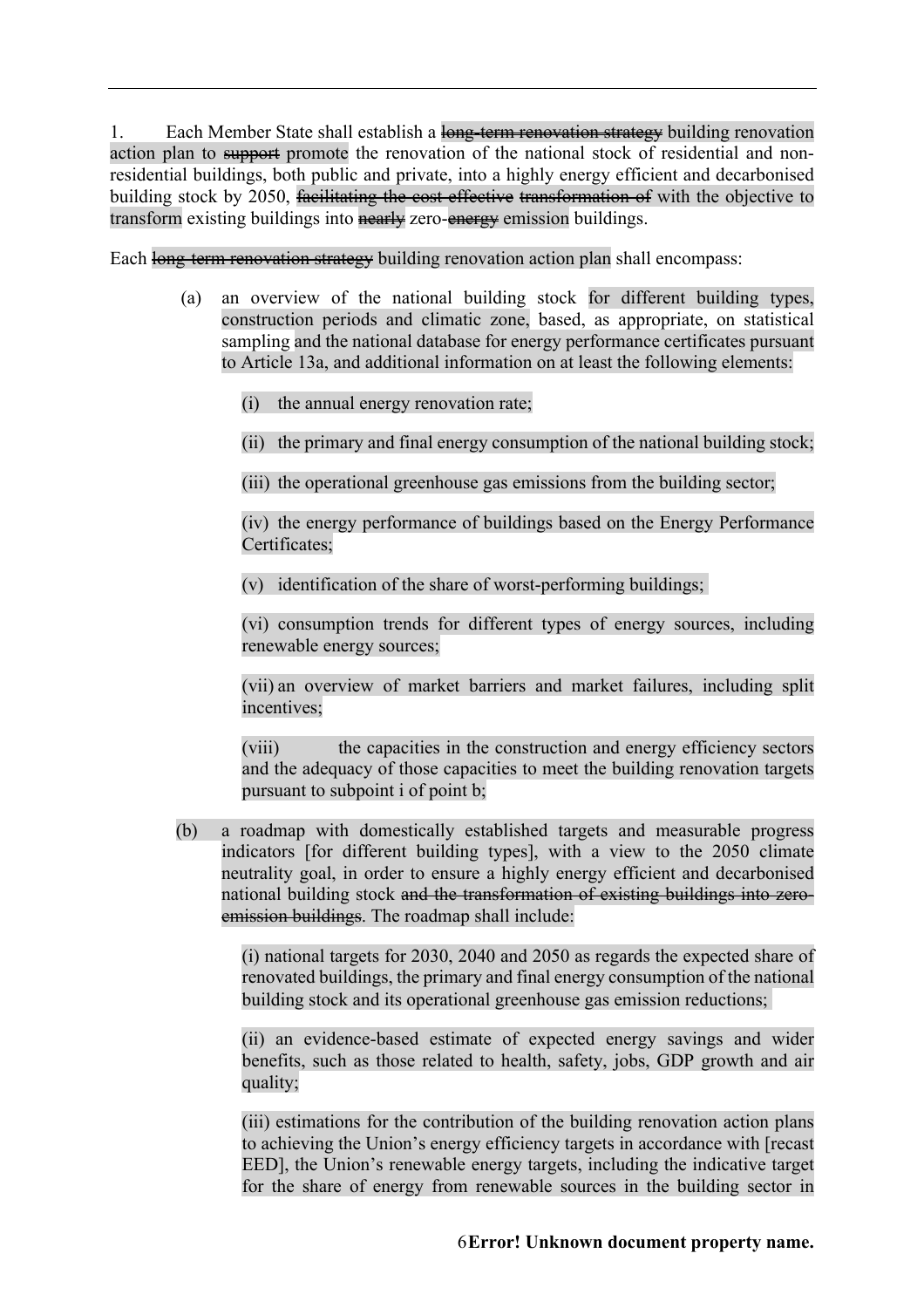accordance with [amended RED], and the Union's 2030 climate target and 2050 climate neutrality goal in accordance with the European Climate Law.

(c) an overview of implemented and planned policies and measures, supporting the implementation of the roadmap pursuant to (b), on the following elements:

> (i) the identification of cost-effective approaches to renovation relevant to the building type and climatic zone, considering potential relevant trigger points, where applicable, in the lifecycle of the building;

> (ii) the promotion of deep renovation of buildings towards zero-emission levels, including staged deep renovation;

> (iii) the creation of one-stop-shops or similar mechanisms for the provision of technical, administrative and financial advice and assistance;

> (iv) for example by introducing an optional scheme for the promotion of building renovation passport schemes pursuant to Article 2b;

> (iiv) the establishment of national minimum energy performance standards pursuant to Article 7a and other policies and actions to target the worst performing segments of the national building stock; and

> $(v)$  an outline of relevant national actions that contribute to the alleviation of energy poverty, including those pursuant to Article 22 [revised EED], and to housing affordability;

> (vi) policies and actions to target the improvement of all public buildings, including those pursuant to Articles 5, 6 and 7 of the [revised EED];

> (vii) the increase of the renewable share in buildings in line with the indicative target for the share of energy from renewable sources in the building sector set in Article 15a(1) of [amended RED];

(viii) the phase out of fossil fuels in heating and cooling;

(x) the decarbonisation of heating and cooling, including through district heating and cooling networks;

(ix) the reduction of whole life-cycle greenhouse gas emissions in the construction, renovation, operation and end of life of buildings;

(xi) the promotion of smart technologies, infrastructure for sustainable mobility in buildings and well-connected buildings and communities;

(xii) addressing the gaps in capacities, skills and education in the construction sector and energy efficiency sector;

(xiii) the increase of climate resilience of buildings;

(xiv)awareness campaigns and advisory tools;

(d) an outline of the investment needs, the financing measures, including Union support and national public financing measures with a breakdown of the planned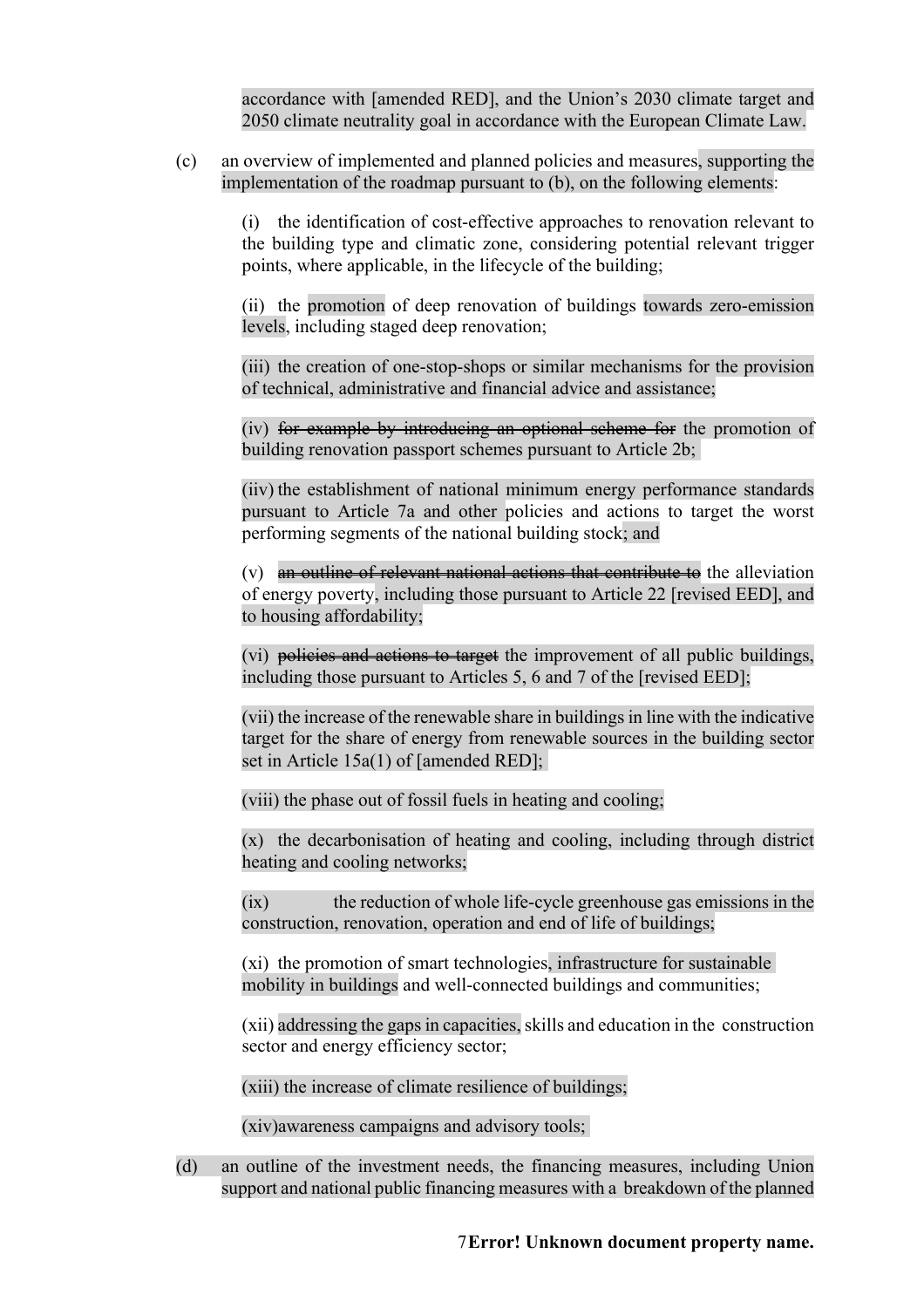use of grants, technical assistance, financial instruments and combined options, the administrative resources, as well as an indicative estimation of the leverage factors for private financing, toward the achievement of the building renovation targets.

2. To support the mobilisation of investments into the renovation needed to achieve the goals referred to in paragraph 1, Member States shall facilitate access to appropriate mechanisms for:

- (a) the aggregation of projects, including by investment platforms, technical assistance facilities or groups, and by consortia of small and medium-sized enterprises, to enable investor access as well as packaged solutions for potential clients;
- (b) the reduction of conveying the **perceived** lower credit risk of energy efficiency operations for investors and the private sector;
- (c) the use of public funding to leverage additional private-sector investment or address specific market failures;
- (d) guiding investments into a decarbonised energy efficient public building stock, including by promoting use of energy performance contracting where relevant, in line with Eurostat guidance; and
- (e) accessible and transparent advisory tools, such as one-stop-shops for consumers and energy advisory services, on relevant energy efficiency renovations and financing instruments.

Member States shall present in the national building renovation action plans actions towards the above mechanisms.3. The Commission shall collect and disseminate, at least to public authorities, best practices on successful public and private financing schemes and incentives for energy efficiency renovation and other policies and measures as well as information on schemes for the aggregation of small-scale energy efficiency renovation projects. The Commission shall identify and disseminate best practices on financial incentives to renovate from a consumer perspective taking into account cost-efficiency differences between Member States.

4. To support the development of its long-term renovation strategy building renovation action plan, each Member State shall carry out a public consultation on its draft building renovation action plan long-term renovation strategy prior to submitting it to the Commission. Each Member State shall annex a summary of the results of its public consultation to its longterm renovation strategy draft building renovation action plan.

Each Member State shall establish the modalities for consultation in an inclusive way during the implementation of its long-term renovation strategy.

5. By 1 January 2025 and subsequently every five years thereafter, Member States shall prepare and submit to the Commission a draft of the national building renovation action plan, using the template in Annex II.

6. The Commission shall assess the national draft building renovation action plans. It shall assess in particular whether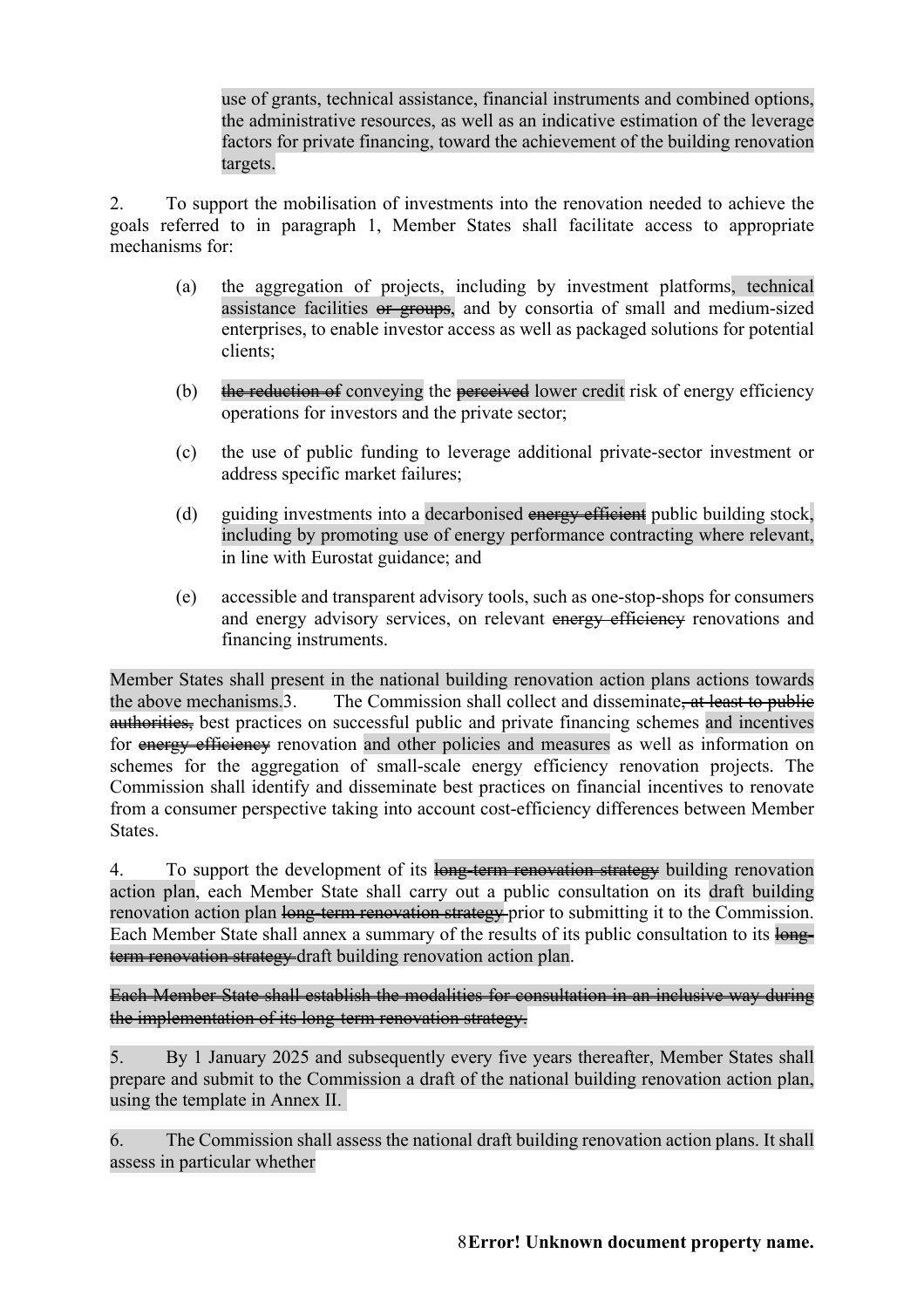- (a) the level of ambition of the domestically established targets is sufficient and in line with the national commitments on climate and energy;
- (b) the policies and actions are sufficient to achieve the domestically established targets;
- (c) the allocation of budgetary and administrative resources is sufficient for the implementation of the plan;
- (d) the plans comply with the requirements of this Article and the template in Annex II.

After consulting the Committee established by Article 26, the Commission may issue countryspecific recommendations to Member States no later than six months after the submission of the Member State's building renovation action plan.

7. Each Member State shall take due account of any recommendations from the Commission in its building renovation action plan. If the Member State concerned does not address a recommendation or a substantial part thereof, that Member State shall provide and make public its reasons.

8. By 1 January 2026 and subsequently every five years, Member States shall submit their national building renovation action plans to the Commission, using the template in Annex II.

9. Each Member State shall annex the details of the implementation of its most recent longterm renovation strategy building renovation action plan to its long-term renovation strategy building renovation action plan, including on the planned policies and actions. Where applicable, each Member State shall state whether its national targets have been achieved.

10. Each Member State may use its long-term renovation strategy building renovation action plan to address fire safety and risks related to intense seismic activity affecting energy efficiency renovations and the lifetime of buildings.

# *Article 2b*

### **Building renovation passport**

1. By [31 December 2023], the Commission shall adopt delegated acts in accordance with Article 23 supplementing this Directive by establishing a common European framework for building renovation passports, based on the criteria set out in paragraph 2.

By 31 December 2024, Member States shall introduce a scheme of building renovation passports based on the common framework established in accordance with paragraph 1.

2. The building renovation passport shall be issued by a qualified and accredited expert, following an on-site visit. It shall comprise a renovation roadmap indicating a sequence of renovation steps building upon each other, with the objective to transform the building into a zero-emission building by 2050 at the latest. It shall indicate the expected benefits in terms of energy savings, savings on energy bills and greenhouse emission reductions as well as wider benefits related to health and comfort. It shall contain information about potential financial and technical support.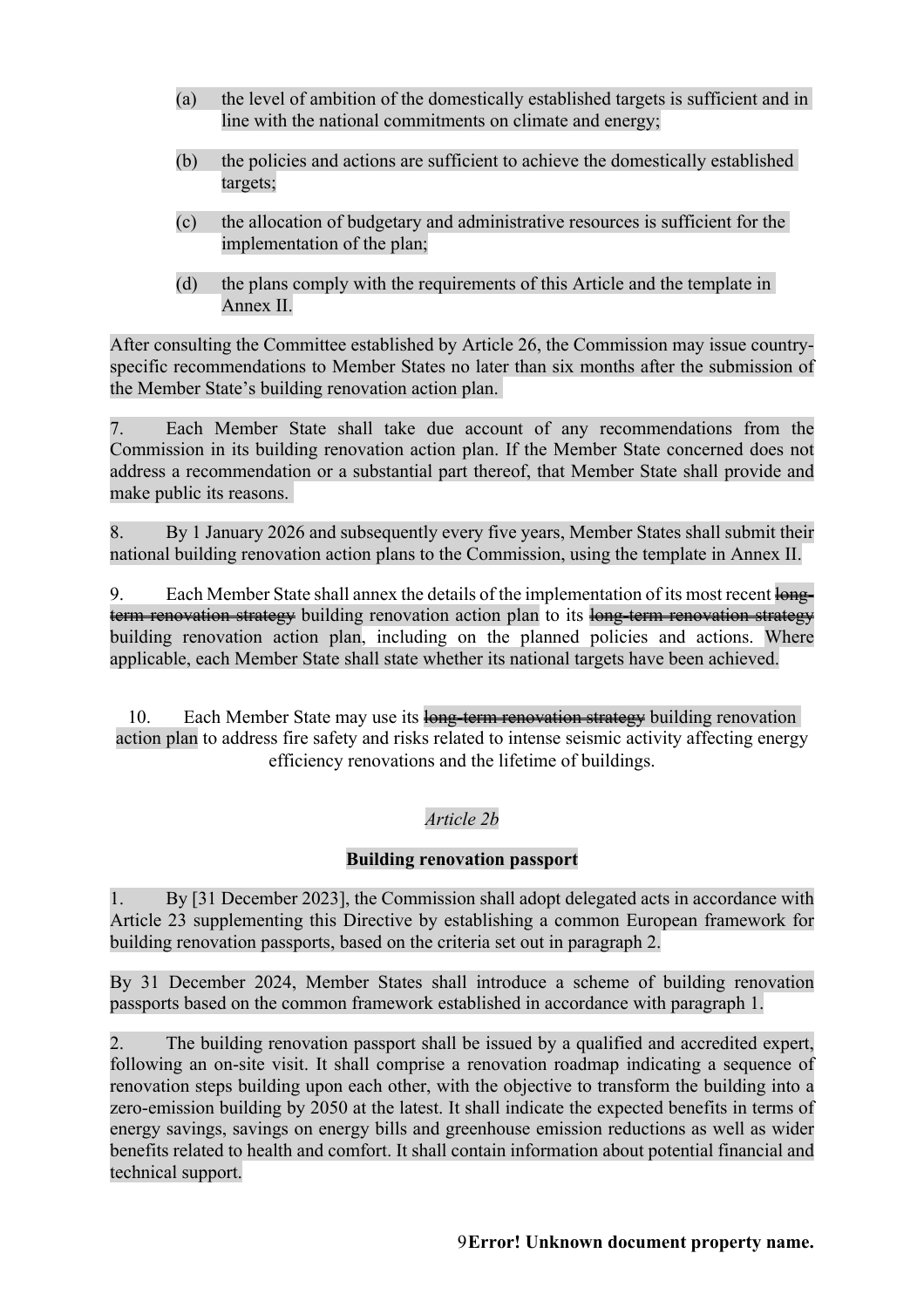#### *Article 3*

### **Adoption of a methodology for calculating the energy performance of buildings**

Member States shall apply a methodology for calculating the energy performance of buildings in accordance with the common general framework set out in Annex I.

This methodology shall be adopted at national or regional level.

## *Article 4*

### **Setting of minimum energy performance requirements**

1. Member States shall take the necessary measures to ensure that minimum energy performance requirements for buildings or building units are set with a view to at least achieving cost-optimal levels, without prejudice to the right of Member States to set minimum requirements which are more energy efficient than cost-optimal energy performance levels. The energy performance shall be calculated in accordance with the methodology referred to in Article 3. Cost-optimal levels shall be calculated in accordance with the comparative methodology framework referred to in Article 5 once the framework is in place.

Member States shall take the necessary measures to ensure that minimum energy performance requirements are set for building elements that form part of the building envelope and that have a significant impact on the energy performance of the building envelope when they are replaced or retrofitted, with a view to achieving at least cost-optimal levels.

When setting requirements, Member States may differentiate between new and existing buildings and between different categories of buildings.

These requirements shall take account of general indoor climate conditions, in order to avoid possible negative effects such as inadequate ventilation, as well as local conditions and the designated function and the age of the building.

A Member State shall not be required to set minimum energy performance requirements which are not cost-effective over the estimated economic lifecycle.

Member States shall review their minimum energy performance requirements shall be reviewed at regular intervals which shall not be longer than five years and shall, if necessary, shall be updated them in order to reflect technical progress in the building sector, the results of the costoptimal calculation set out in Article 5, and updated national energy and climate targets and policies.

1a. Member States may decide to adapt the requirements referred to in paragraph 1 to buildings officially protected as part of a designated environment or because of their special architectural or historical merit, in so far as compliance with certain minimum energy performance requirements would unacceptably alter their character or appearance.

2. Member States may decide not to set or apply the requirements referred to in paragraph 1 to the following categories of buildings:

(a) buildings officially protected as part of a designated environment or because of their special architectural or historical merit, in so far as compliance with certain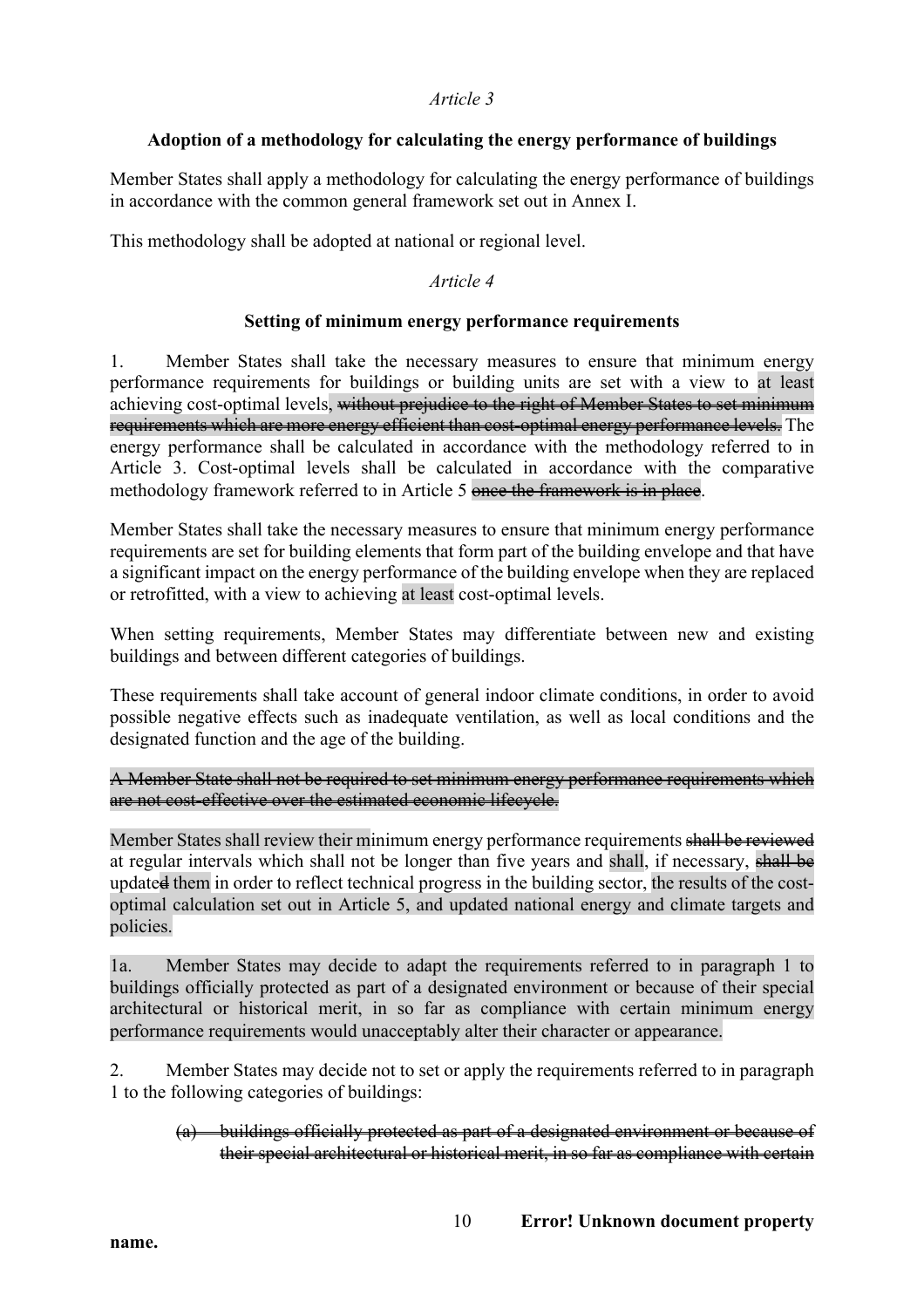minimum energy performance requirements would unacceptably alter their character or appearance;

- (a) buildings used as places of worship and for religious activities;
- (b) temporary buildings with a time of use of two years or less, industrial sites, workshops and non-residential agricultural buildings with low energy demand and non-residential agricultural buildings which are in use by a sector covered by a national sectoral agreement on energy performance;
- (c) residential buildings which are used or intended to be used for either less than four months of the year or, alternatively, for a limited annual time of use and with an expected energy consumption of less than 25 % of what would be the result of all-year use;
- (d) stand-alone buildings with a total useful floor area of less than  $50 \text{ m}^2$ .

#### *Article 5*

**Calculation of cost-optimal levels of minimum energy performance requirements**1. The Commission shall establish by means of delegated acts in accordance with Articles 23, 24 and 25 by 30 June 2011 a comparative methodology framework for calculating cost-optimal levels of minimum energy performance requirements for buildings and building elements.

The comparative methodology framework shall be established in accordance with Annex III and shall differentiate between new and existing buildings and between different categories of buildings.

2. Member States shall calculate cost-optimal levels of minimum energy performance requirements using the comparative methodology framework established in accordance with paragraph 1 and relevant parameters, such as climatic conditions and the practical accessibility of energy infrastructure and compare the results of this calculation with the minimum energy performance requirements in force.

Member States shall report to the Commission all input data and assumptions used for those calculations and the results of those calculations  $\rightarrow \leftarrow$ . Member States shall update and submit those calculation reports to the Commission at regular intervals, which shall not be longer than five years. The first report shall be submitted by 30 June 2011.

3. If the result of the comparison performed in accordance with paragraph 2 shows that the minimum energy performance requirements in force are more than 15% significantly less energy efficient than cost-optimal levels of minimum energy performance requirements, the Member State concerned shall include in the report to the <del>justify this difference in writing to</del> the Commission in the report referred to in paragraph 2, accompanied, to the extent that the gap eannot be justified, by a plan outlining appropriate steps to significantly reduce the gap by the next review of the energy performance requirements as referred to in Article 4(1).

4. The Commission shall publish a report on the progress of the Member States in reaching cost-optimal levels of minimum energy performance requirements.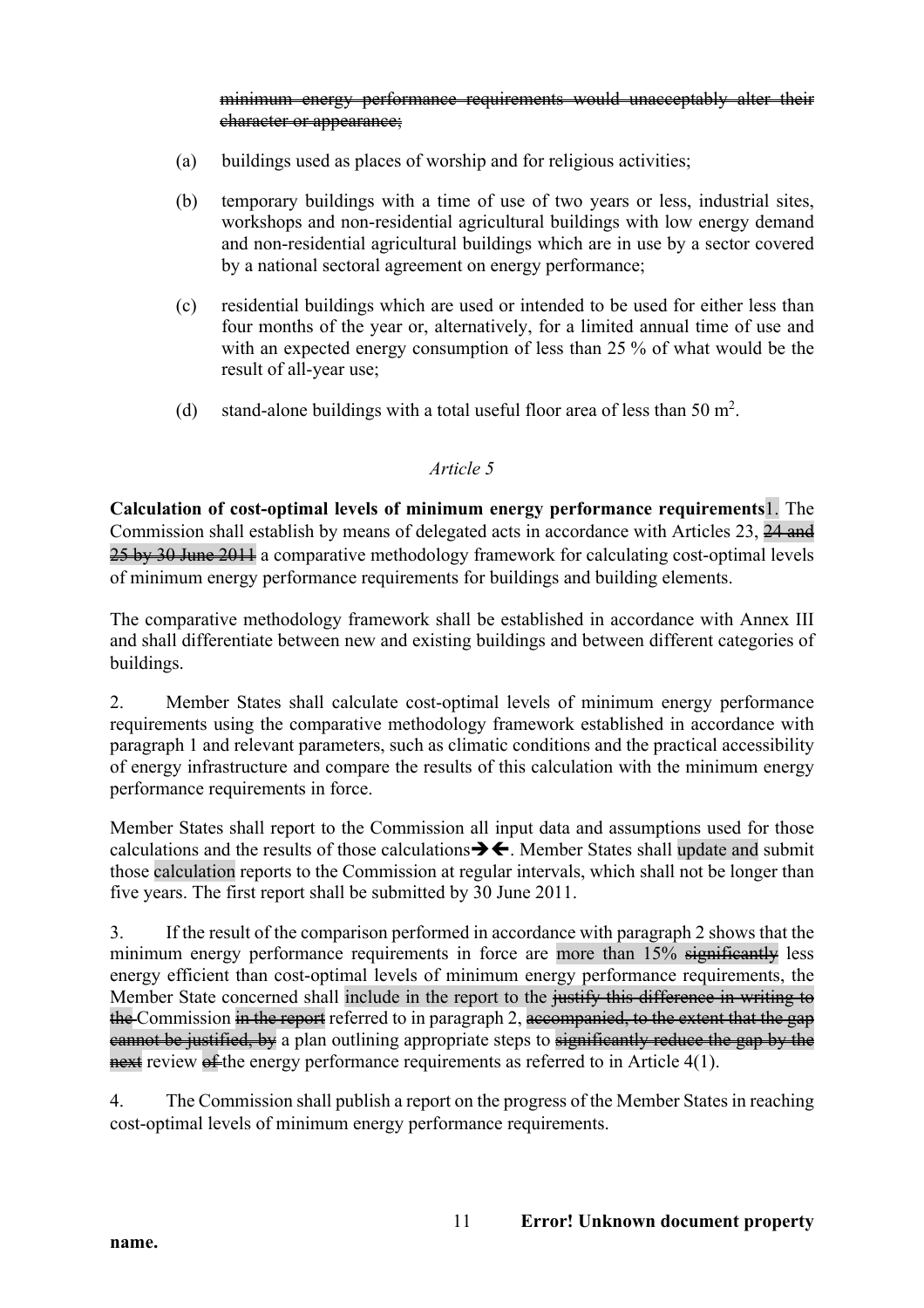5. The Commission shall revise by 30 June 2026 the comparative methodology framework for calculating cost-optimal levels of minimum energy performance requirements in existing buildings undergoing major renovation and for individual building elements.

The comparative methodology framework shall be established in accordance with Annex III and shall differentiate between different categories of buildings.

The first reports following the revised methodology shall be submitted by 30 June 2028.

 $\bigvee$  2018/844 Art. 1.3

### Article 6

### **New buildings**

1. Member States shall ensure that

- (a) as of 1 January 2030, all new buildings are zero-emission buildings in accordance with Annex III; and
- (b) as of 1 January 2027, new buildings occupied or owned by public authorities are zero-emission buildings in accordance with Annex III.

The Commission is empowered to adopt delegated acts in accordance with Article 23 in order to adapt the benchmarks in Annex III to technological progress.

Until the application of the requirements under the first subparagraph, Member States shall take the necessary measures to ensure that all new buildings are at least nearly zero-energy buildings and meet the minimum energy performance requirements laid down in accordance with Article 4.

2. Member States shall ensure that the life-cycle Global Warming Potential (GWP) is calculated and disclosed through the Energy Performance Certificate of the building:

- (a) as of 1 January 2030, for all new buildings;
- (b) as of 1 January 2027, for all new buildings with a useful floor area larger than 2000 square meters.

The GWP is communicated as a numeric indicator for each life cycle stage expressed as kgCO2e/m2 (of useful floor area) averaged for one year of a reference study period of 50 years. The data selection, scenario definition and calculations are carried out in accordance with EN 15978 (BS EN 15978:2011. Sustainability of construction works. Assessment of environmental performance of buildings. Calculation method). The scope of building elements and technical equipment is as defined in the Level(s) common EU framework for indicator 1.2. Where a national calculation tool exists, or is required for making disclosures or for obtaining building permits, the respective tool may be used to provide the required disclosure. Other calculation tools may be used if they fulfil the minimum criteria laid down by the Level(s) common EU framework.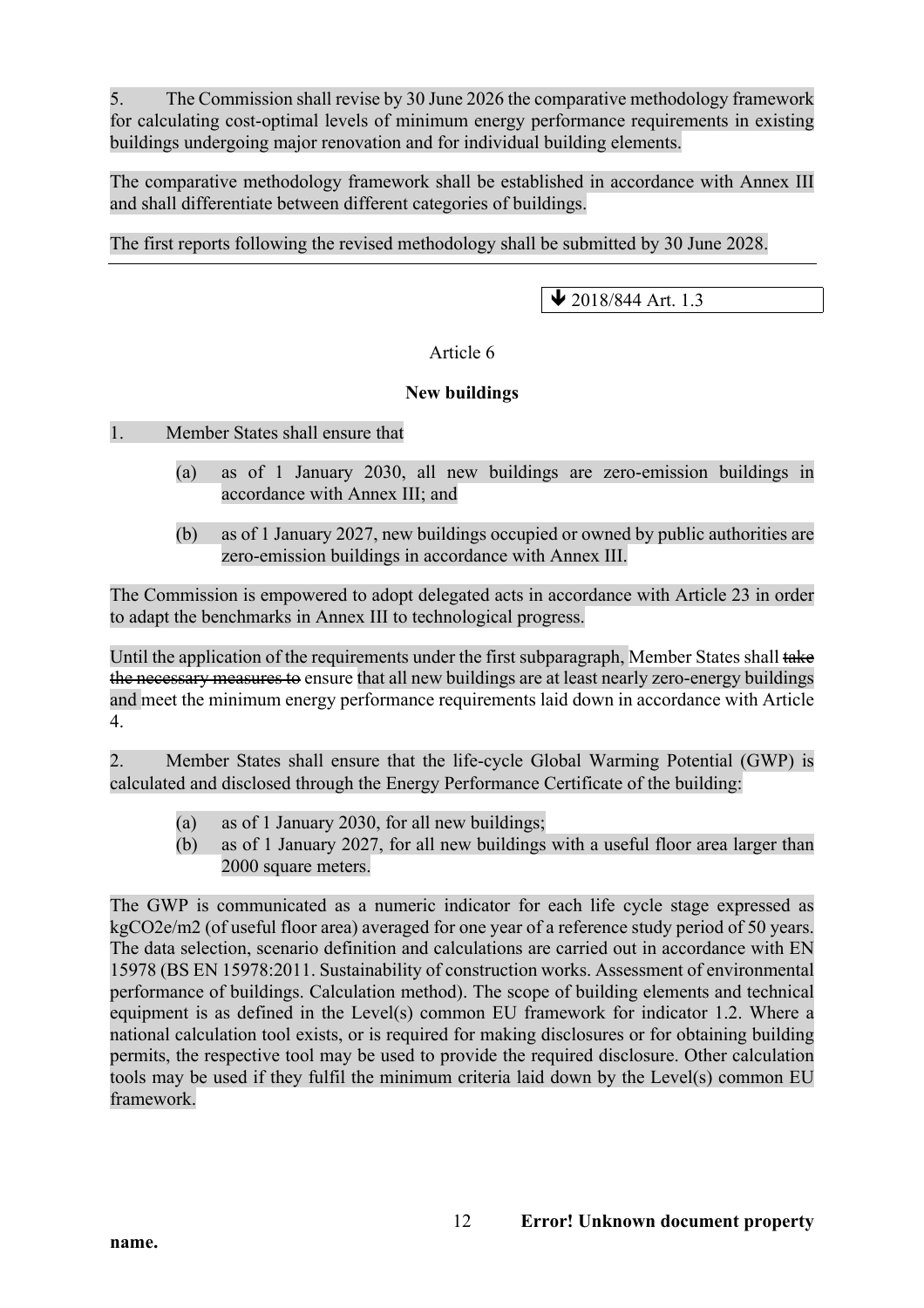3. Member States shall address, in relation to new buildings, the issues of healthy indoor climate conditions, adaptation to climate change, fire safety and risks related to intense seismic activity.

2. Member States shall ensure that, before construction of new buildings starts, the technical, environmental and economic feasibility of high-efficiency alternative systems, available, is taken into account.

# $\bigvee$  2010/31/EU

### *Article 7*

### **Existing buildings**

1. Member States shall take the necessary measures to ensure that when buildings undergo major renovation, the energy performance of the building or the renovated part thereof is upgraded in order to meet minimum energy performance requirements set in accordance with Article 4 in so far as this is technically, functionally and economically feasible.

Those requirements shall be applied to the renovated building or building unit as a whole. Additionally or alternatively, requirements may be applied to the renovated building elements.

2. Member States shall in addition take the necessary measures to ensure that when a building element that forms part of the building envelope and has a significant impact on the energy performance of the building envelope, is retrofitted or replaced, the energy performance of the building element meets minimum energy performance requirements in so far as this is technically, functionally and economically feasible.

3. Member States shall determine these minimum energy performance requirements in accordance with Article 4.

# $\sqrt{2018/844 \text{ Art. } 1.4}$

4. Member States shall encourage, in relation to buildings undergoing major renovation, high-efficiency alternative systems, in so far as this is technically, functionally and economically feasible, and shall address the issues of healthy indoor climate conditions, adaptation to climate change, fire safety and risks related to intense seismic activity.

# *Article 7a*

### **Minimum energy performance standards**

1. Each Member State shall establish minimum energy performance standards which lead to the renovation of existing buildings.

The national minimum energy performance standards shall be designed with a view to the national targets contained in the Member State's building renovation action plan and to the transformation of the national building stock into zero-emission buildings by 2050.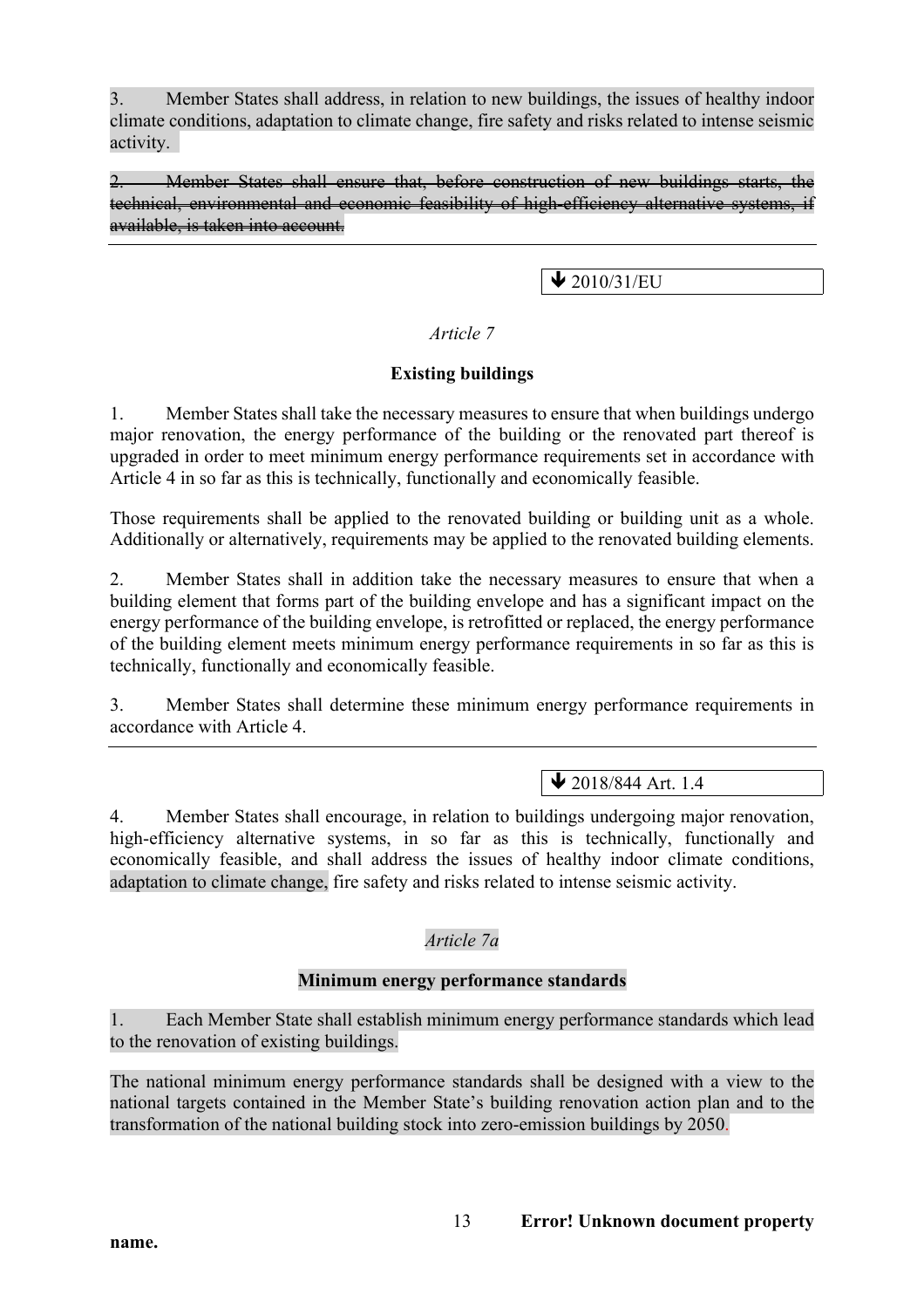The standards shall apply at the latest from 2027. By [2035], the entire national building stock shall be covered by minimum energy performance standards.

2. Member States shall ensure that buildings and building units which are sold or rented out to a new tenant, with the exception of building units in multi-apartment buildings,

- (a) achieve at least energy performance class [E], for a transaction taking place after [1 January 2027];
- (b) achieve at least energy performance class [D], for a transaction taking place after [1 January 2030];
- (c) achieve at least energy performance class [C], for a transaction taking place after [1 January 2033].

By derogation from subparagraph 1, a building or building unit that does not comply with the threshold set in subparagraph 1 may be sold under the condition that the buyer brings the building into conformity with the threshold applicable at the moment of sale within [three] years from the date of sale.

- 3. Member States shall ensure that multi-apartment buildings
	- (a) achieve at least energy performance class [E] after [1 January 2030];
	- (b) achieve at least energy performance class [D] after [1 January 2035];
	- (c) achieve at least energy performance class [C] after [1 January 2040];

4. Member States may decide not to apply the requirements referred to in paragraphs 2 to 3 to the following categories of buildings:

- (a) buildings officially protected as part of a designated environment or because of their special architectural or historical merit, in so far as compliance with certain minimum energy performance requirements would unacceptably alter their character or appearance;
- (b) buildings used as places of worship and for religious activities;
- (c) temporary buildings with a time of use of two years or less, industrial sites, workshops and non-residential agricultural buildings with low energy demand and non-residential agricultural buildings which are in use by a sector covered by a national sectoral agreement on energy performance;
- (d) residential buildings which are used or intended to be used for either less than four months of the year or, alternatively, for a limited annual time of use and with an expected energy consumption of less than 25 % of what would be the result of all-year use;
- (e) stand-alone buildings with a total useful floor area of less than 50 m2.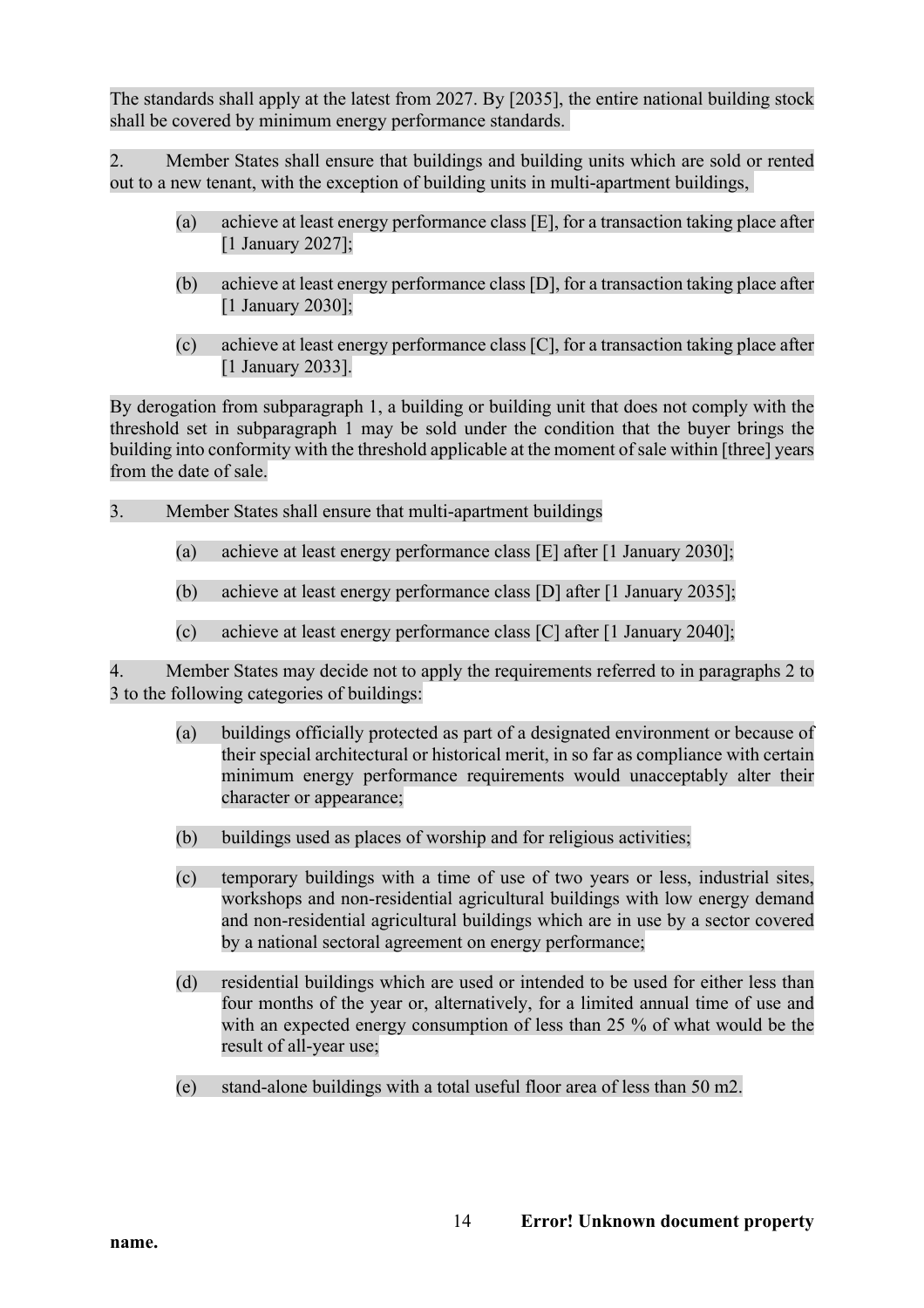$\bigvee$  2018/844 Art. 1.5

#### *Article 8*

#### **Technical building systems, electromobility and smart readiness indicator**

1. Member States shall, for the purpose of optimising the energy use of technical building systems, set system requirements in respect of the overall energy performance, the proper installation, and the appropriate dimensioning, adjustment and control of the technical building systems which are installed in new or existing buildings. Member States may also apply these system requirements to new buildings. When setting up the requirements, Member States shall account for design conditions and typical or average operating conditions.

Member States shall ensure that the requirements for technical building systems reach at least the latest cost-optimal levels.

Where the setting of system requirements results in specific energy performance requirements for elements that are covered by an energy labelling regulation, Member States shall formulate the technical requirements using direct references to the energy labelling regulation, such as energy efficiency metrics or energy classes. In other cases, Member States shall ensure close alignment to the ecodesign and energy labelling framework, by using available energy efficiency metrics, test points or ratings.

System requirements shall be set for new, replacement and upgrading of technical building systems and shall be applied in so far as they are technically, economically and functionally feasible.

2. Member States shall require new buildings, where technically and economically feasible, to be equipped with self-regulating devices for the separate regulation of the temperature in each room or, where justified, in a designated heated zone of the building unit. In existing buildings, the installation of such self-regulating devices shall be required when heat generators are replaced, where technically and economically feasible.

3. Member States shall require zero-emission buildings, where technically and economically feasible, be equipped with measuring and control devices for the monitoring and regulation of indoor air quality. In existing buildings the installation of such devices shall be required when a building undergoes a major renovation.

4. Member States shall ensure that, when a technical building system is installed, replaced or upgraded, the overall energy performance of the altered part, and where relevant, of the complete altered system, is assessed. The results shall be documented and passed on to the building owner, so that they remain available and can be used for the verification of compliance with the minimum requirements laid down pursuant to paragraph 1 of this Article and the issue of energy performance certificates.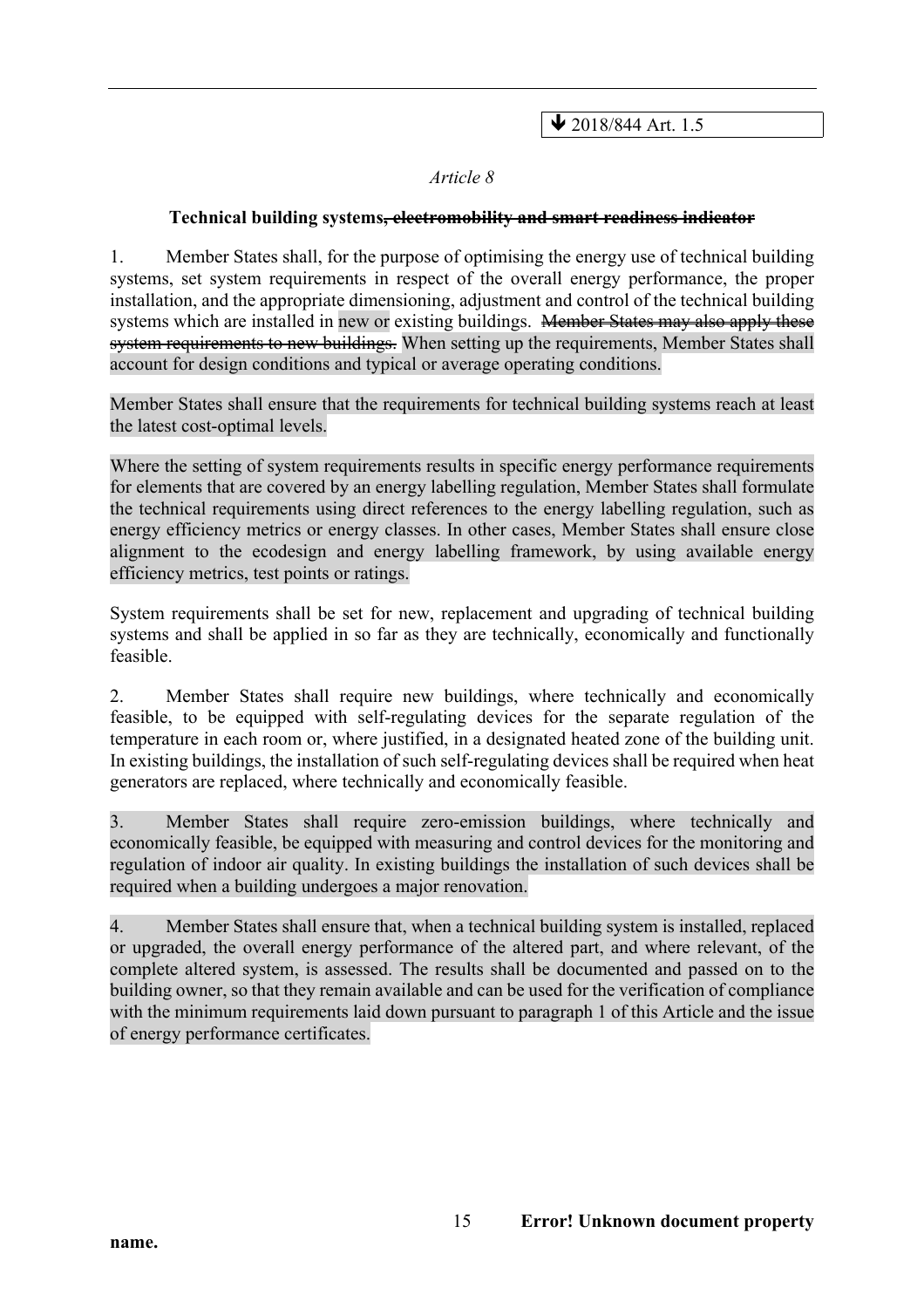### *Article 8a*

### **Infrastructure for sustainable mobility**

1. With regard to new non-residential buildings and non-residential buildings undergoing major renovation, with more than ten five parking spaces, Member States shall ensure

- (a) the installation of at least one recharging point within the meaning of Directive 2014/94/EU of the European Parliament and of the Council that is capable of smart charging and, where appropriate based on assessment by the regulatory authority, bidirectional charging, and
- (b) ducting infrastructure, namely conduits for electric cables, pre-cabling for  $\frac{4}{\pi}$ least one in every five parking spaces to enable the installation at a later stage of recharging points for electric vehicles, and
- (c) at least one bicycle parking space for every car parking space;

where the car park is located inside the building, and, for major renovations, renovation measures include the car park or the electrical infrastructure of the building; or the car park is physically adjacent to the building, and, for major renovations, renovation measures include the car park or the electrical infrastructure of the car park.

Member States shall ensure that the pre-cabling is dimensioned so as to enable the simultaneous use of the expected number of recharging points.

By derogation from point a of the first subparagraph, for new office buildings and office buildings undergoing major renovation, with more than five parking spaces, Member States shall ensure the installation of at least one recharging point that is capable of smart charging and, where appropriate based on assessment by the regulatory authority, bidirectional charging for every two parking spaces.

The Commission shall report to the European Parliament and the Council by 1 January 2023 on the potential contribution of a Union building policy to the promotion of electromobility and shall, if appropriate, propose measures in that regard. 3. With regard to all non-residential buildings with more than twenty parking spaces, Member States shall

- (a) lay down requirements for the installation of a minimum number of recharging points that are capable of smart charging and, where appropriate based on assessment by the regulatory authority, bidirectional charging, for all nonresidential buildings with more than twenty parking spaces, by 1 January 2025;
- (b) ensure the installation of at least one recharging point that are capable of smart charging and, where appropriate based on assessment by the regulatory authority, bidirectional charging, for every ten parking spaces by 1 January 2027; and
- (c) ensure the installation of at least one recharging point that is capable of smart charging and, where appropriate based on assessment by the regulatory authority, bidirectional charging for every five parking spaces by 1 January 2030.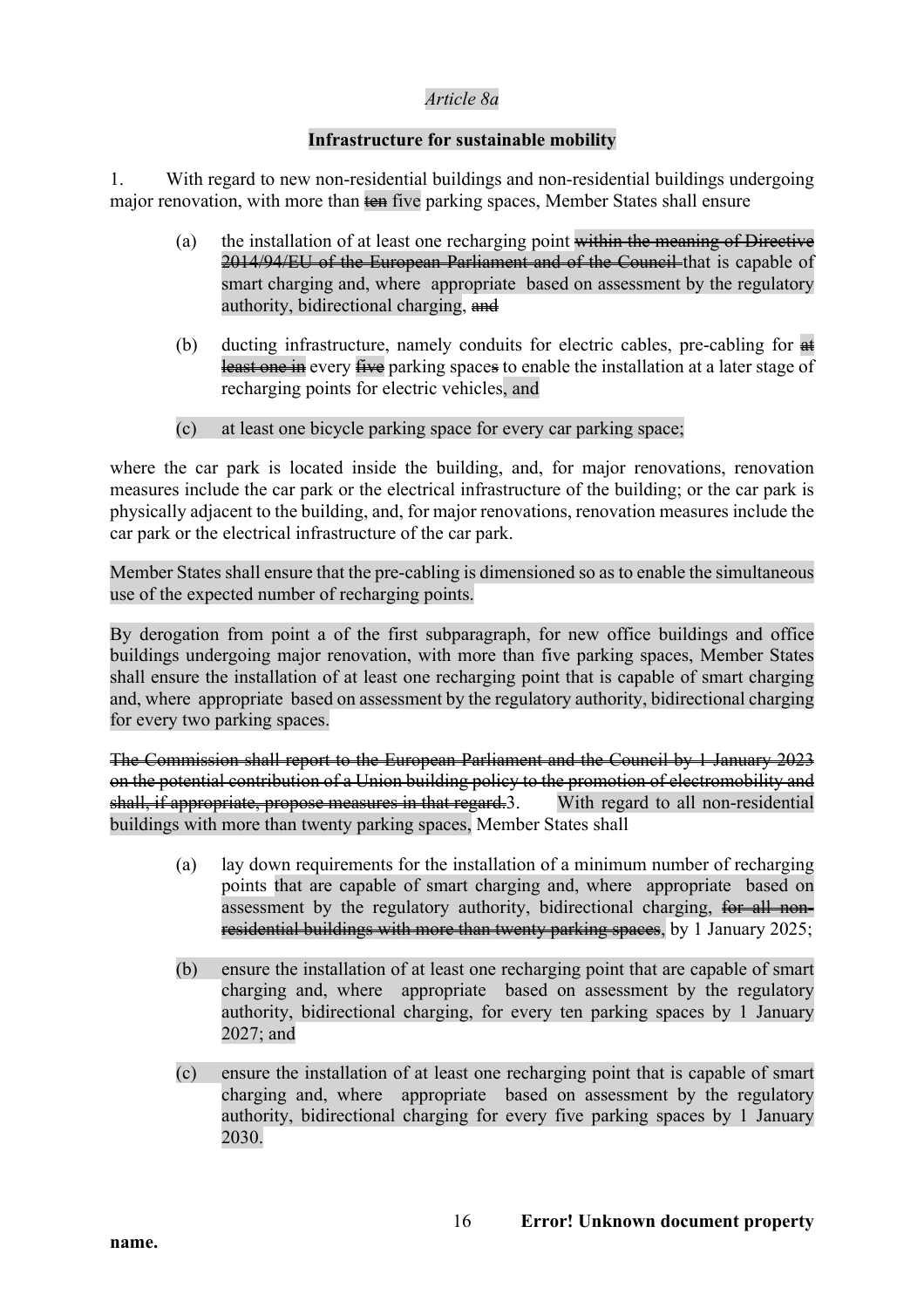Member States may decide not to lay down or apply the requirements referred to in paragraphs 2 and 3 to buildings owned and occupied by small and medium-sized enterprises as defined in Title I of the Annex to Commission Recommendation 2003/361/EC<sup>2</sup>.

5. With regard to new residential buildings and residential buildings undergoing major renovation, with more than ten three parking spaces, Member States shall ensure

- (a) the installation of ducting infrastructure, namely conduits for electric cables, precabling for every parking space to enable the installation, at a later stage, of recharging points for electric vehicles, and
- (b) at least one bicycle parking space for every car parking space,

where the car park is located inside the building, and, for major renovations, renovation measures include the car park or the electric infrastructure of the building; or the car park is physically adjacent to the building, and, for major renovations, renovation measures include the car park or the electrical infrastructure of the car park.

Member States shall ensure that the pre-cabling is dimensioned to enable the simultaneous use of recharging points on all parking spaces.

Member States may decide not to apply paragraphs 2, 3 and 5 to specific categories of buildings where:

- (a) with regard to paragraphs 2 and 5, building permit applications or equivalent applications have been submitted by 10 March 2021;
- (b) the ducting infrastructure required would rely on micro isolated systems or the buildings are situated in the outermost regions within the meaning of Article 349 TFEU, if this would lead to substantial problems for the operation of the local energy system and would endanger the stability of the local grid;
- (c) the cost of the recharging and ducting installations exceeds 7 % of the total cost of the major renovation of the building;
- (d) a public building is already covered by comparable requirements according to the transposition of Directive 2014/94/EU.

7. Member States shall provide for measures in order to simplify the deployment of recharging points in new and existing residential and non-residential buildings and address possible remove regulatory barriers, including permitting and approval procedures, without prejudice to the property and tenancy law of the Member States. Member States shall remove barriers to the installation of recharging points in residential buildings with parking spaces, such as the need to obtain consent from the landlord or co-owners.

Member States shall ensure the availability of technical assistance for households wishing to install recharging points.

8. Member States shall consider the need for coherent ensure the coherence of policies for buildings, soft and green mobility and urban planning.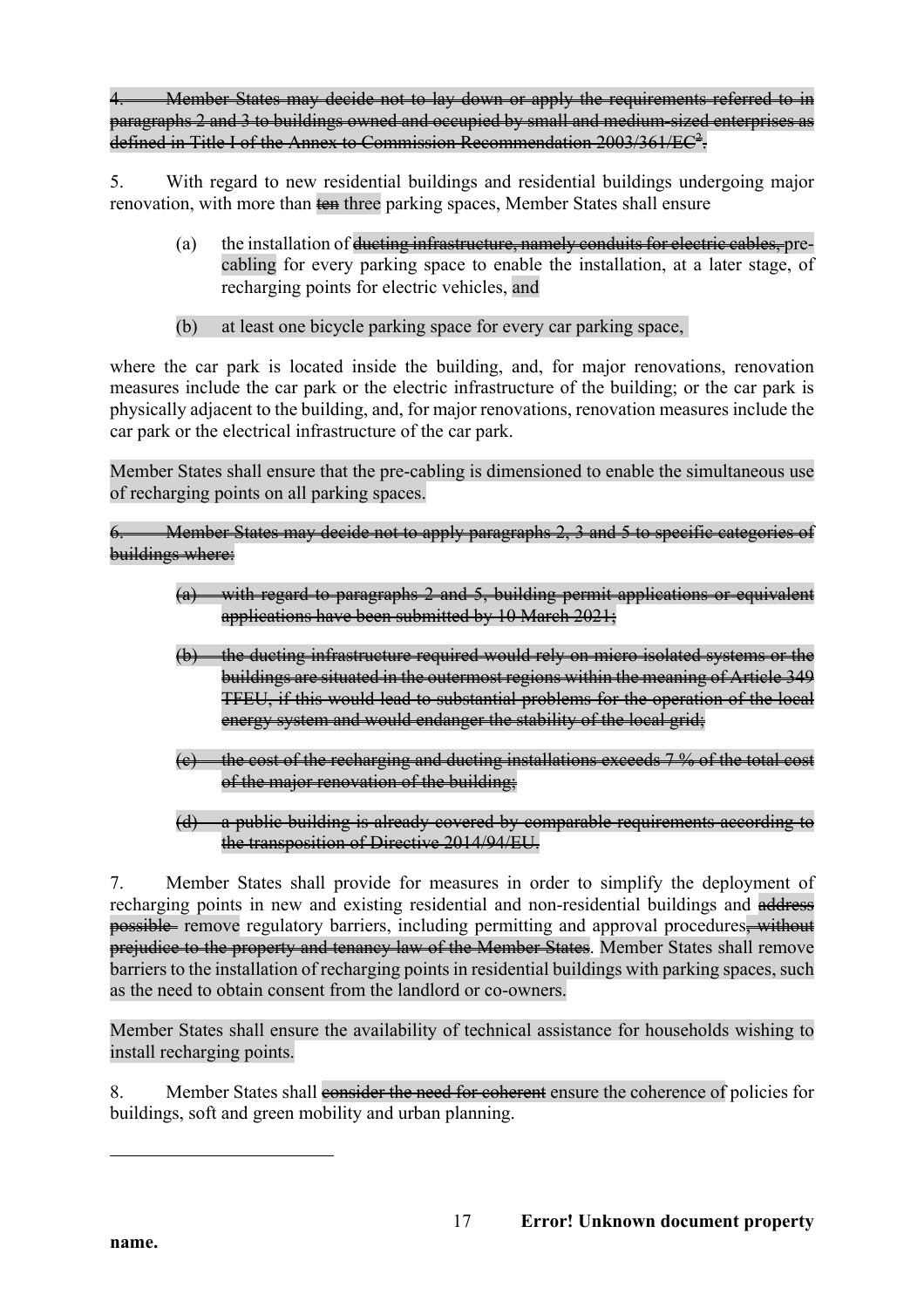9. Member States shall ensure that, when a technical building system is installed, replaced or upgraded, the overall energy performance of the altered part, and where relevant, of the complete altered system, is assessed. The results shall be documented and passed on to the building owner, so that they remain available and can be used for the verification of compliance with the minimum requirements laid down pursuant to paragraph 1 of this Article and the issue of energy performance certificates. Without prejudice to Article 12, Member States shall decide whether to require the issuing of a new energy performance certificate.

# *Article 8b*

### **Smart readiness of buildings and energy system integration**

1. The Commission shall, by 31 December 2019, adopt a delegated act in accordance with Article 23, supplementing this Directive by establishing an optional common Union scheme for rating the smart readiness of buildings. The rating shall be based on an assessment of the capabilities of a building or building unit to adapt its operation to the needs of the occupant and the grid and to improve its energy efficiency and overall performance.

In accordance with Annex Ia, the optional common Union scheme for rating the smart readiness of buildings shall:

- (a) establish the definition of the smart readiness indicator; and
- (b) establish a methodology by which it is to be calculated.

2. In addition, the Commission shall [by 1 January 2026] adopt a delegated act in accordance with Article 23, supplementing this Directive by requiring the application of the common Union scheme for rating the smart readiness of buildings, in accordance with Annex Ia, to nonresidential buildings with an effective rated output for heating systems, or systems for combined space heating and ventilation, or air-conditioning systems, or systems for combined airconditioning and ventilation, of over 290 kW.

3. The Commission shall, by 31 December 2019, and after having consulted the relevant stakeholders, adopt an implementing act detailing the technical modalities for the effective implementation of the scheme referred to in paragraph 10 of this Article, including a timeline for a non-committal test-phase at national level, and clarifying the complementary relation of the scheme to the energy performance certificates referred to in Article 11.

That implementing act shall be adopted in accordance with the examination procedure referred to in Article 26(3).

4. The Commission shall, by 1 January 2026, and after having consulted the relevant stakeholders, adopt an implementing act detailing the technical modalities for the effective implementation of the application of the scheme referred to in paragraph 2 of this Article to non-residential buildings with an effective rated output for heating systems, or systems for combined space heating and ventilation, or air-conditioning systems, or systems for combined air-conditioning and ventilation, of over 290 kW.

That implementing act shall be adopted in accordance with the examination procedure referred to in Article 26(3).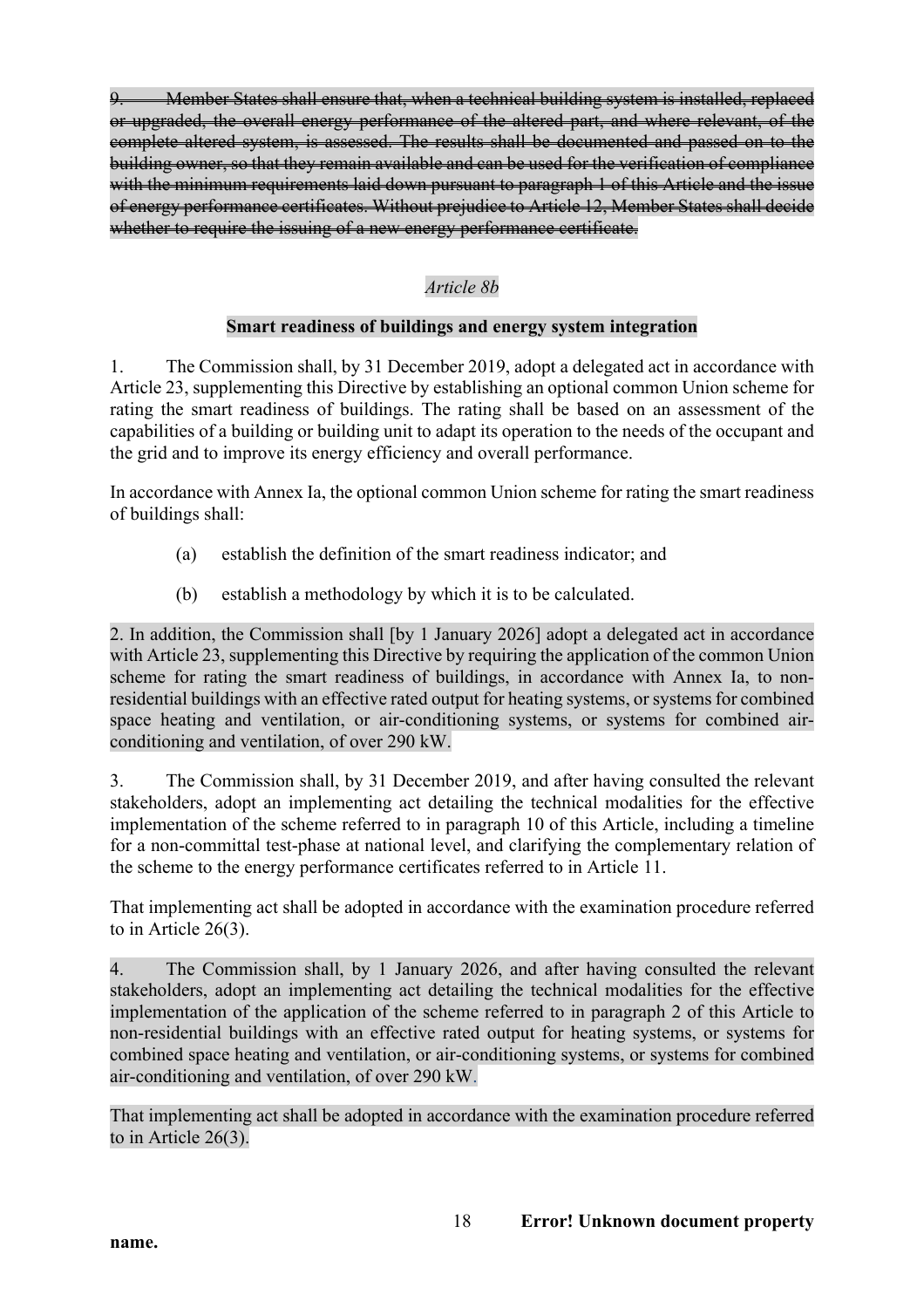5. Member States shall ensure the energy system integration of buildings [, including through their national building codes].

 $\bigvee$  2010/31/EU

### *Article 9*

### **Nearly zero-energy buildings**

1.Member States shall ensure thatby 31 December 2020, all new buildings are nearly zeroenergy buildings; and

(b) after 31 December 2018, new buildings occupied and owned by public authorities are nearly zero-energy buildings.

Member States shall draw up national plans for increasing the number of nearly zero-energy buildings. These national plans may include targets differentiated according to the category of building.

Member States shall furthermore, following the leading example of the public sector, develop policies and take measures such as the setting of targets in order to stimulate the transformation of buildings that are refurbished into nearly zero-energy buildings, and inform the Commission thereof in their national plans referred to in paragraph 1.

- The national plans shall include, inter alia, the following elements:
	- (a) the Member State's detailed application in practice of the definition of nearly zero-energy buildings, reflecting their national, regional or local conditions, and including a numerical indicator of primary energy use expressed in  $kWh/m^2$  per year. Primary energy factors used for the determination of the primary energy use may be based on national or regional yearly average values and may take into account relevant European standards;
	- (b) intermediate targets for improving the energy performance of new buildings, by 2015, with a view to preparing the implementation of paragraph 1;
	- (c) information on the policies and financial or other measures adopted in the eontext of paragraphs 1 and 2 for the promotion of nearly zero-energy buildings, including details of national requirements and measures concerning the use of energy from renewable sources in new buildings and existing buildings undergoing major renovation in the context of Article 13(4) of Directive 2009/28/EC and Articles 6 and 7 of this Directive.

The Commission shall evaluate the national plans referred to in paragraph 1, notably the adequacy of the measures envisaged by the Member State in relation to the objectives of this Directive. The Commission, taking due account of the principle of subsidiarity, may request further specific information regarding the requirements set out in paragraphs 1, 2 and 3. In that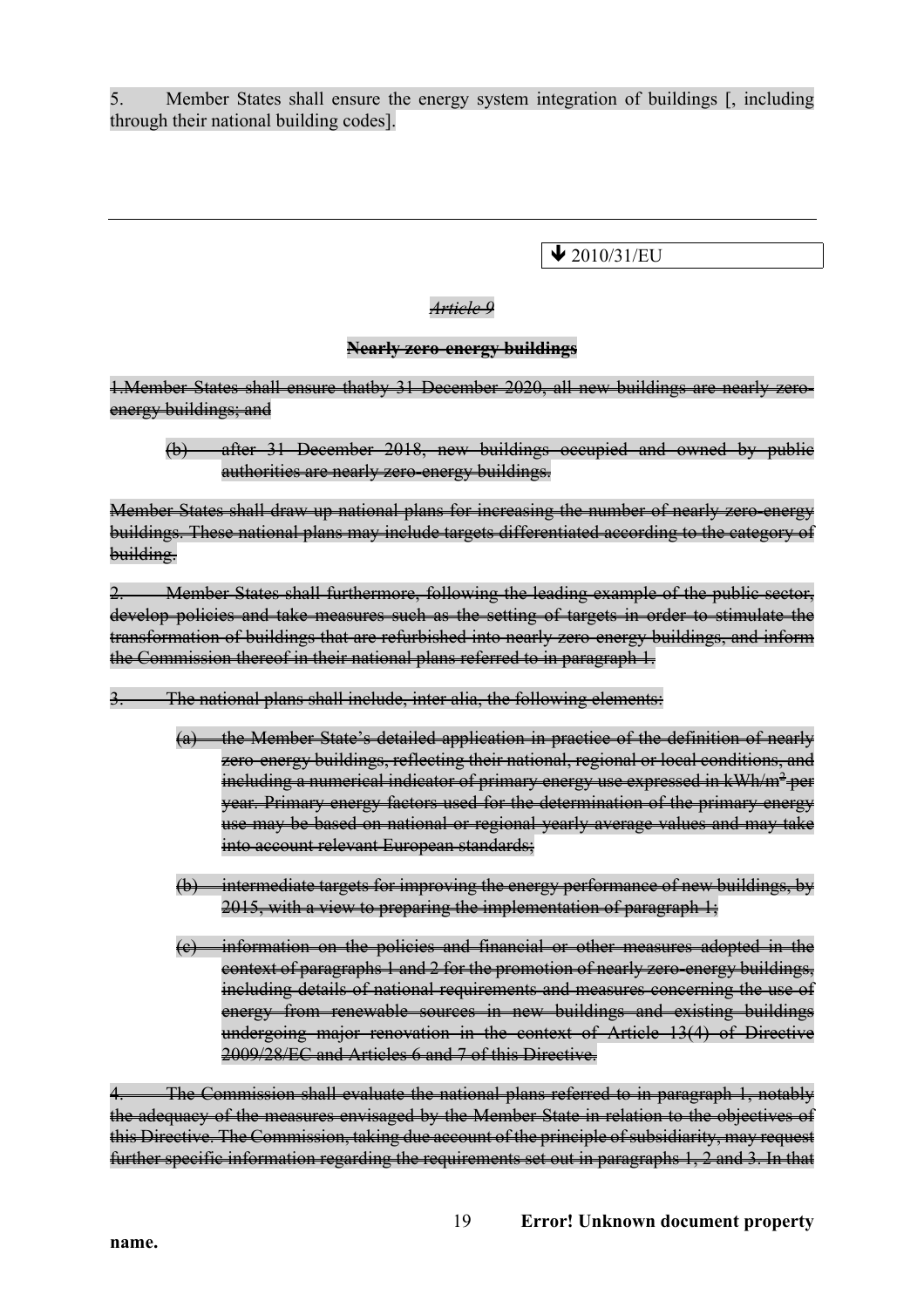case, the Member State concerned shall submit the requested information or propose amendments within nine months following the request from the Commission. Following its evaluation, the Commission may issue a recommendation.

 $\bigvee 1999/2018$  Art. 53.3

5. As part of its State of the Energy Union report referred to in Article 35 of Regulation (EU) 2018/1999, the Commission shall report every four years to the European Parliament and to the Council on the progress of Member States in increasing the number of nearly zero-energy buildings. On the basis of this reported information the Commission shall, where necessary, develop an action plan and propose recommendations and measures in accordance with Article 34 of Regulation (EU) 2018/1999 to increase the number of those buildings and encourage best practices as regards the cost-effective transformation of existing buildings into nearly zeroenergy buildings.

 $\bigvee 2010/31/FU$ 

6.Member States may decide not to apply the requirements set out in points (a) and (b) of paragraph 1 in specific and justifiable cases where the cost-benefit analysis over the economic lifecycle of the building in question is negative. Member States shall inform the Commission of the principles of the relevant legislative regimes. Article 10

# **Financial incentives and market barriers**

1. Member States shall provide appropriate financing, support measures and other instruments able to address market barriers and stimulate the necessary investments in energy renovations in line with their national building renovation action plan and with a view to the transformation of their building stock into zero-emission buildings by 2050. In view of the importance of providing appropriate financing and other instruments to catalyse the energy performance of buildings and the transition to nearly zero-energy buildings, Member States shall take appropriate steps to consider the most relevant such instruments in the light of national circumstances.

2. Member States shall make best cost-effective use of financing available for buildings established at Union level, in particular the Recovery and Resilience Fund, auctioning revenues from emission trading for buildings and road transport under EU Emission Trading System, the Social Climate Fund, cohesion funds and other public funding sources, aiming at mobilising additional private capitals and at stimulating the uptake of dedicated financial products for building renovation.

3. Member States shall promote the roll-out of enabling funding and financial tools, such as energy efficiency loans and mortgages for building renovation, energy performance contracting, fiscal incentives, VAT rates, on-tax schemes, on-bill schemes, guarantee funds, funds targeting deep renovations and funds targeting renovations with significant minimum threshold of targeted energy savings and mortgage portfolio standards.

4. Member States shall adopt measures that ensure that energy efficiency lending products for building renovations are offered widely and in a non-discriminatory manner by financial institutions and are visible and accessible to consumers. Member States shall ensure that banks and other financial institutions and investors receive information on opportunities to participate in the financing of the improvement of energy performance of buildings. Member States shall support the aggregation of a pipeline of sound energy renovation projects in buildings.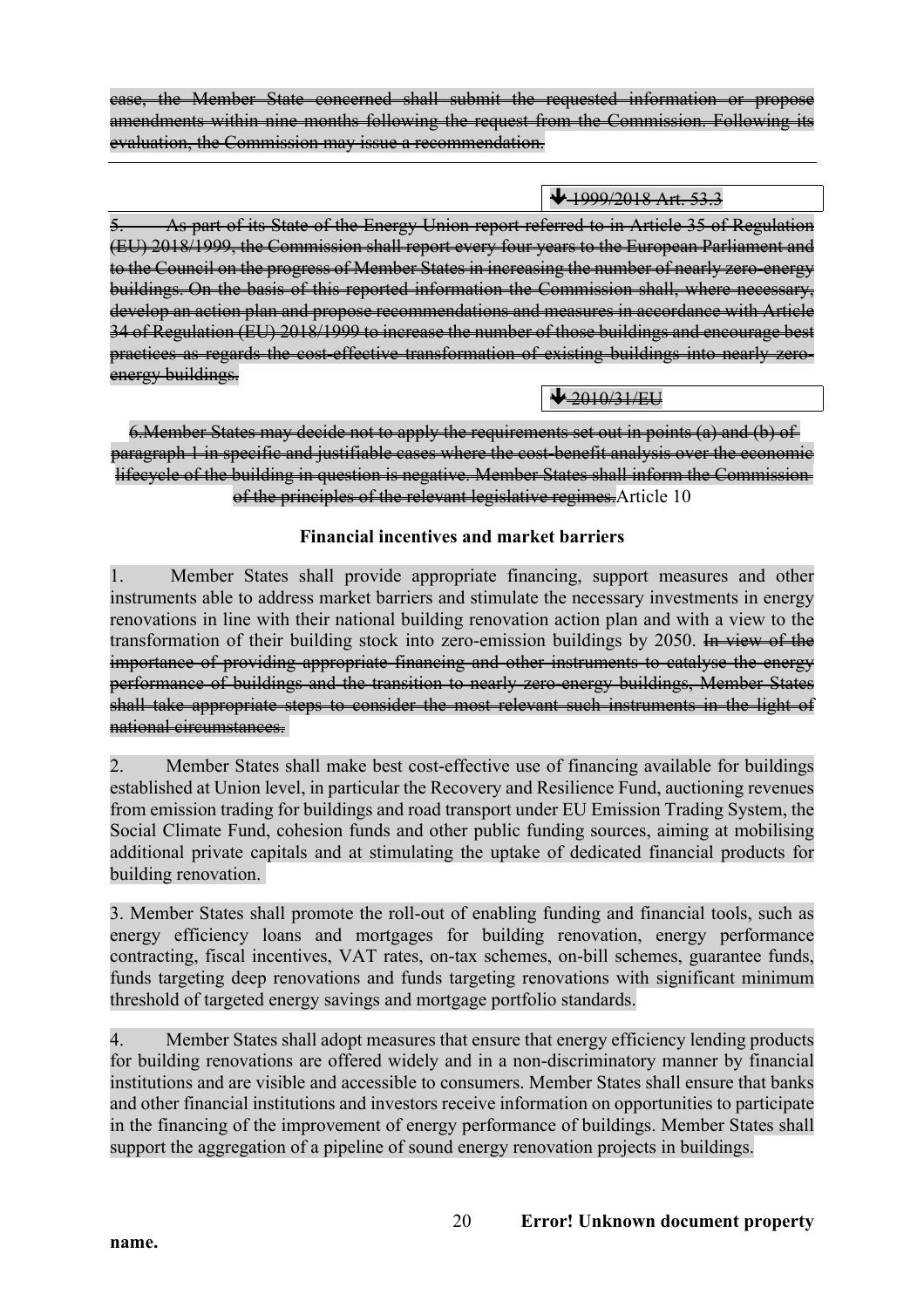5. Member States shall ensure the set-up of technical assistance facilities, including through one-stop-shops, targeting all actors involved in building renovations, including home owners and administrative, financial and economic actors such as suppliers.

6. Member States shall provide measures and financing to promote education and training to ensure that there is a sufficient workforce with the appropriate level of skills corresponding to the needs in the building sector.

 $\bigvee$  1999/2018 Art. 53.4

# $\bigvee$  2010/31/EU

7. The Commission shall, where appropriate, assist upon request Member States in setting up national or regional financial support programmes with the aim of increasing the energy performance of efficiency in buildings, especially of existing buildings, by supporting the exchange of best practice between the responsible national or regional authorities or bodies.

In order to improve financing in support of the implementation of this Directive and taking due account of the principle of subsidiarity, the Commission shall, preferably by 2011, present an analysis on, in particular:

- (a) the effectiveness, the appropriateness of the level, and the actual amount used, of structural funds and framework programmes that were used for increasing energy efficiency in buildings, especially in housing;
- (b) the effectiveness of the use of funds from the EIB and other public finance institutions;
- (c) the coordination of Union and national funding and other forms of support that can act as a leverage for stimulating investments in energy efficiency and the adequacy of such funds for achieving Union objectives.

On the basis of that analysis, and in accordance with the multiannual financial framework, the Commission may subsequently submit, if it considers this appropriate, proposals with respect to Union instruments to the European Parliament and the Council.

 $\bigvee$  2018/844 Art. 1.6

8. Member States shall link their financial measures for energy performance efficiency improvements in the renovation of buildings to the targeted or achieved energy savings, as determined by one or more of the following criteria:

- (a) the energy performance of the equipment or material used for the renovation; in which case, the equipment or material used for the renovation is to be installed by an installer with the relevant level of certification or qualification;
- (b) standard values for calculation of energy savings in buildings;

---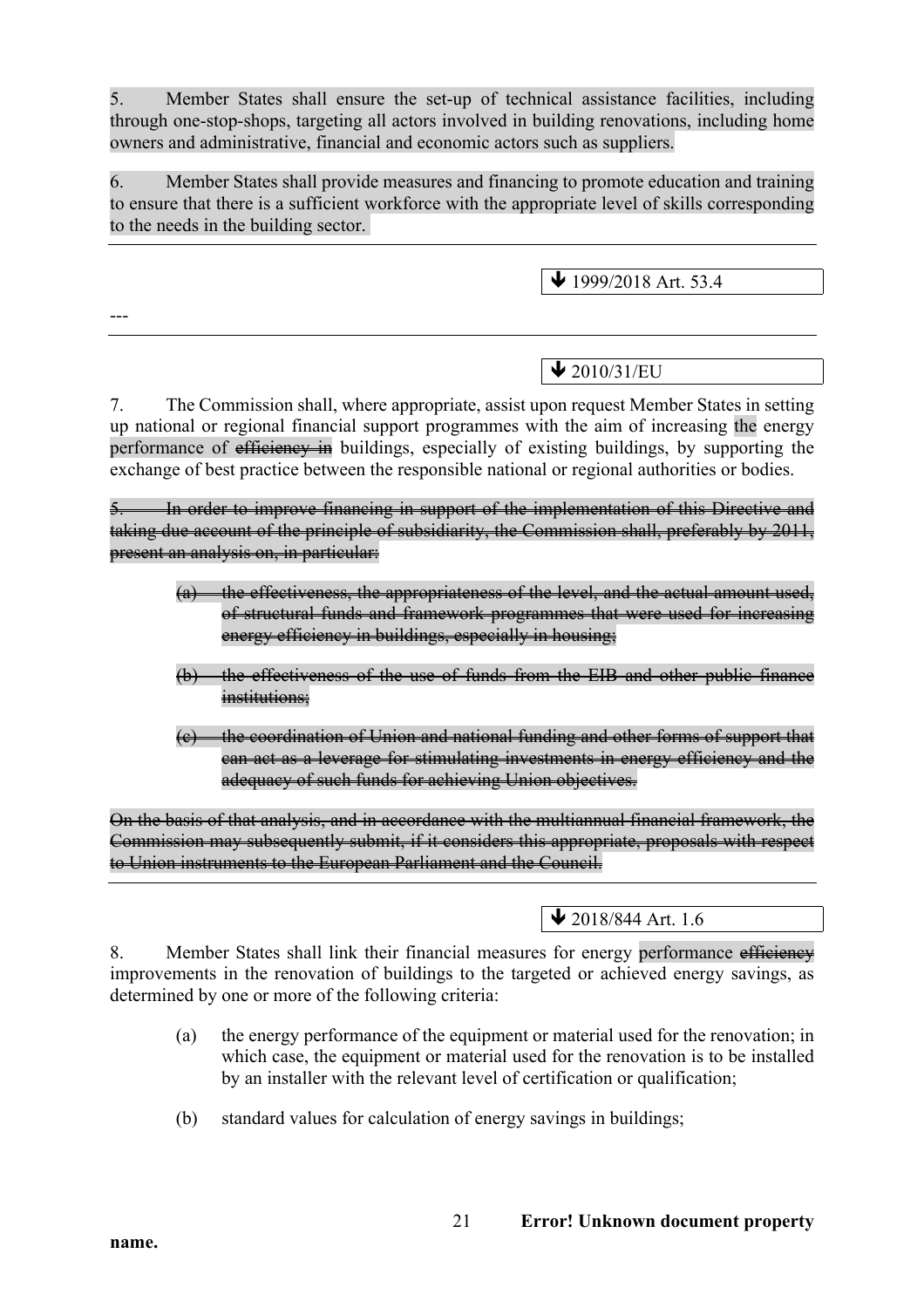- (c) the improvement achieved due to such renovation by comparing energy performance certificates issued before and after renovation;
- (d) the results of an energy audit;
- (e) the results of another relevant, transparent and proportionate method that shows the improvement in energy performance.

9. Member States shall not provide any financial incentives for the installation of fossil fuel boilers.

10. Member States shall incentivise deep renovation with higher financial, fiscal, administrative and technical support.

Member States shall ensure that staged deep renovation which receives public financial incentives is based on a building renovation passport.

11. Financial incentives shall target as a priority vulnerable customers, people affected by energy poverty and people living in social housing, in line with Article 22 [revised EED].

12. When providing financial incentives to building owners for the renovation of rented buildings, Member States shall ensure that the financial incentives benefit both the building owners and the tenants, for example by providing rent support or by imposing caps on rent increases.

13. Financial incentives shall not be provided for buildings located in areas that are shown to be particularly vulnerable to natural disasters and climate change, such as floodplains or areas that are set to become floodplains, unless it is demonstrated that the targeted buildings will be appropriately protected against the projected hazards.

6a. Databases for energy performance certificates shall allow data to be gathered on the measured or calculated energy consumption of the buildings covered, including at least public buildings for which an energy performance certificate, as referred to in Article 13, has been issued in accordance with Article 12.

6b. At least aggregated anonymised data compliant with Union and national data protection requirements shall be made available on request for statistical and research purposes and to the building owner.

 $\sqrt{2010/31/EU}$ 

The provisions of this Directive shall not prevent Member States from providing incentives for new buildings, renovations or building elements which go beyond the costoptimal levels.

*Article 11*

### **Energy performance certificates**

1. Member States shall lay down the necessary measures to establish a system of certification of the energy performance of buildings.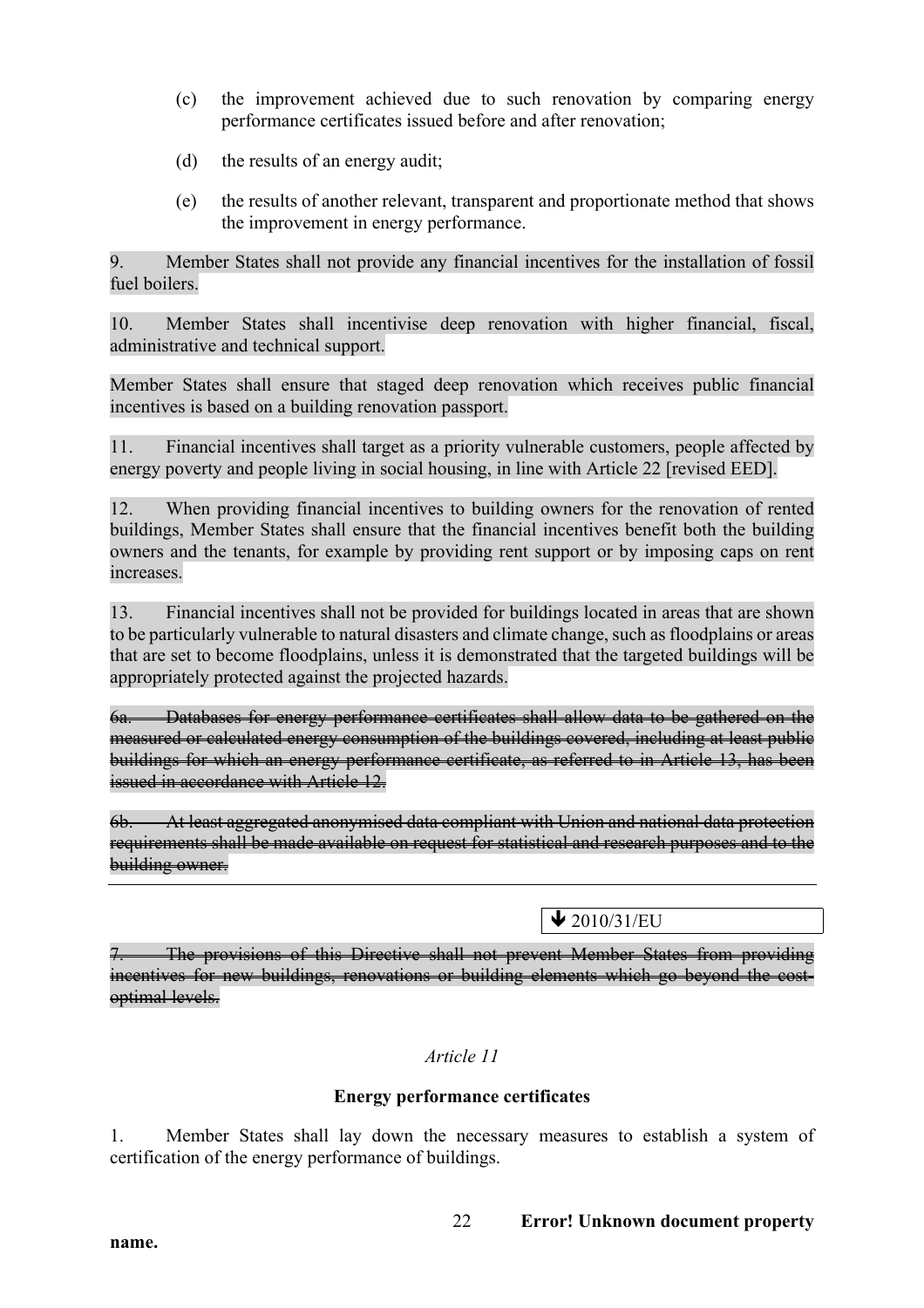The energy performance certificate shall include the energy performance of a building, expressed by a numeric indicator of primary energy use in kWh/(m2.y), and reference values such as minimum energy performance requirements, minimum energy performance standards and zero-emission building requirements, in order to make it possible for owners or tenants of the building or building unit to compare and assess its energy performance;

1a. By December 2025 at the latest, the energy performance certificate shall comply with the template in Annex [X]. It shall specify the energy performance class of the building, on a closed scale using letters from A to G. The letter A shall correspond to zero-emission buildings as defined in Article 2(1a) and the letter G shall correspond to the [15/20]% worst-performing buildings in the national building stock at the time of the introduction of the scale. Member States shall ensure an even distribution of energy performance indicators among the energy performance classes. Member States shall ensure a common visual identity for energy performance certificates on their territory.

1b. Member States shall ensure the quality and reliability of energy performance certificates. They shall ensure that energy performance certificates are issued by independent experts following an on-site visit.

2. The energy performance certificate shall include recommendations for the eost-optimal or cost-effective improvement of the energy performance and reduction of operational greenhouse gases emissions of a building or building unit, unless the building or building unit already complies with the relevant zero-emission building standard there is no reasonable potential for such improvement compared to the energy performance requirements in force.

The recommendations included in the energy performance certificate shall cover:

- (a) measures carried out in connection with a major renovation of the building envelope or technical building system(s); and
- (b) measures for individual building elements independent of a major renovation of the building envelope or technical building system(s).

3. The recommendations included in the energy performance certificate shall be technically feasible for the specific building and shall may provide an estimate for the energy savings and the reduction of operational greenhouse gas emissions and the range of payback periods or cost-benefits over its economic lifecycle.

3a. The recommendations shall include an assessment on the feasibility to adapt the system to operate at more efficient temperature settings, such as low temperature emitters for water based heating systems, including the required design thermal power output and temperature/flow requirements.

4. The energy performance certificate shall provide an indication as to where the owner or tenant can receive more detailed information, including as regards the cost-effectiveness of the recommendations made in the energy performance certificate. The evaluation of cost effectiveness shall be based on a set of standard conditions, such as the assessment of energy savings and underlying energy prices and a preliminary cost forecast. In addition, it shall contain information on the steps to be taken to implement the recommendations. Other information on related topics, such as energy audits or incentives of a financial or other nature and financing possibilities, or advice on how to increase the climate resilience of the building, may also be provided to the owner or tenant.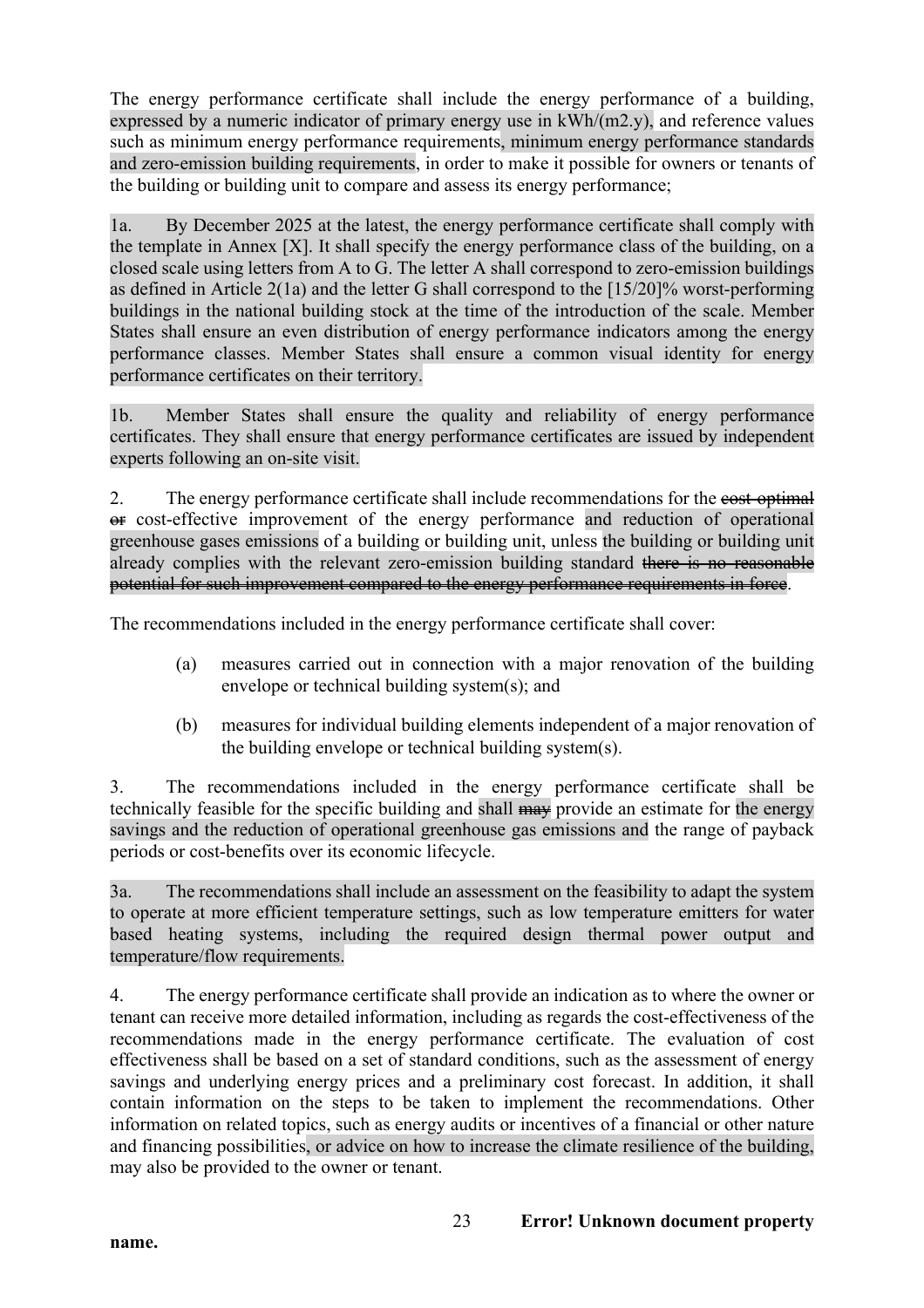5. Subject to national rules, Member States shall encourage public authorities to take into account the leading role which they should play in the field of energy performance of buildings, inter alia, by implementing the recommendations included in the energy performance certificate issued for buildings owned by them within its validity period.

6. Certification for building units may be based:

- (a) on a common certification of the whole building; or
- (b) on the assessment of another representative building unit with the same energyrelevant characteristics in the same building.

7. Certification for single-family houses may be based on the assessment of another representative building of similar design and size with a similar actual energy performance quality if such correspondence can be guaranteed by the expert issuing the energy performance certificate.

8. The validity of the energy performance certificate shall not exceed  $5 + 0$  years.

9. The Commission shall, by 2011, in consultation with the relevant sectors, adopt a voluntary common European Union certification scheme for the energy performance of nonresidential buildings. That measure shall be adopted in accordance with the advisory procedure referred to in Article 26(2). Member States are encouraged to recognise or use the scheme, or use part thereof by adapting it to national circumstances.

9. Member States shall ensure the availability of simplified procedures for updating an energy performance certificate if individual elements are upgraded (i.e. single or standalone measures).

Member States shall ensure the availability of simplified procedures for updating an energy performance certificate when measures identified in a Building Renovation Passport are put in place.

# *Article 12*

### **Issue of energy performance certificates**

- 1. Member States shall ensure that an energy performance certificate is issued for:
	- (a) buildings or building units which are constructed, undergo a major renovation, are sold or rented out to a new tenant or where a rental contract is renewed; and
	- (b) buildings where a total useful floor area over  $500 \text{ m}^2$  is owned or occupied by a public authority and frequently visited by the public. On  $9$  July 2015, this threshold of 500 m<sup>2</sup> shall be lowered to 250 m<sup>2</sup>.

The requirement to issue an energy performance certificate does not apply where a certificate, issued in accordance with either Directive 2002/91/EC or this Directive, for the building or building unit concerned is available and valid.

2. Member States shall require that, when buildings or building units are constructed, sold or rented out or where rental contracts are renewed, the energy performance certificate  $er \cdot a$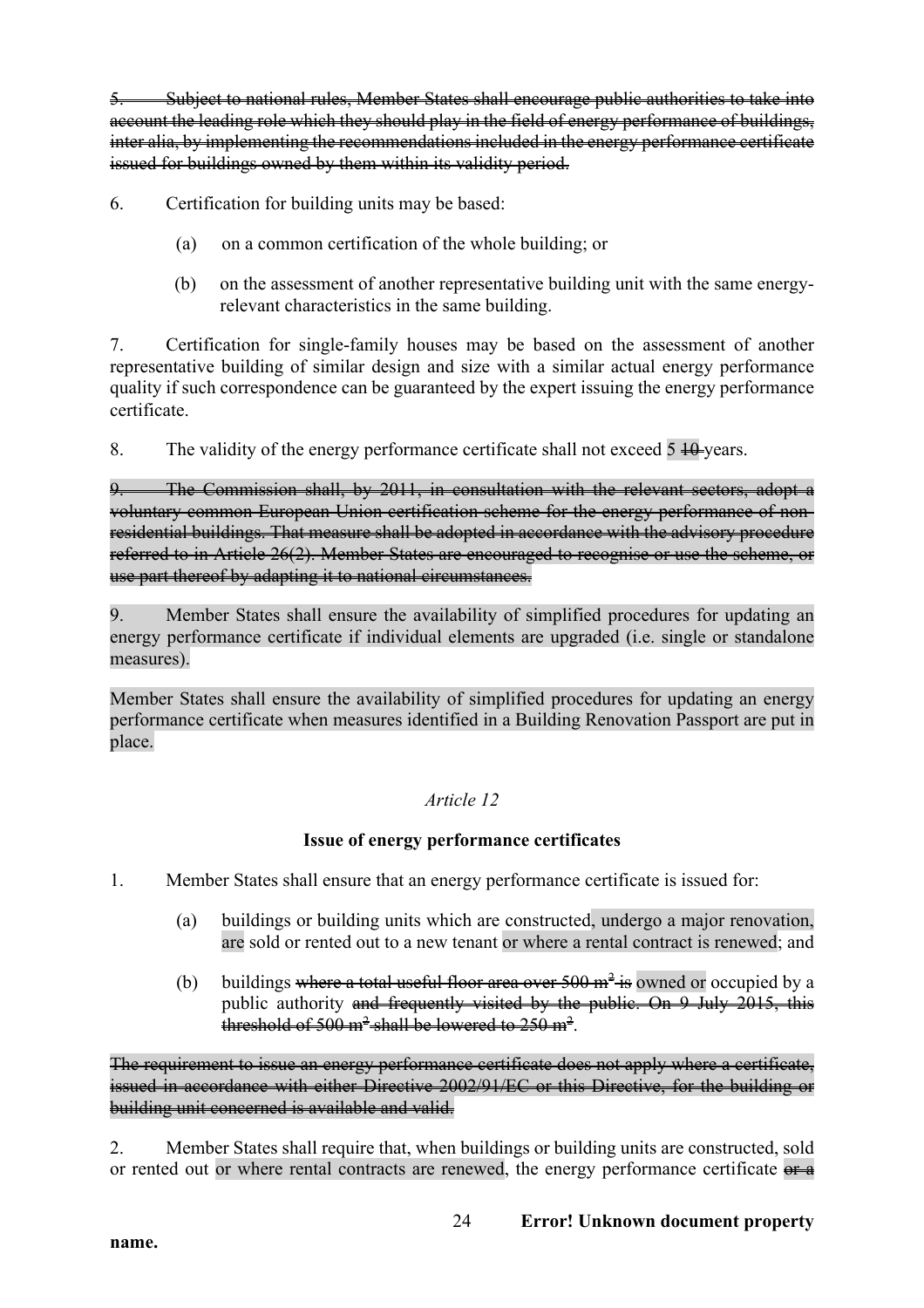eopy thereof is shown to the prospective new tenant or buyer and handed over to the buyer or new tenant.

3. Where a building is sold or rented out in advance of construction or major renovation, Member States may require the seller to provide an assessment of its future energy performance, as a derogation from paragraphs 1 and 2; in this case, the energy performance certificate shall be issued at the latest once the building has been constructed or renovated and must reflect the as-built state.

4. Member States shall require that buildings or buildings units which — buildings having an energy performance certificate,

### — building units in a building having an energy performance certificate, and

### — building units having an energy performance certificate,

are offered for sale or for rent have an energy performance certificate, and that the energy performance indicator and class of the energy performance certificate of the building or the building unit, as applicable, is stated in the advertisements in commercial media. Member States shall carry out sample checks or other controls to ensure compliance with these requirements.

5. The provisions of this Article shall be implemented in accordance with applicable national rules on joint ownership or common property.

6. Member States may exclude the categories of buildings referred to in Article 4(2) from the application of paragraphs 1, 2, 4 and 5 of this Article.

7. The possible effects of energy performance certificates in terms of legal proceedings, if any, shall be decided in accordance with national rules.

# *Article 13*

### **Display of energy performance certificates**

1. Member States shall take measures to ensure that where a total useful floor area over  $\frac{500 \text{ m}^2 \cdot \text{eff}}{200 \text{ m}^2 \cdot \text{eff}}$  a building for which an energy performance certificate has been issued in accordance with Article 12(1) is occupied by public authorities and frequently visited by the public, the energy performance certificate is displayed in a prominent place clearly visible to the public.

### On 9 July 2015, this threshold of 500 m<sup>2</sup> shall be lowered to 250 m<sup>2</sup>.

2. Member States shall require that where a total useful floor area over 500  $m<sup>2</sup>$  of a building for which an energy performance certificate has been issued in accordance with Article 12(1) is frequently visited by the public, the energy performance certificate is displayed in a prominent place clearly visible to the public.

3. The provisions of this Article do not include an obligation to display the recommendations included in the energy performance certificate.

# *Article 13a*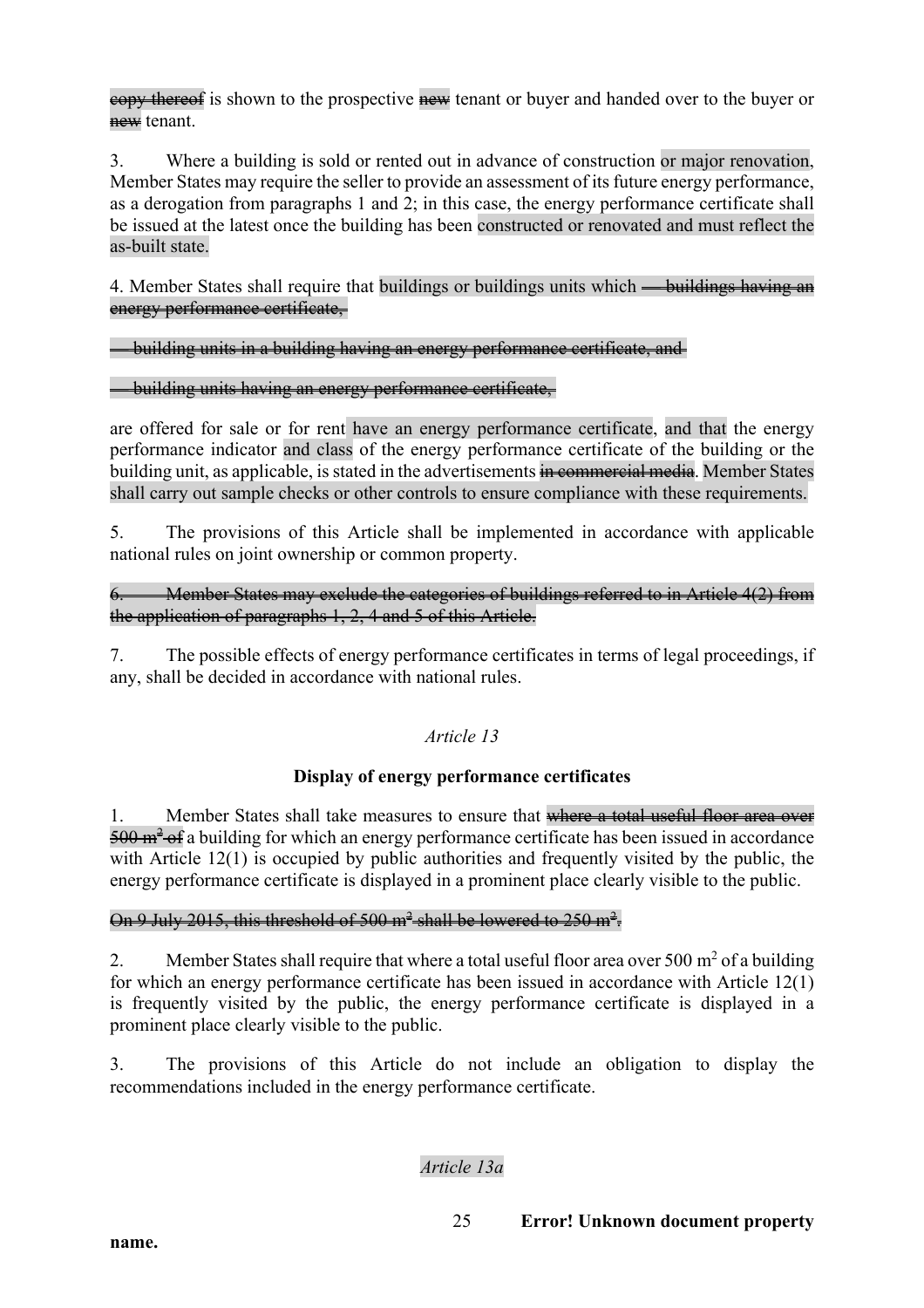### **Databases for energy performance certificates**

1. Member States shall set up national databases for energy performance certificates which allow data to be gathered on the energy performance of the buildings covered by certificates and the overall energy performance of the national building stock.

2. The database shall be publicly accessible, in compliance with Union and national data protection rules. Member States shall ensure access to the full energy performance certificate for building owners and tenants. For buildings offered for rent or sale, Member States shall ensure access to the full energy performance certificate for prospective tenants or buyers.

3. Member States shall make publicly available information on the share of buildings in the national building stock covered by energy performance certificates and aggregated or anonymised data on the energy performance of the buildings covered. The public information shall be updated at least twice per year.

4. At least once per year, Member States shall ensure the transfer of the information in the national database to the Building Stock Observatory.

The Commission shall adopt an implementing act with a common template for the transfer of the information to the Building Stock Observatory.

That implementing act shall be adopted in accordance with the examination procedure referred to in Article 26(3).

5. For the purpose of ensuring coherence and consistency of information, Member States shall ensure that all national databases containing information on buildings, such as the national building cadastre, are linked to the national database for energy performance certificates.

 $\blacktriangleright$  2018/844 Art. 1.7

### *Article 14*

### **Inspection of heating, ventilation and air-conditioning systems**

1. Member States shall lay down the necessary measures to establish regular inspections of the accessible parts of heating, ventilation or air conditioning systems or of systems for eombined space heating and ventilation, with an effective rated output of over 70 kW, such as the heat generator, control system and circulation pump(s) used for heating buildings. The effective rating of the system is based on the sum of the rated output of the heating and airconditioning generators.

2. Member States shall establish separate inspection schemes for the inspections of residential and non-residential systems.

3. Member States may set different inspection frequencies depending on the type and effective rated output of the system whilst taking into account the costs of the inspection of the system and the estimated energy cost savings that may result from the inspection. Systems shall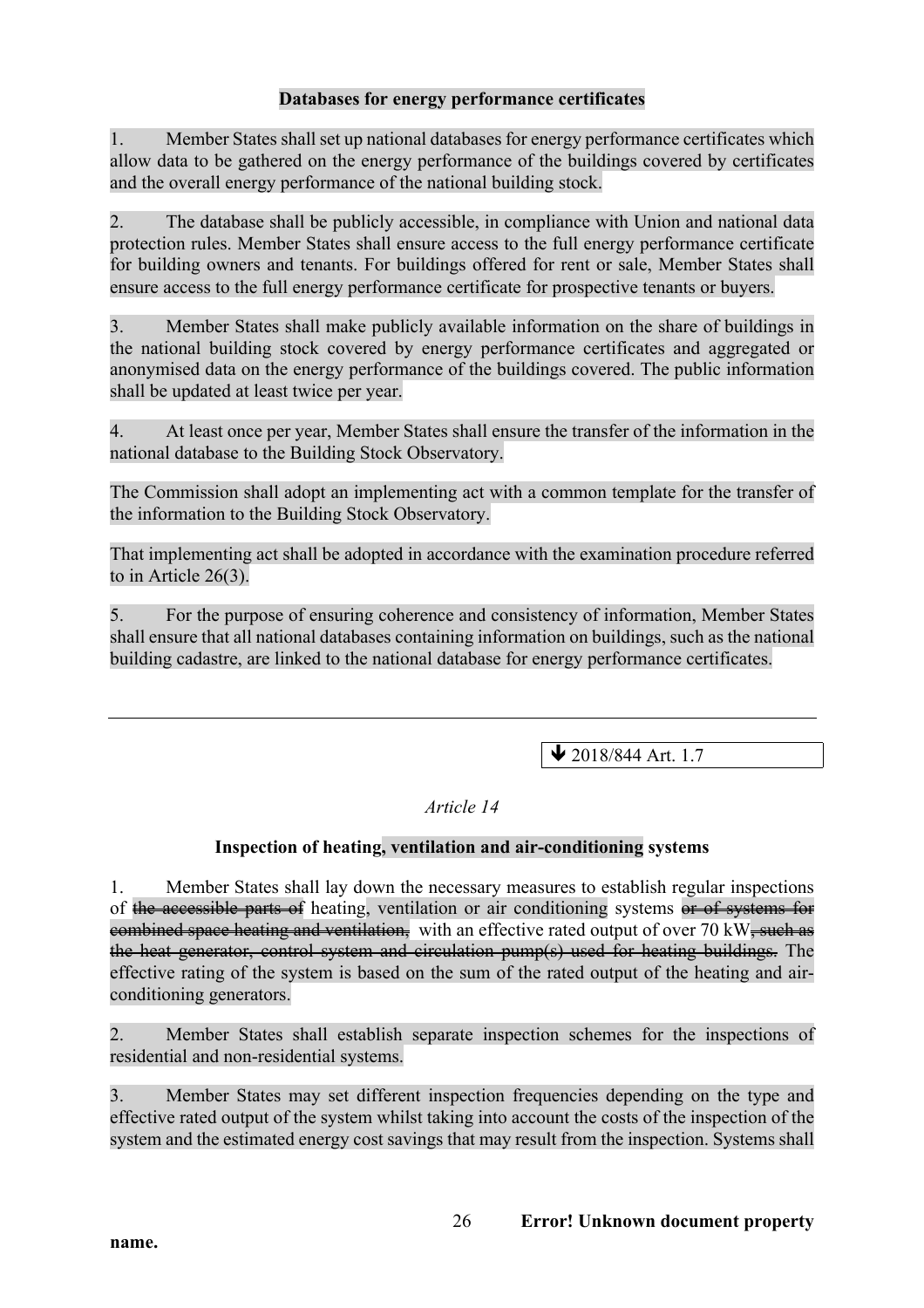be inspected at least every 5 years. Systems with generators of an effective rated output of more than 290 kW shall be inspected at least every two years.

4. The inspection shall include the assessment of the heating generator, air-conditioning generator, circulation pumps, fans and control system. Member States may decide to include in the inspection schemes any additional building systems identified under Annex I .

The inspection shall include an assessment of the efficiency and sizing of the heat generator and main components compared with the heating requirements of the building and, where relevant, consider the capabilities of the heating system or of the system for combined space heating and ventilation to optimise its performance under typical or average operating conditions. Where relevant, the inspection shall assess the feasibility of the system to operate under different and more efficient temperature settings, while ensuring the safe operation of the system.

The inspections scheme shall include the assessment of the sizing of the ventilation system compared with the requirements of the building and, where relevant, consider the capabilities of the ventilation system to optimise its performance under typical or average operating conditions.

Where no changes have been made to the heating system or to the system for combined space heating and ventilation or to the heating requirements of the building following an inspection carried out pursuant to this Article, Member States may choose not to require the assessment of the heat generator main component sizing or the assessment of operation under different temperatures to be repeated.

2. Technical building systems that are explicitly covered by an agreed energy performance criterion or a contractual arrangement specifying an agreed level of energy efficiency improvement, such as energy performance contracting, or that are operated by a utility or network operator and therefore subject to performance monitoring measures on the system side, shall be exempt from the requirements laid down in paragraph 1, provided that the overall impact of such an approach is equivalent to that resulting from paragraph 1.

3. As an alternative to paragraph 1 and provided that the overall impact is equivalent to that resulting from paragraph 1, Member States may opt to take measures to ensure the provision of advice to users concerning the replacement of heat generators, other modifications to the heating system or to the system for combined space heating and ventilation and alternative solutions to assess the performance, efficiency and appropriate size of those systems.

Before applying the alternative measures referred to in the first subparagraph of this paragraph, each Member State shall, by means of submitting a report to the Commission, document the equivalence of the impact of those measures to the impact of the measures referred to in paragraph 1.

ê 1999/2018 Art. 53.5

Such a report shall be submitted to the Commission as part of the Member States' integrated national energy and climate plans referred to in Article 3 of Regulation (EU) 2018/1999.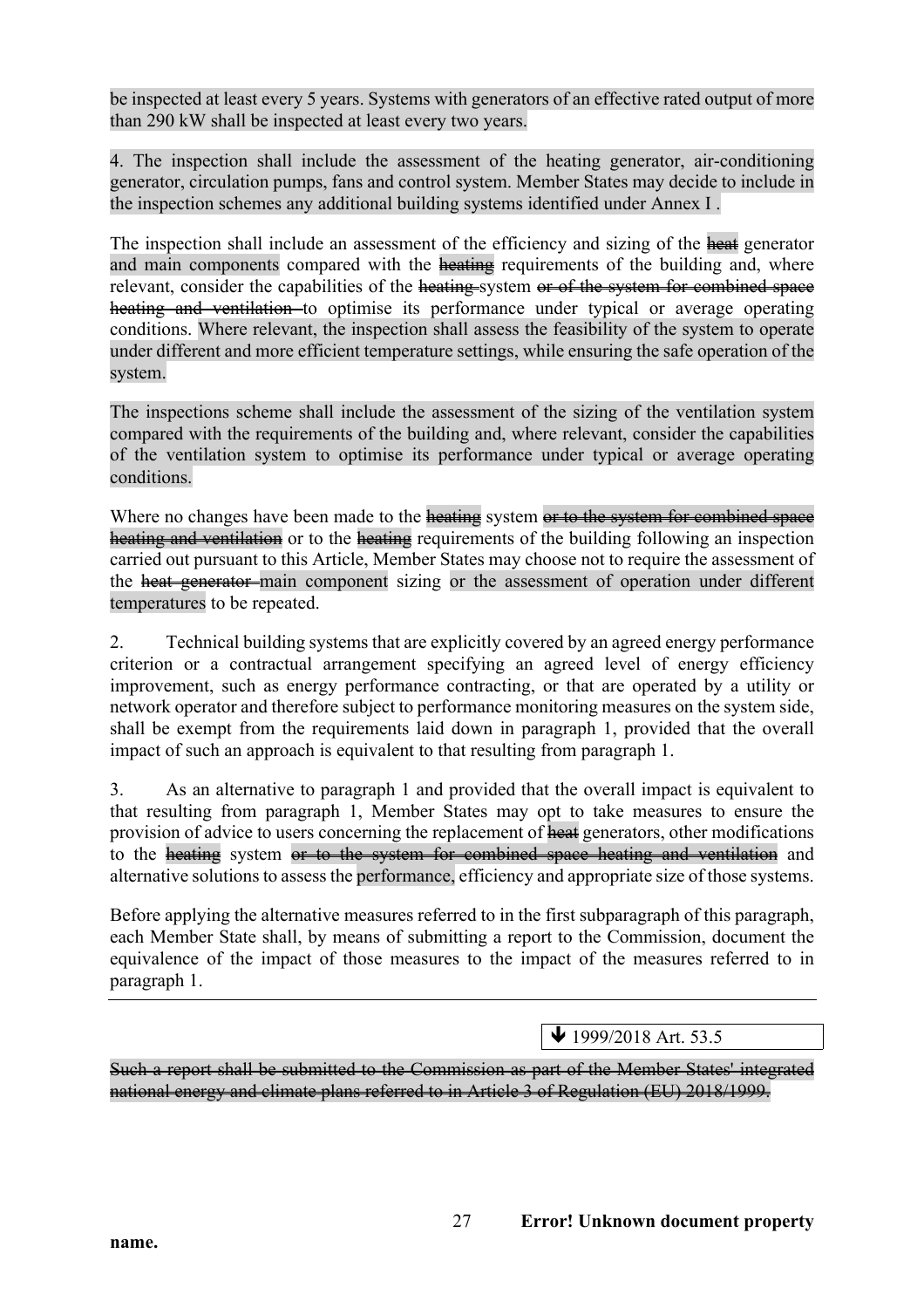## $\bigvee$  2018/844 Art. 1.7

4. Member States shall lay down requirements to ensure that, where technically and economically feasible, non-residential buildings with an effective rated output for heating systems or systems for combined space heating and ventilation of over 290 kW are equipped with building automation and control systems by 2025. This threshold shall be lowered to 70 kW by 2030.

The building automation and control systems shall be capable of:

- (a) continuously monitoring, logging, analysing and allowing for adjusting energy use;
- (b) benchmarking the building's energy efficiency, detecting losses in efficiency of technical building systems, and informing the person responsible for the facilities or technical building management about opportunities for energy efficiency improvement; and
- (c) allowing communication with connected technical building systems and other appliances inside the building, and being interoperable with technical building systems across different types of proprietary technologies, devices and manufacturers.

5. Member States shall  $\frac{m}{m}$  lay down requirements to ensure that from 1 January 2025, new residential buildings and residential buildings undergoing major renovations are equipped with:

- (a) the functionality of continuous electronic monitoring that measures systems' efficiency and informs building owners or managers when it has fallen significantly and when system servicing is necessary; and
- (b) effective control functionalities to ensure optimum generation, distribution, storage and use of energy.

6. Buildings that comply with paragraph 4 or 5 shall be exempt from the requirements laid down in paragraph 1.

7. Member States shall include a summarised analysis of the inspection schemes and their results as an annex to the update of the action plan of the building renovation action plans indicated in Article 2a. Member States that have chosen the alternative measures indicated in paragraph 3, shall include a summarised analysis and the results of the alternative measures.

### *Article 15*

#### **Inspection of air-conditioning systems**

**1. Member States shall lay down the necessary measures to establish regular inspections** of the accessible parts of air-conditioning systems or of systems for combined air-conditioning and ventilation, with an effective rated output of over 70 kW. The inspection shall include an assessment of the efficiency and sizing of the air conditioning system compared with the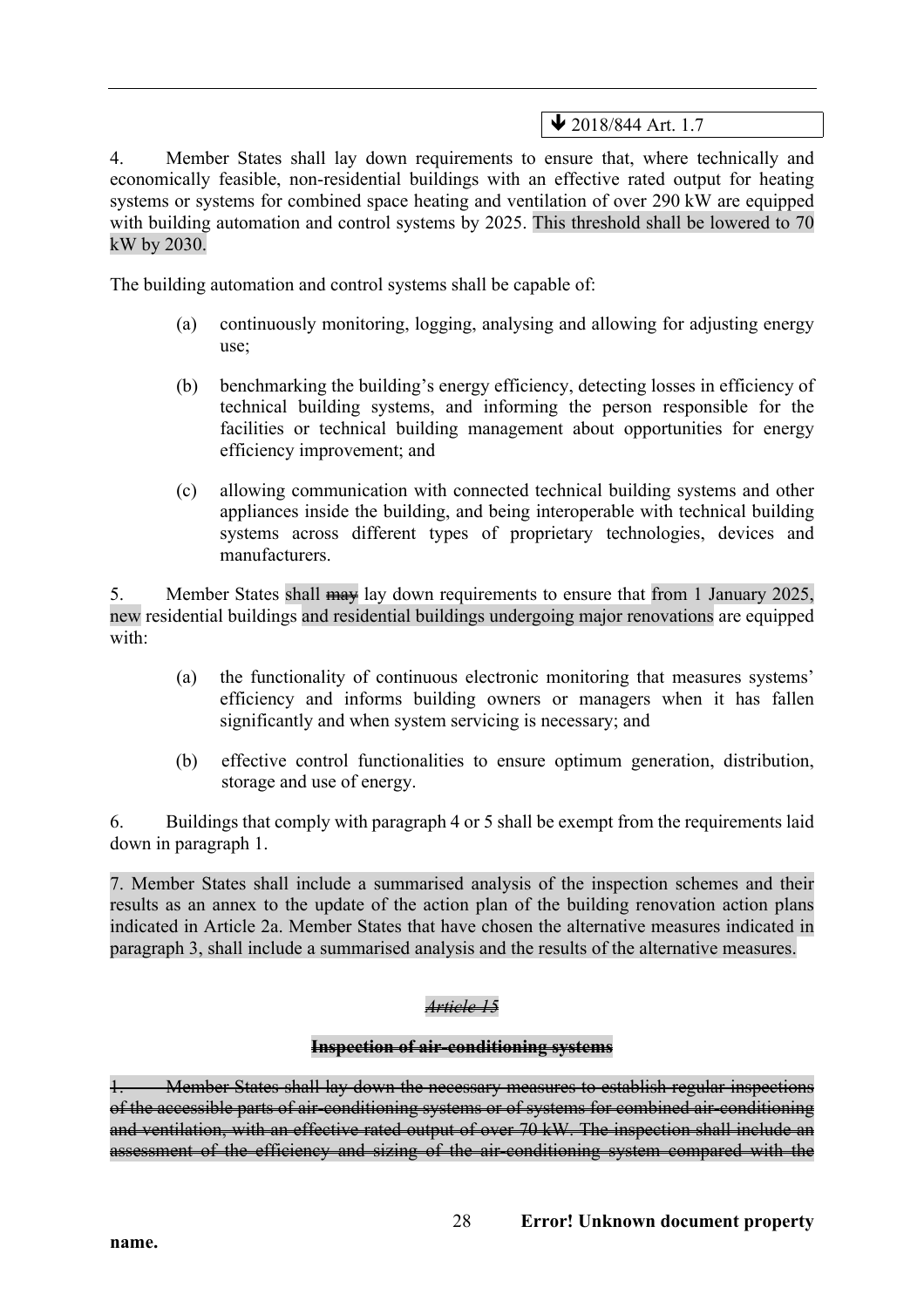cooling requirements of the building and, where relevant, consider the capabilities of the airconditioning system or of the system for combined air-conditioning and ventilation to optimise its performance under typical or average operating conditions.

Where no changes have been made to the air-conditioning system or to the system for combined air conditioning and ventilation or to the cooling requirements of the building following an inspection carried out pursuant to this paragraph, Member States may choose not to require the assessment of the sizing of the air-conditioning system to be repeated.

Member States that maintain more stringent requirements pursuant to Article 1(3) shall be exempt from the obligation to notify them to the Commission.

Technical building systems that are explicitly covered by an agreed energy performance criterion or a contractual arrangement specifying an agreed level of energy efficiency improvement, such as energy performance contracting, or that are operated by a utility or network operator and therefore subject to performance monitoring measures on the system side, shall be exempt from the requirements laid down in paragraph 1, provided that the overall impact of such an approach is equivalent to that resulting from paragraph 1.

3. As an alternative to paragraph 1 and provided that the overall impact is equivalent to that resulting from paragraph 1, Member States may opt to take measures to ensure the provision of advice to users concerning the replacement of air-conditioning systems or systems for combined air-conditioning and ventilation, other modifications to the air-conditioning system or system for combined air-conditioning and ventilation and alternative solutions to assess the efficiency and appropriate size of those systems.

Before applying the alternative measures referred to in the first subparagraph of this paragraph, each Member State shall, by means of submitting a report to the Commission, document the equivalence of the impact of those measures to the impact of the measures referred to in paragraph 1.

 $\bigvee 1999/2018$  Art. 53.6

Such a report shall be submitted to the Commission as part of the Member States' integrated national energy and climate plans referred to in Article 3 of Regulation (EU) 2018/1999.

 $\bigvee 2018/844$  Art. 1.7

Member States shall lay down requirements to ensure that, where technically and economically feasible, non-residential buildings with an effective rated output for systems for air-conditioning or systems for combined air-conditioning and ventilation of over 290 kW are equipped with building automation and control systems by 2025.

The building automation and control systems shall be capable of:

(a) continuously monitoring, logging, analysing and allowing for adjusting energy use;

(b) benchmarking the building's energy efficiency, detecting losses in efficiency of technical building systems, and informing the person responsible for the facilities or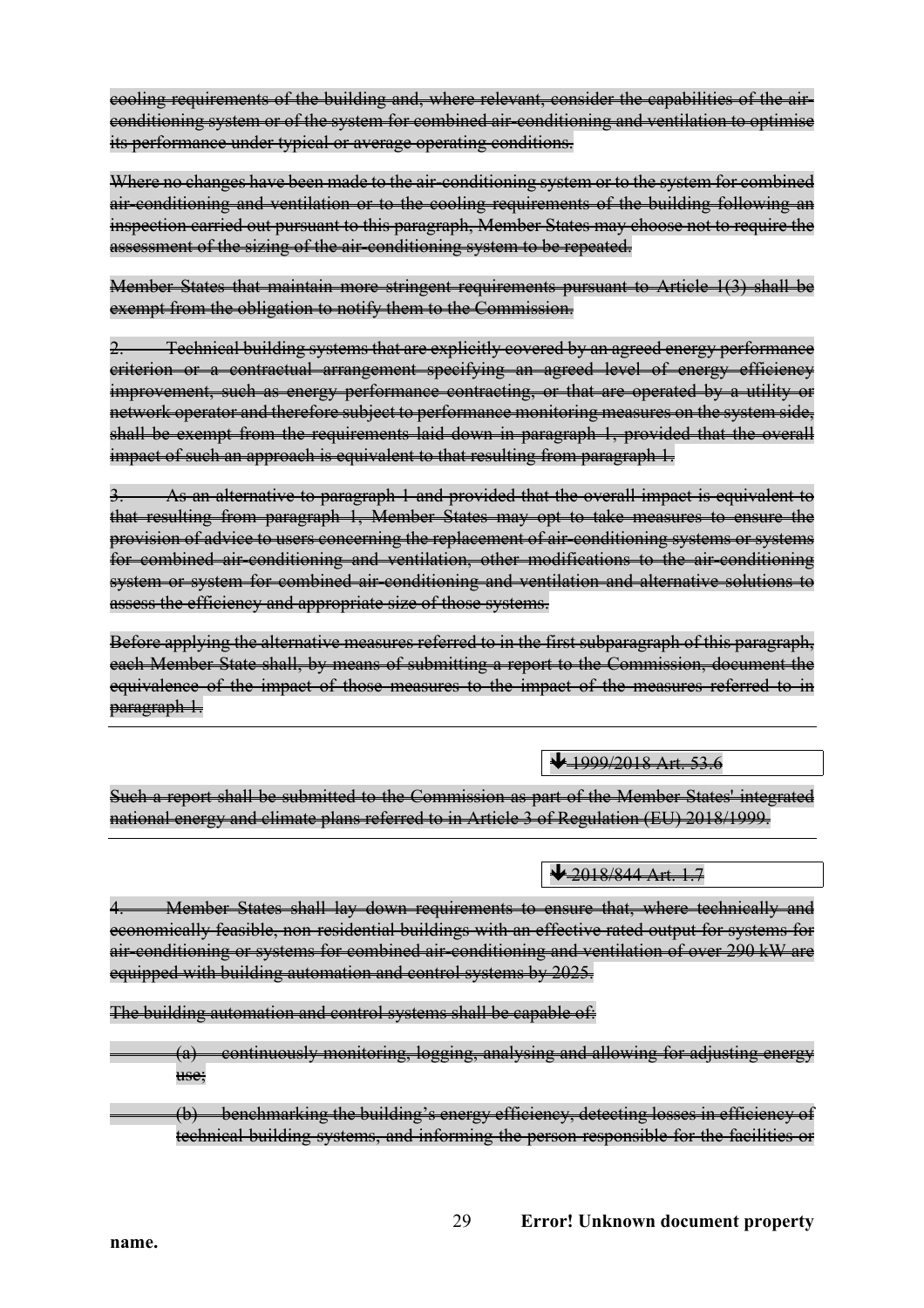technical building management about opportunities for energy efficiency improvement; and

(c) allowing communication with connected technical building systems and other appliances inside the building, and being interoperable with technical building systems across different types of proprietary technologies, devices and manufacturers.

5. Member States may lay down requirements to ensure that residential buildings are equipped with:

(a) the functionality of continuous electronic monitoring that measures systems' efficiency and informs building owners or managers when it has fallen significantly and when system servicing is necessary, and

(b) effective control functionalities to ensure optimum generation, distribution, storage and use of energy.

Buildings that comply with paragraph 4 or 5 shall be exempt from the requirements laid down in paragraph 1.

 $\bigvee$  2010/31/EU

### *Article 16*

### **Reports on the inspection of heating, ventilation and air-conditioning systems**

1. An inspection report shall be issued after each inspection of a heating, ventilation or airconditioning system. The inspection report shall contain the result of the inspection performed in accordance with Article 14  $e + 15$  and include recommendations for the cost-effective improvement of the energy performance of the inspected system.

The recommendations may be based on a comparison of the energy performance of the system inspected with that of the best available feasible system and a system of similar type for which all relevant components achieve the level of energy performance required by the applicable legislation.

2. The inspection report shall be handed over to the owner or tenant of the building.

3. The inspection report shall be uploaded onto a national database.

# *Article 17*

### **Independent experts**

Member States shall ensure that the energy performance certification of buildings, the establishment of building renovation passports, the smart readiness assessment, and the inspection of heating systems and air-conditioning systems are carried out in an independent manner by qualified and/or accredited experts, whether operating in a self-employed capacity or employed by public bodies or private enterprises.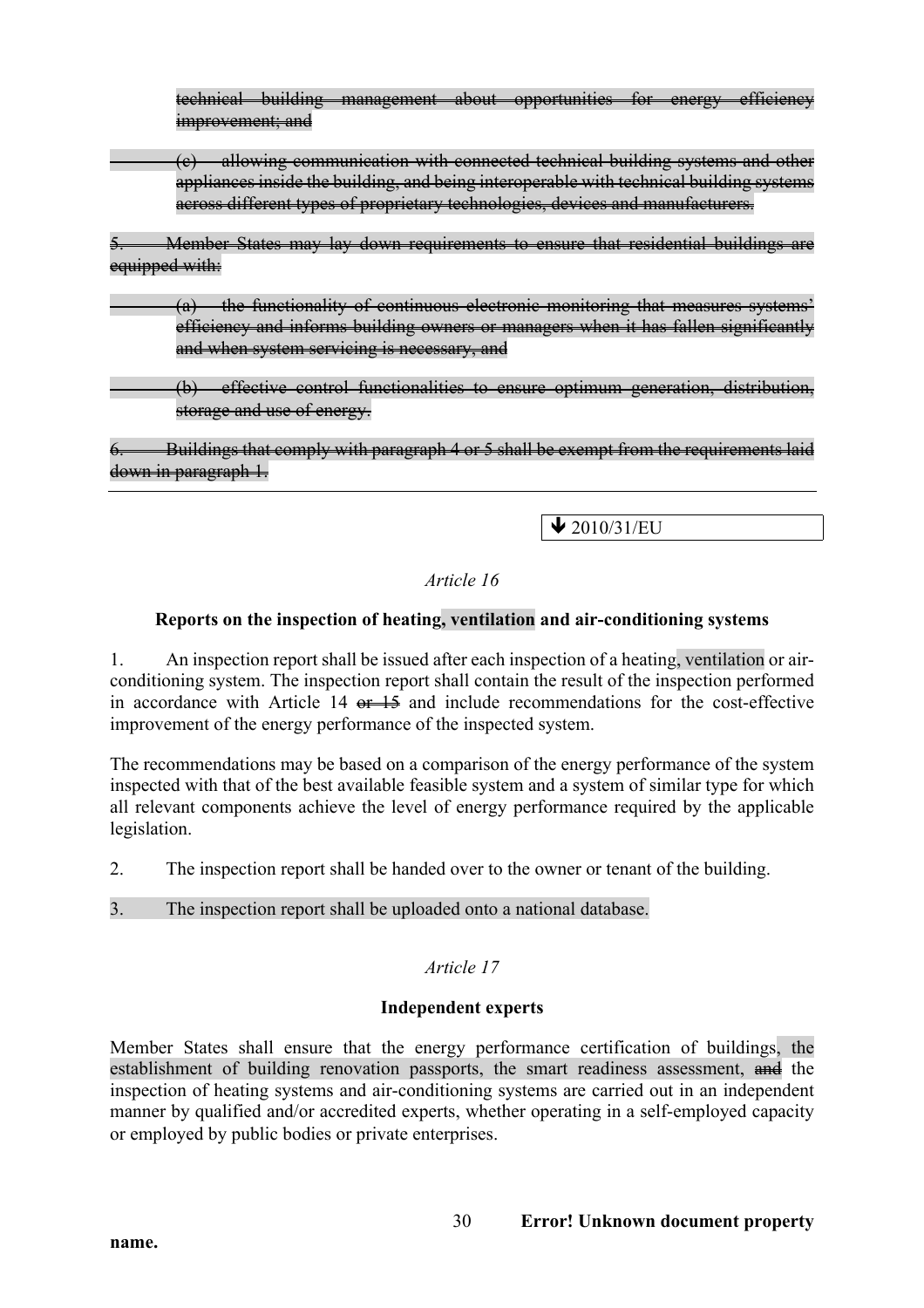Experts shall be accredited taking into account their competence.

Member States shall make available to the public information on training and accreditations. Member States shall ensure that either regularly updated lists of qualified and/or accredited experts or regularly updated lists of accredited companies which offer the services of such experts are made available to the public.

### *Article 18*

#### **Independent control system**

1. Member States shall ensure that independent control systems for energy performance certificates are established in accordance with Annex II, and that independent control systems for building renovation passports, smart readiness indicators and reports on the inspection of heating and air-conditioning systems are established in accordance with Annex II. Member States may establish separate systems for the control of energy performance certificates, building renovation passports, smart readiness indicators and for the control of reports on the inspection of heating and air-conditioning systems.

2. The Member States may delegate the responsibilities for implementing the independent control systems.

Where the Member States decide to do so, they shall ensure that the independent control systems are implemented in compliance with Annex II.

3. Member States shall require the energy performance certificates, the building renovation passports, the smart readiness indicators and the inspection reports referred to in paragraph 1 to be made available to the competent authorities or bodies on request.

 $\bigvee$  2018/844 Art. 1.8

### *Article 19*

### **Review**

The Commission, assisted by the Committee established by Article 26, shall review this Directive by 1 January 2028 2026 at the latest, in the light of the experience gained and progress made during its application, and, if necessary, make proposals.

As part of that review, the Commission shall examine in what manner Member States could apply integrated district or neighbourhood approaches in Union building and energy efficiency policy, while ensuring that each building meets the minimum energy performance requirements, for example by means of overall renovation schemes applying to a number of buildings in a spatial context instead of a single building.

The Commission shall, in particular, assess the need for further improvement of energy performance certificates in accordance with Article 11.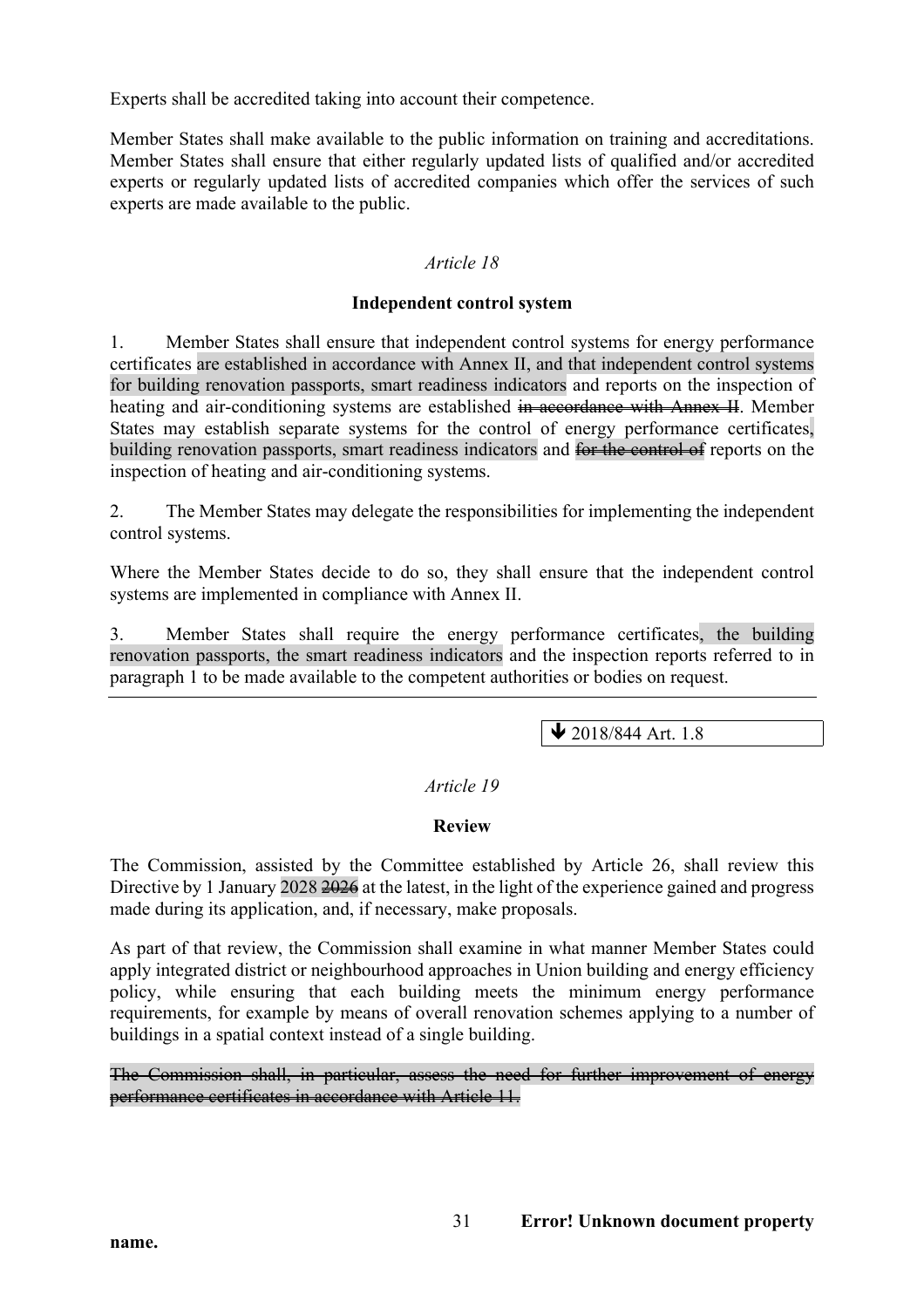$\bigvee$  2018/844 Art. 1.9

#### Article 19a

#### **Feasibility study**

The Commission shall, before 2020, conclude a feasibility study, clarifying the possibilities and timeline to introduce the inspection of stand-alone ventilation systems and an optional building renovation passport that is complementary to the energy performance certificates, in order to provide a long-term, step-by-step renovation roadmap for a specific building based on quality criteria, following an energy audit, and outlining relevant measures and renovations that could improve the energy performance.

 $\bigvee$  2010/31/EU

#### *Article 20*

#### **Information**

1. Member States shall take the necessary measures to inform the owners or tenants of buildings or building units of the different methods and practices that serve to enhance energy performance.

# $\bigvee$  2018/844 Art. 1.10

2. Member States shall in particular provide information to the owners or tenants of buildings on energy performance certificates, including their purpose and objectives, on costeffective measures and, where appropriate, financial instruments, to improve the energy performance of the building, and on replacing fossil fuel boilers with more sustainable alternatives. Member States shall provide the information through accessible and transparent advisory tools such as renovation advice and one-stop-shops.

# $\sqrt{2010/31/EU}$

At the request of the Member States, the Commission shall assist Member States in staging information campaigns for the purposes of paragraph 1 and the first subparagraph of this paragraph, which may be dealt with in Union programmes.

3. Member States shall ensure that guidance and training are made available for those responsible for implementing this Directive. Such guidance and training shall address the importance of improving energy performance, and shall enable consideration of the optimal combination of improvements in energy efficiency, use of energy from renewable sources and use of district heating and cooling when planning, designing, building and renovating industrial or residential areas.

4. The Commission is invited to continuously improve its information services, in particular the website that has been set up as a European portal for energy efficiency in buildings directed towards citizens, professionals and authorities, in order to assist Member States in their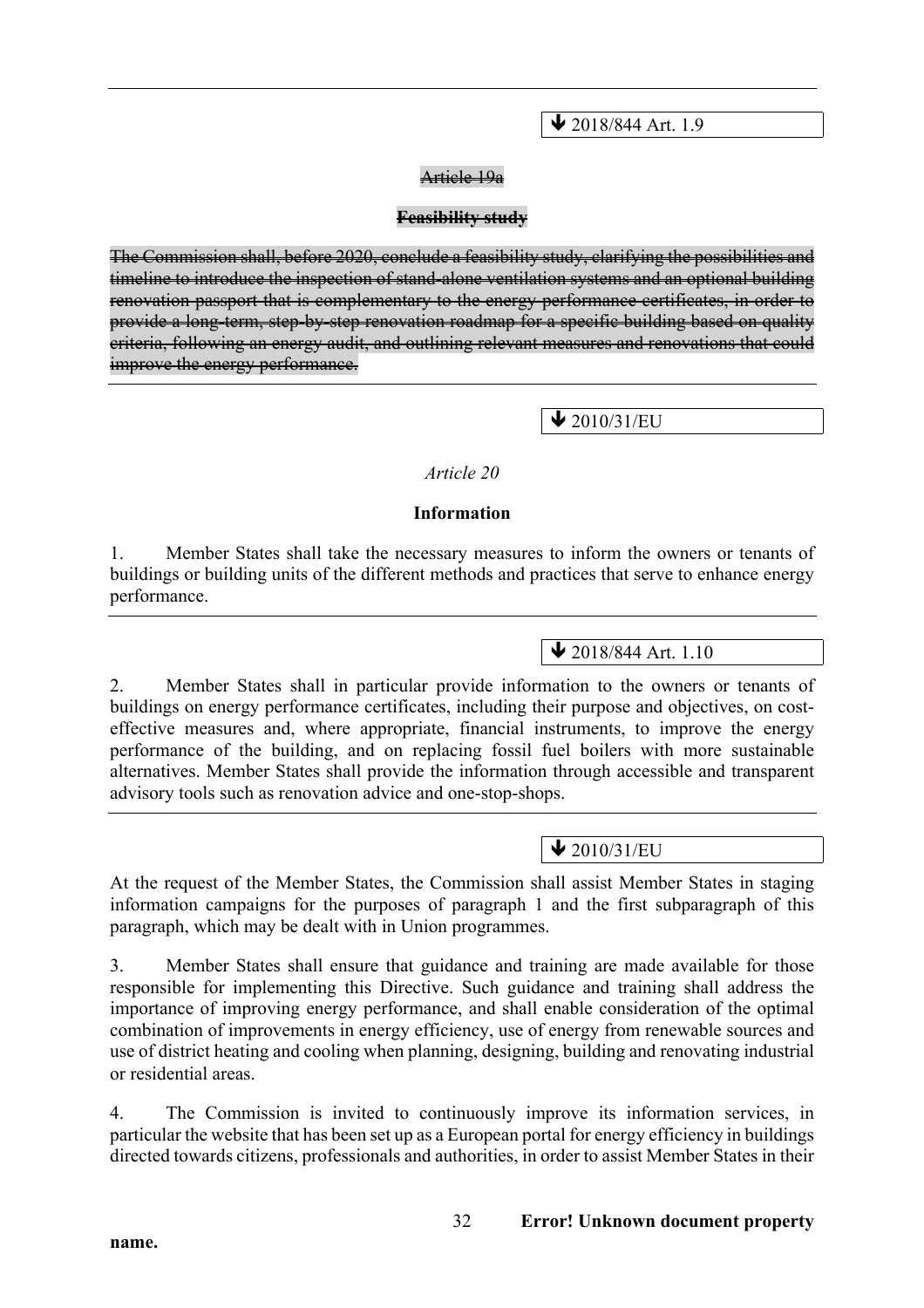information and awareness-raising efforts. Information displayed on this website might include links to relevant European Union and national, regional and local legislation, links to Europa websites that display the National Energy Efficiency Action Plans, links to available financial instruments, as well as best practice examples at national, regional and local level. In the context of the European Regional Development Fund, the Commission shall continue and further intensify its information services with the aim of facilitating the use of available funds by providing assistance and information to interested stakeholders, including national, regional and local authorities, on funding possibilities, taking into account the latest changes in the regulatory framework.

### *Article 21*

#### **Consultation**

In order to facilitate the effective implementation of the Directive, Member States shall consult the stakeholders involved, including local and regional authorities, in accordance with the national legislation applicable and as relevant. Such consultation is of particular importance for the application of Articles 9 and 20.

### *Article 22*

#### **Adaptation of Annex I to technical progress**

The Commission shall adapt points 3 and 4 of Annex I to technical progress by means of delegated acts in accordance with Articles 23, 24 and 25.

 $\bigvee$  2018/844 Art. 1.11

#### *Article 23*

### **Exercise of the delegation**

1. The power to adopt delegated acts is conferred on the Commission subject to the conditions laid down in this Article.

2. The power to adopt delegated acts referred to in Articles 2b, 5, 6, 8b and 22 shall be conferred on the Commission for a period of five years from 9 July 2018. The Commission shall draw up a report in respect of the delegation of power not later than nine months before the end of the five-year period. The delegation of power shall be tacitly extended for periods of an identical duration, unless the European Parliament or the Council opposes such extension not later than three months before the end of each period.

3. The delegation of power referred to in Articles 2b, 5, 6, 8b and 22 may be revoked at any time by the European Parliament or by the Council. A decision to revoke shall put an end to the delegation of the power specified in that decision. It shall take effect the day following the publication of the decision in the *Official Journal of the European Union* or at a later date specified therein. It shall not affect the validity of any delegated acts already in force.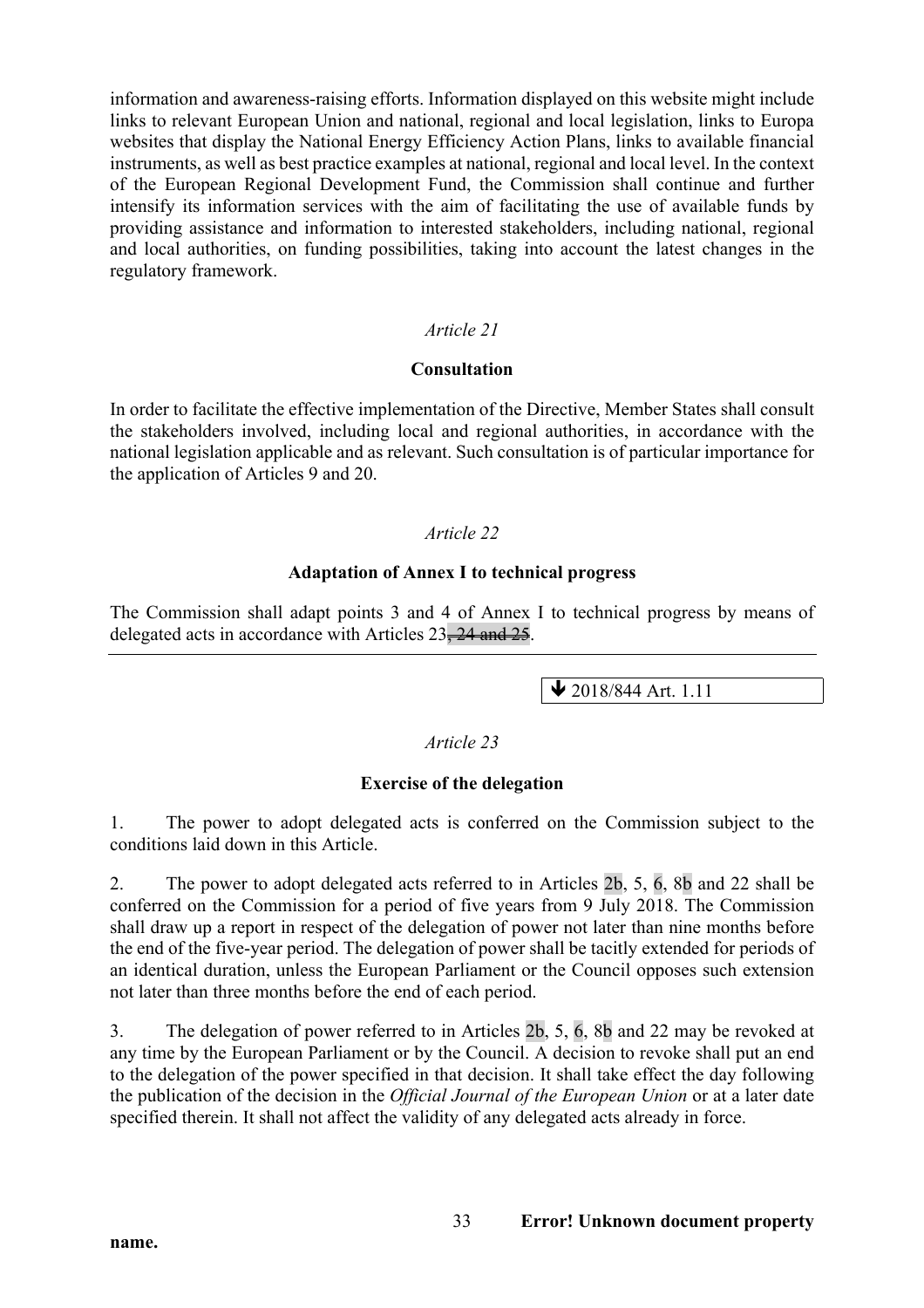4. Before adopting a delegated act, the Commission shall consult experts designated by each Member State in accordance with the principles laid down in the Interinstitutional Agreement of 13 April 2016 on Better Law-Making.

5. As soon as it adopts a delegated act, the Commission shall notify it simultaneously to the European Parliament and to the Council.

6. A delegated act adopted pursuant to 2b, 5, 6, 8b and 22shall enter into force only if no objection has been expressed either by the European Parliament or the Council within a period of two months of notification of that act to the European Parliament and the Council or if, before the expiry of that period, the European Parliament and the Council have both informed the Commission that they will not object. That period shall be extended by two months at the initiative of the European Parliament or of the Council.

 $\blacktriangleright$  2018/844 Art. 1.12

---

 $\blacktriangleright$  2018/844 Art. 1.13

### *Article 26*

#### **Committee procedure**

1. The Commission shall be assisted by a committee. That committee shall be a committee within the meaning of Regulation (EU) No 182/2011.

2. Where reference is made to this paragraph, Article 4 of Regulation (EU) No 182/2011 shall apply.

3. Where reference is made to this paragraph, Article 5 of Regulation (EU) No 182/2011 shall apply.

 $\bigvee$  2010/31/EU

#### *Article 27*

### **Penalties**

Member States shall lay down the rules on penalties applicable to infringements of the national provisions adopted pursuant to this Directive and shall take all measures necessary to ensure that they are implemented. The penalties provided for must be effective, proportionate and dissuasive. Member States shall communicate those provisions to the Commission by 9 January 2013 at the latest and shall notify it without delay of any subsequent amendment affecting them.

### *Article 28*

### **Transposition**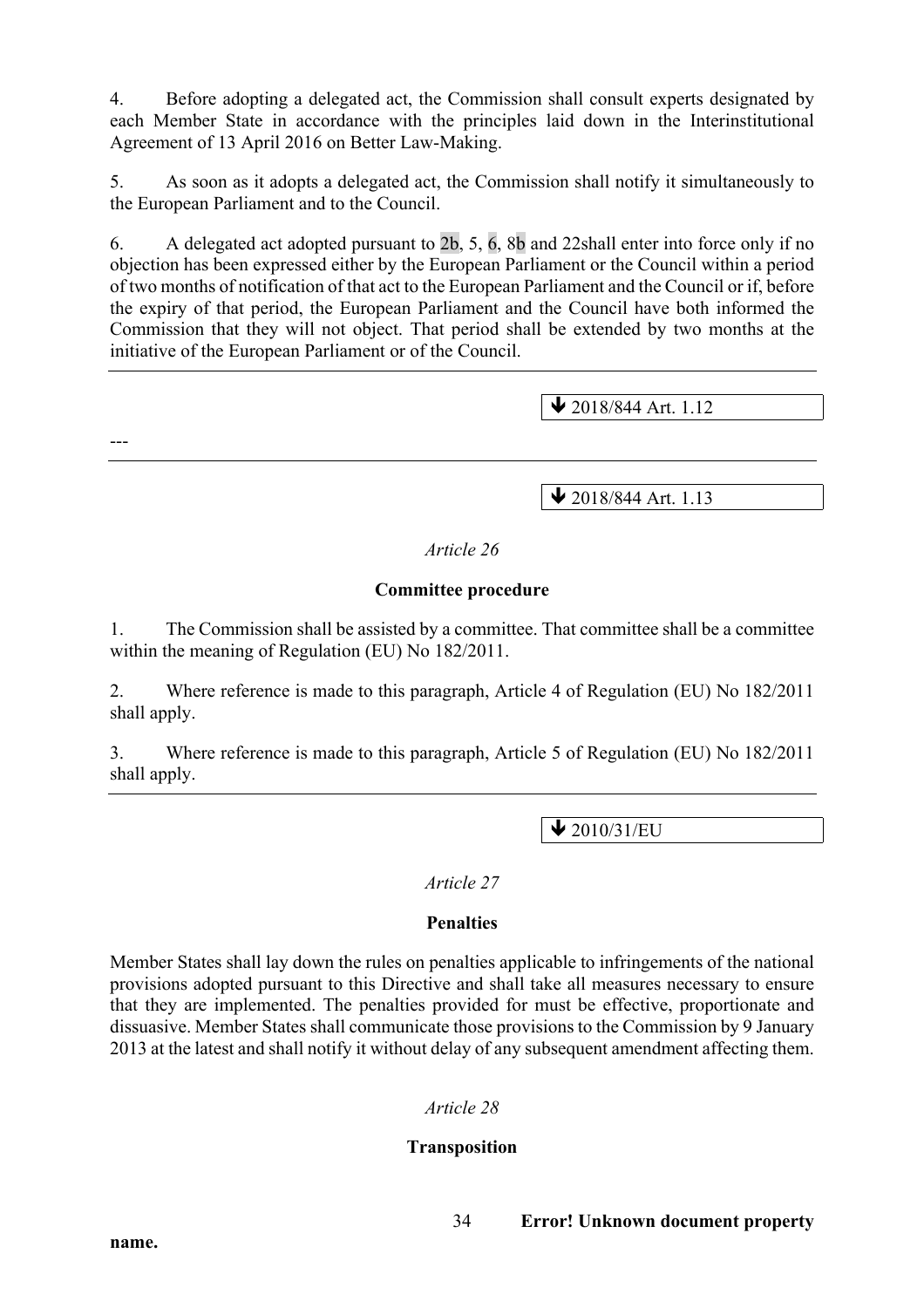1. Member States shall adopt and publish  $64.89 \text{ Ju/v}$  2012 at the latest, the laws, regulations and administrative provisions necessary to comply with this Directive Articles 2 to 18, and with Articles 20 and 27by [...] at the latest.. They shall forthwith communicate to the Commission the text of those provisions and a correlation table.

They shall apply those provisions as far as Articles 2, 3, 9, 11, 12, 13, 17, 18, 20 and 27 are concerned, from 9 January 2013 at the latest.

They shall apply those provisions as far as Articles 4, 5, 6, 7, 8, 14, 15 and 16 are concerned, to buildings occupied by the public authorities from 9 January 2013 at the latest and to other buildings from 9 July 2013 at the latest.

They may defer the application of Article 12(1) and (2) to single building units that are rented out, until 31 December 2015. This shall however not result in fewer certificates being issued than would have been the case under the application of the Directive 2002/91/EC in the Member State concerned.

When Member States adopt measures, they shall contain a reference to this Directive or be accompanied by such a reference on the occasion of their official publication. They shall also include a statement that references in existing laws, regulations and administrative provisions to Directive 2010/31/EU 2002/91/EC shall be construed as references to this Directive. Member States shall determine how such reference is to be made and how that statement is to be formulated.

2. Member States shall communicate to the Commission the text of the main provisions of national law which they adopt in the field covered by this Directive.

### *Article 29*

### **Repeal**

Directive 2010/31/EU 2002/91/EC, as amended by [2018 EPBD amendment & Governance Regulation]the Regulation indicated in Annex IV, Part A, is hereby repealed with effect from [...] <del>1 February 2012,</del> without prejudice to the obligations of the Member States relating to the time limit for transposition into national law and application of the Directive set out in Annex IV, Part B.

References to Directive 2010/31/EU 2002/91/EC shall be construed as references to this Directive and shall be read in accordance with the correlation table in Annex VI  $\frac{1}{2}$ .

# *Article 30*

### **Entry into force**

This Directive shall enter into force on the 20th day following its publication in the *Official Journal of the European Union*.

# *Article 31*

### **Addressees**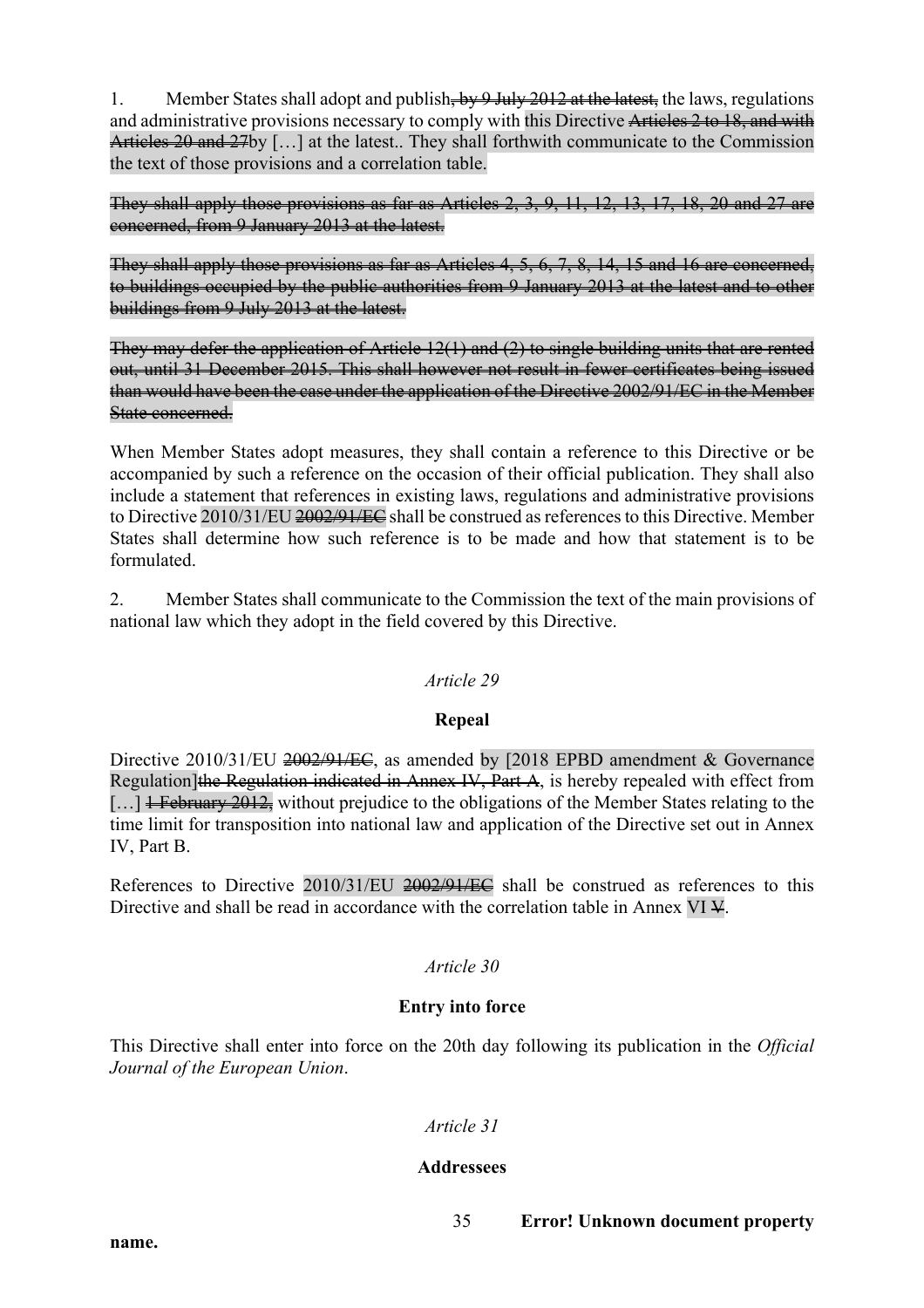This Directive is addressed to the Member States.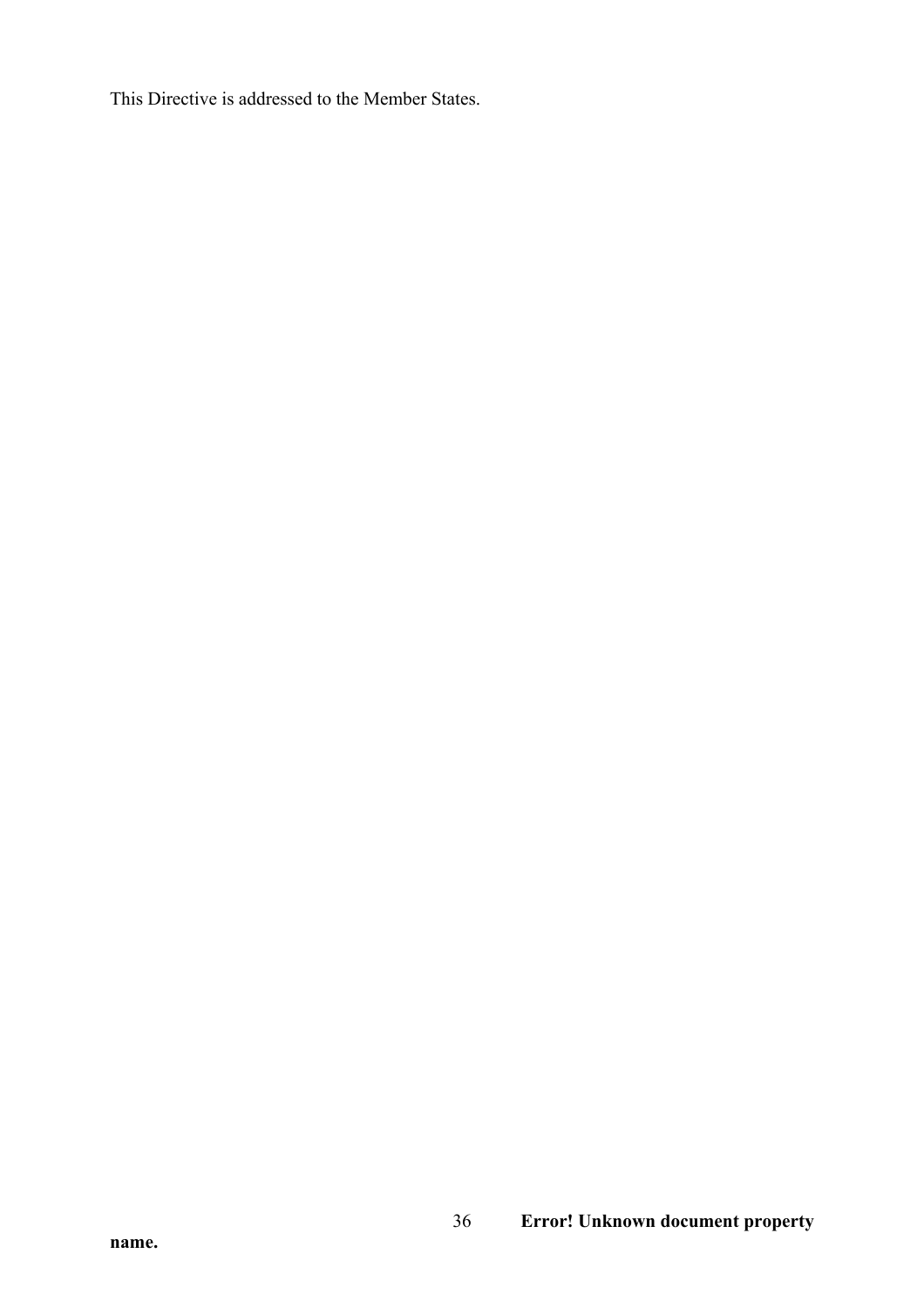# **ANNEX I**

#### *COMMON GENERAL FRAMEWORK FOR THE CALCULATION OF ENERGY PERFORMANCE OF BUILDINGS*

#### *(referred to in Article 3)*

 $\bigvee$  2018/844 Art. 1.14 and Annex  $.1(a)$ 

1. The energy performance of a building shall be determined on the basis of calculated  $\Theta$ actual energy use and shall reflect typical energy use for space heating, space cooling, domestic hot water, ventilation, built-in lighting and other technical building systems. Member States shall ensure that the typical energy use is representative of actual operating conditions for each relevant typology and reflect the typical user behaviour. Where possible, this shall be based on available national statistics, building codes and metered data.

Member States may use metered energy consumption under typical operating conditions to verify the correctness of the calculated energy use and enable comparison between calculated and actual performance. Member States may use metered energy consumption under typical operating conditions to provide additional information to approximate or benchmark the calculated energy to the actual energy use.

The energy performance of a building shall be expressed by a numeric indicator of primary energy use per unit of reference floor area per year, in  $kWh/(m^2 y)$  for the purpose of both energy performance certification and compliance with minimum energy performance requirements. The methodology applied for the determination of the energy performance of a building shall be transparent and open to innovation.

Member States shall describe their national calculation methodology following Annex A the national annexes of the key European overarching standards on energy performance of buildings, namely EN ISO 52000-1, EN ISO 52003-1, EN ISO 52010-1, EN ISO 52016-1, and EN ISO 52018-1, EN 16798-1 and EN 17423 or superseding documents<del>, developed under</del> mandate M/480 given to the European Committee for Standardisation (CEN). This provision shall not require a legal codification of those standards.

> $\blacktriangleright$  2018/844 Art. 1.14 and Annex  $.1(b)$

2. The energy needs and energy use for space heating, space cooling, domestic hot water, ventilation, lighting and other technical building systems shall be calculated using hourly or sub-hourly time intervals in order to account for varying conditions that significantly affect the operation and performance of system and the indoor conditions, and to optimise health, indoor air quality and comfort levels defined by Member States at national or regional level.

The calculation of primary energy shall be based on primary energy factors (distinguishing nonrenewable, renewable and total) or weighting factors per energy carrier, which must be recognised by the national authorities and may be based on national, regional or local information. Primary energy factors can be set on an annual and possibly also seasonal, monthly, daily or hourly basis annual seasonal or monthly, weighted averages or on more specific information made available for individual district system.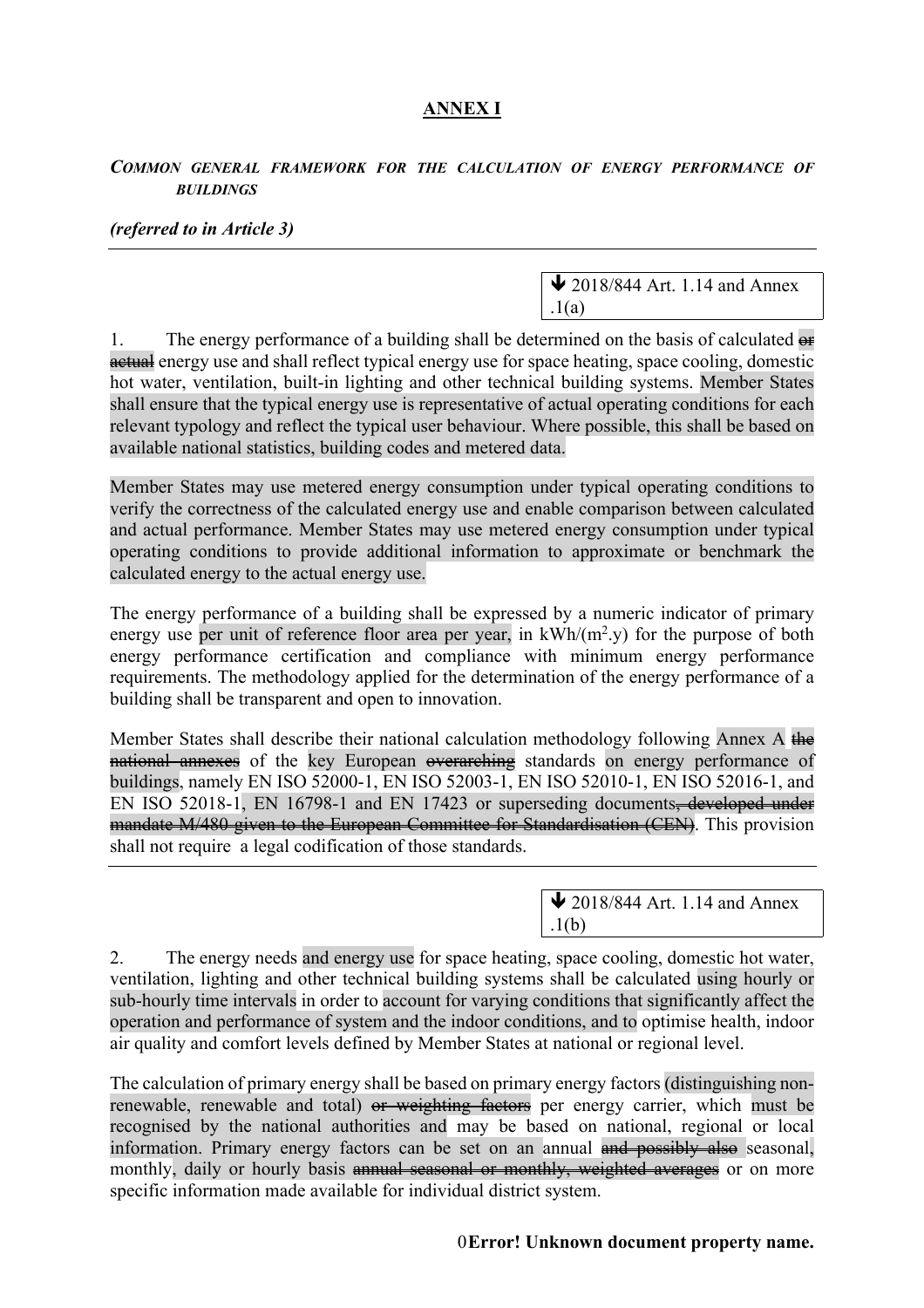Primary energy factors or weighting factors shall be defined by Member States. The choices made and data sources shall be reported according to EN 17423 or superseding document.

In the application of those factors to the calculation of energy performance, Member States shall ensure that the optimal energy performance of the building envelope is pursued.

In the calculation of the primary energy factors for the purpose of calculating the energy performance of buildings, Member States may take into account renewable energy sources supplied through the energy carrier and renewable energy sources that are generated and used on site, provided that it applies on a non-discriminatory basis. The calculation methodology must account for the possible use of energy from renewable sources for other uses on-site, such as charging points for electric vehicles or appliances. Member States must recognise the benefits of on-site use over exporting to the grid in the calculation of the primary energy factor.

> $\bigvee$  2018/844 Art. 1.14 and Annex  $.1(c)$

2a. For the purpose of expressing the energy performance of a building, Member States may define additional numeric indicators of total, non-renewable and renewable primary energy use, and of greenhouse gas emission produced in  $kgCO_2$ eq/(m<sup>2</sup>.y).

# $\bigvee$  2010/31/EU

3. The methodology shall be laid down taking into consideration at least the following aspects:

- (a) the following actual thermal characteristics of the building including its internal partitions:
	- (i) thermal capacity;
	- (ii) insulation;
	- (iii) passive heating;
	- (iv) cooling elements; and
	- (v) thermal bridges;
- (b) heating installation and hot water supply, including their insulation characteristics;
- (c) air-conditioning installations;
- (d) natural and mechanical ventilation which may include air-tightness;
- (e) built-in lighting installation (mainly in the non-residential sector);
- (f) the design, positioning and orientation of the building, including outdoor climate;
- (g) passive solar systems and solar protection;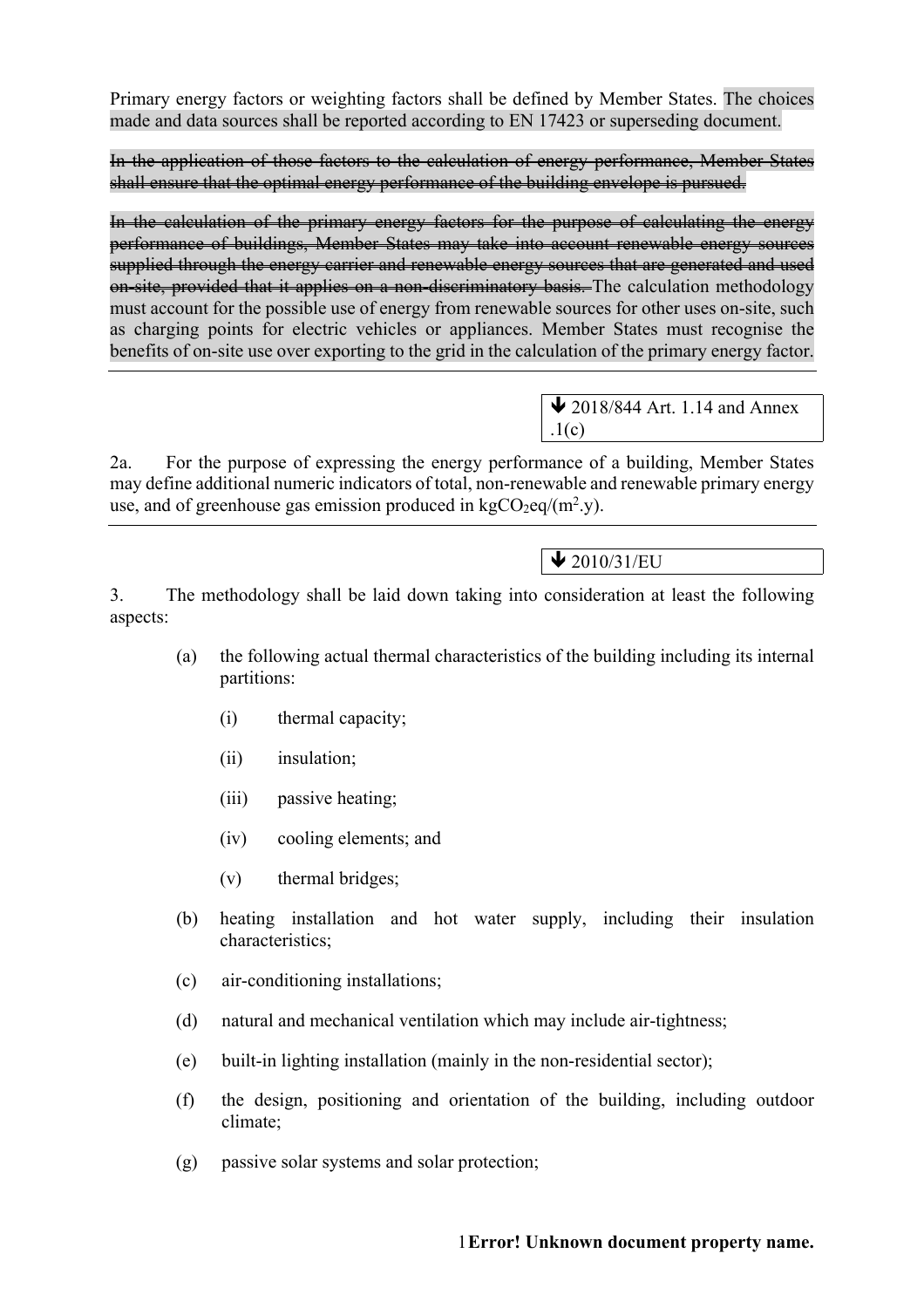- (h) indoor climatic conditions, including the designed indoor climate;
- (i) internal loads.

 $\bigvee$  2018/844 Art. 1.14 and Annex .1(d)

4. The positive influence of the following aspects shall be taken into account:

 $\bigvee$  2010/31/EU

- (a) local solar exposure conditions, active solar systems and other heating and electricity systems based on energy from renewable sources;
- (b) electricity produced by cogeneration;
- (c) district or block heating and cooling systems;
- (d) natural lighting.

5. For the purpose of the calculation buildings should be adequately classified into the following categories:

- (a) single-family houses of different types;
- (b) apartment blocks;
- (c) offices;
- (d) educational buildings;
- (e) hospitals;
- (f) hotels and restaurants;
- (g) sports facilities;
- (h) wholesale and retail trade services buildings;
- (i) other types of energy-consuming buildings.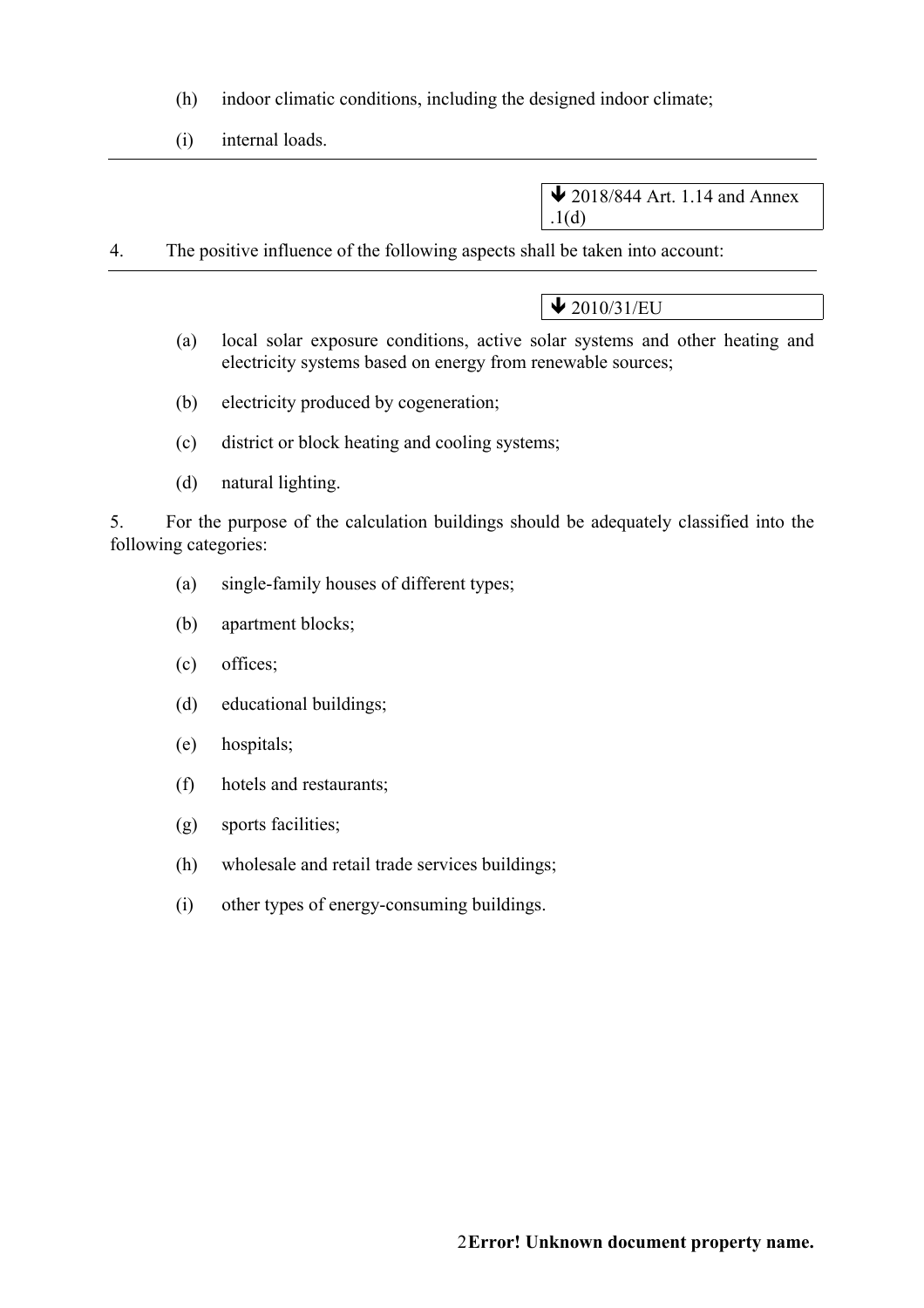# **ANNEX II**

*Template for the national building renovation action plans* 

(referred to in Article 2a)

The period to be covered is based on the available data

Renovation rate could refer to the average weighted renovation (explanations to be provided)

| <b>EPBD</b> Article 2a | <b>Mandatory Indicators</b>                                                                                                                                                                                                                                                                                                                    | Optional Indicators / comments |  |
|------------------------|------------------------------------------------------------------------------------------------------------------------------------------------------------------------------------------------------------------------------------------------------------------------------------------------------------------------------------------------|--------------------------------|--|
| building stock         | (a) Overview of the national Number of buildings and total floor area $(m^2)$<br>per building type (including public buildings and social<br>housing)<br>per building age<br>- per building size<br>per climatic zone<br>per energy class<br>$-$ NZEB<br>worst-performing (including a definition)<br>demolition (number and total floor area) |                                |  |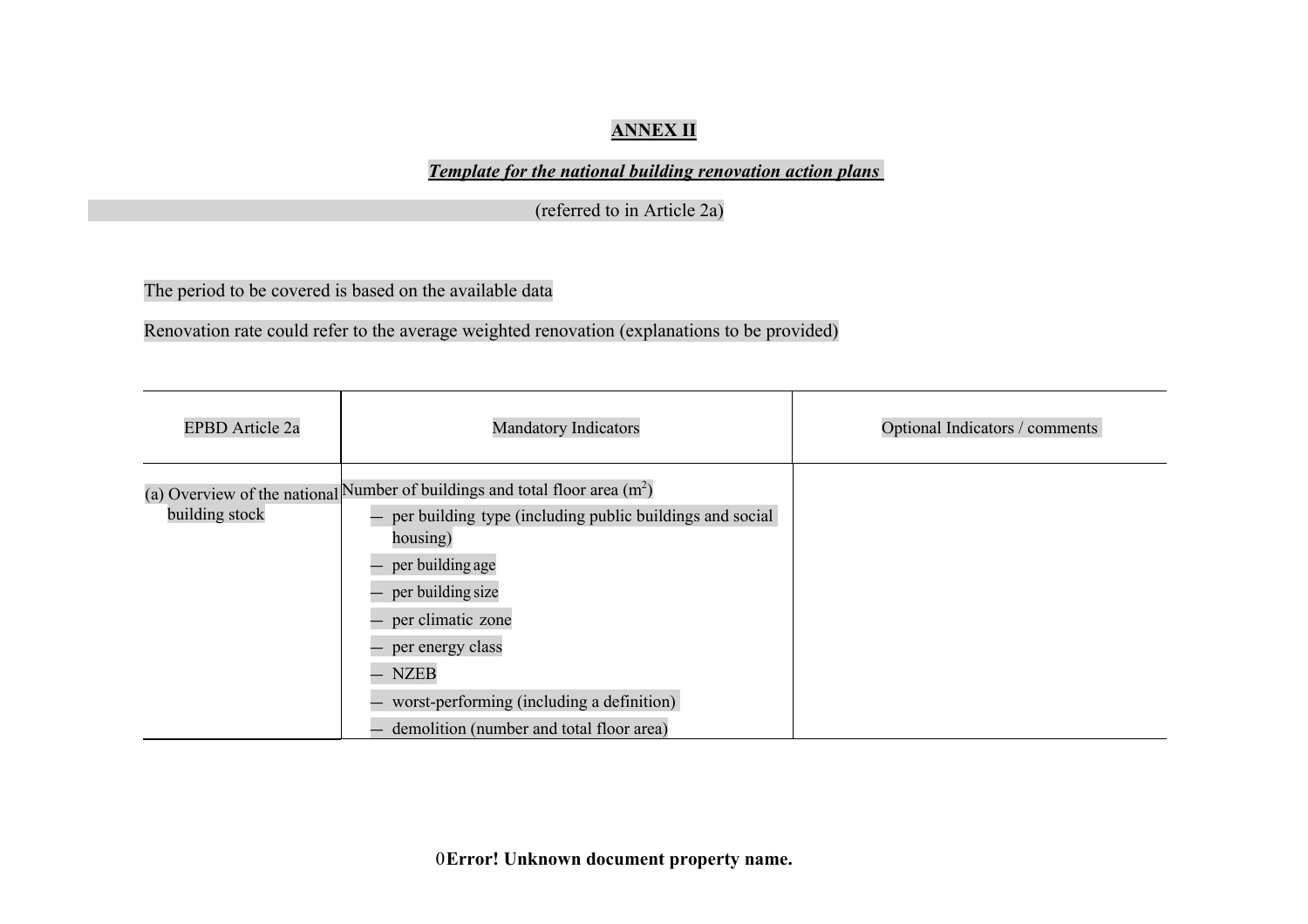| Number of EPCs:                                             |                                               |
|-------------------------------------------------------------|-----------------------------------------------|
| per building type (including public buildings)              |                                               |
| - per energy class                                          |                                               |
| - per construction period                                   |                                               |
| Annual renovation rates: number and total floor area $(m2)$ |                                               |
| - per building type                                         |                                               |
| to NZEB levels                                              |                                               |
| per renovation depth (weighted average renovation)          |                                               |
| major renovations                                           |                                               |
| deep renovations                                            |                                               |
| - public buildings                                          |                                               |
| Primary and final annual energy consumption (ktoe):         | Reduction in energy costs (EUR) per household |
| - per building type                                         | (average)                                     |
| - per end use                                               |                                               |
| Energy savings (Ktoe)                                       |                                               |
| - per building type                                         |                                               |
| - public buildings                                          |                                               |
| Share of RES (MW generated)                                 |                                               |
| - for different uses                                        |                                               |
| - on-site                                                   |                                               |
| - off-site                                                  |                                               |
| Greenhouse gas emissions (kgCO2eq/(m <sup>2</sup> .y)       |                                               |
| - per building type (including public buildings)            |                                               |
| CO2 emissions reduction (kgCO2eq/(m <sup>2</sup> .y)        |                                               |
| - per building type (including public buildings)            |                                               |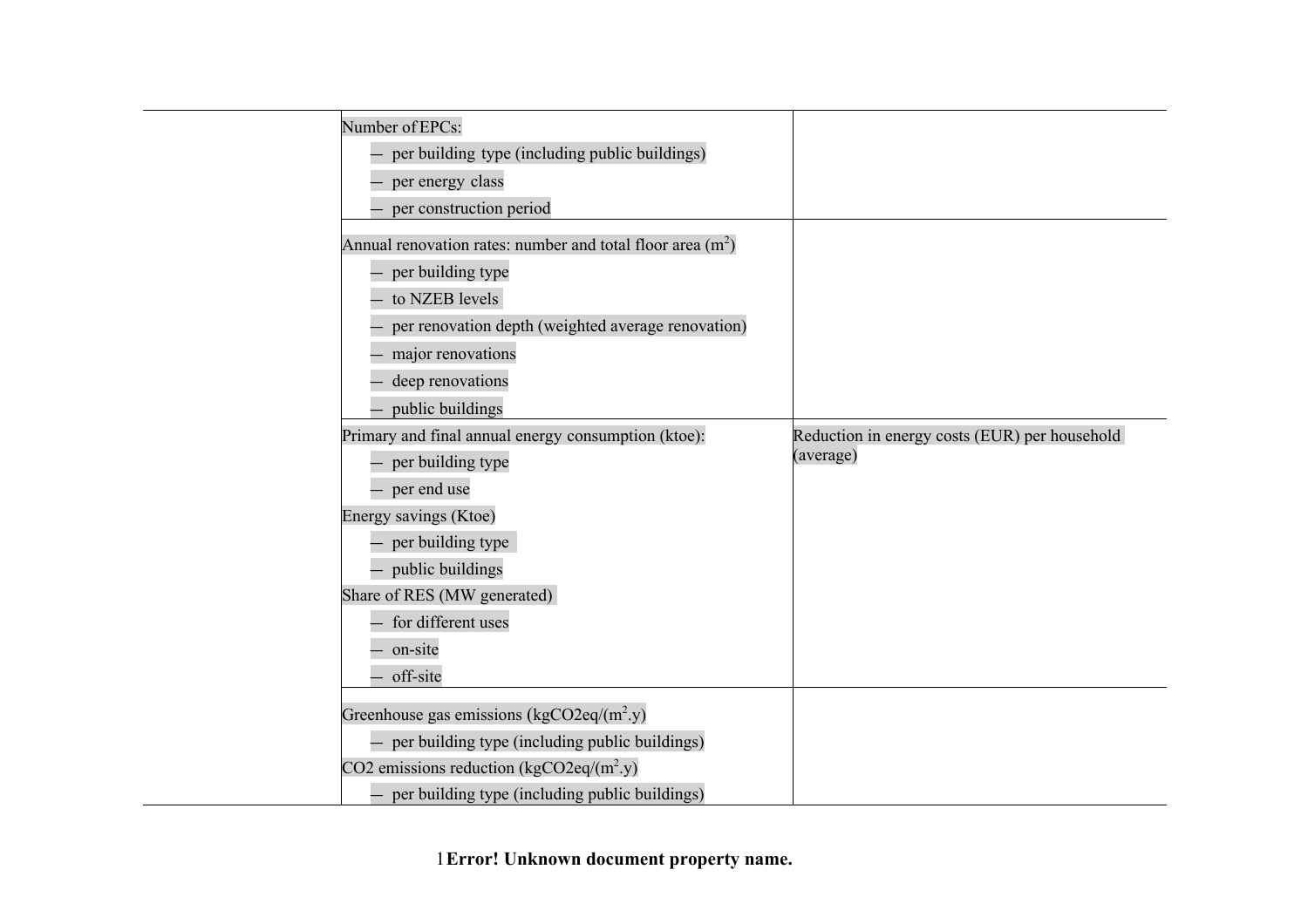| Market barriers and failures (description)                                                                        | Projections of the construction workforce     |
|-------------------------------------------------------------------------------------------------------------------|-----------------------------------------------|
| Split incentives                                                                                                  | Architects/engineers/skilled workers retired  |
| Capacity of construction and energy sector                                                                        | Architects/engineers/skilled workers entering |
| Administrative                                                                                                    | the market                                    |
| Financial                                                                                                         | Young people in the sector                    |
| Technical                                                                                                         | Women in the sector                           |
| Awareness                                                                                                         |                                               |
| Other                                                                                                             |                                               |
|                                                                                                                   |                                               |
| Number of                                                                                                         |                                               |
| <b>ESCOs</b>                                                                                                      |                                               |
| construction companies                                                                                            |                                               |
| architects and engineers                                                                                          |                                               |
| skilled workers                                                                                                   |                                               |
| one-stop-hops                                                                                                     |                                               |
| SMES in the construction/renovation sector                                                                        |                                               |
|                                                                                                                   |                                               |
| Energy poverty (definition)                                                                                       |                                               |
| % of people affected by energy poverty                                                                            |                                               |
| proportion of disposable household income spent on<br>energy                                                      |                                               |
| population living in inadequate dwelling conditions (e.g.<br>leaking roof) or with inadequate heating and cooling |                                               |
| - % of buildings in lowest energy classes                                                                         |                                               |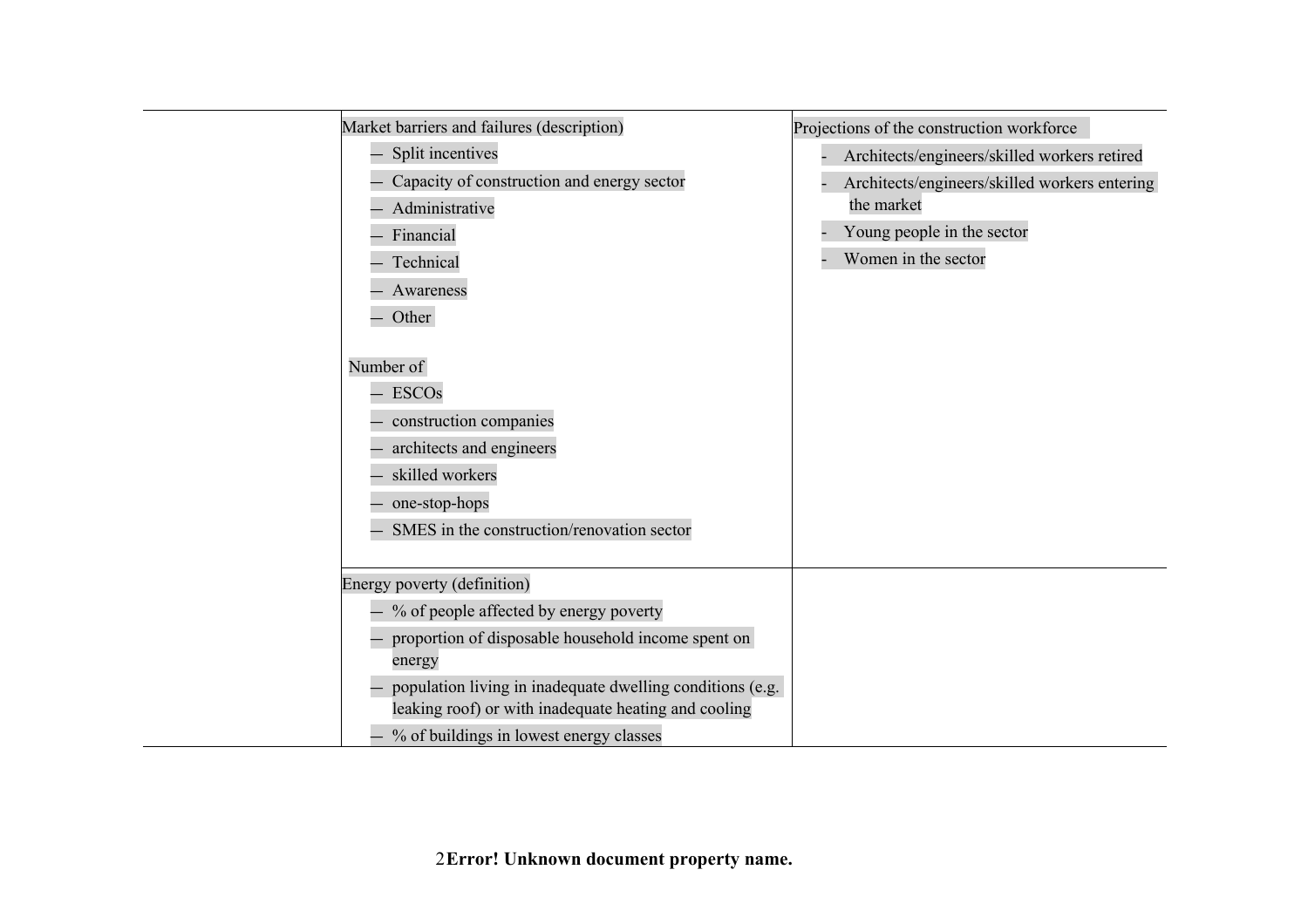|                                        | MEPS in place (description)<br>Number and total floor area of buildings renovated                                                                                                                                         |  |
|----------------------------------------|---------------------------------------------------------------------------------------------------------------------------------------------------------------------------------------------------------------------------|--|
|                                        | Primary energy factors<br>Per energy carrier<br>non-renewable primary energy factor<br>renewable primary energy factor<br>- total primary energy factor                                                                   |  |
|                                        | <b>NZEB</b> definition                                                                                                                                                                                                    |  |
|                                        | Cost-optimal minimum requirements for new and existing<br>buildings                                                                                                                                                       |  |
| (b) Roadmap for $2030$ ,<br>2040, 2050 | Annual renovation rates: number and total floor area $(m2)$<br>- per building type<br>- worst-performing<br>Expected share (%) of renovated buildings<br>- per building type<br>per renovation depth<br>major renovations |  |
|                                        | - to NZEB levels                                                                                                                                                                                                          |  |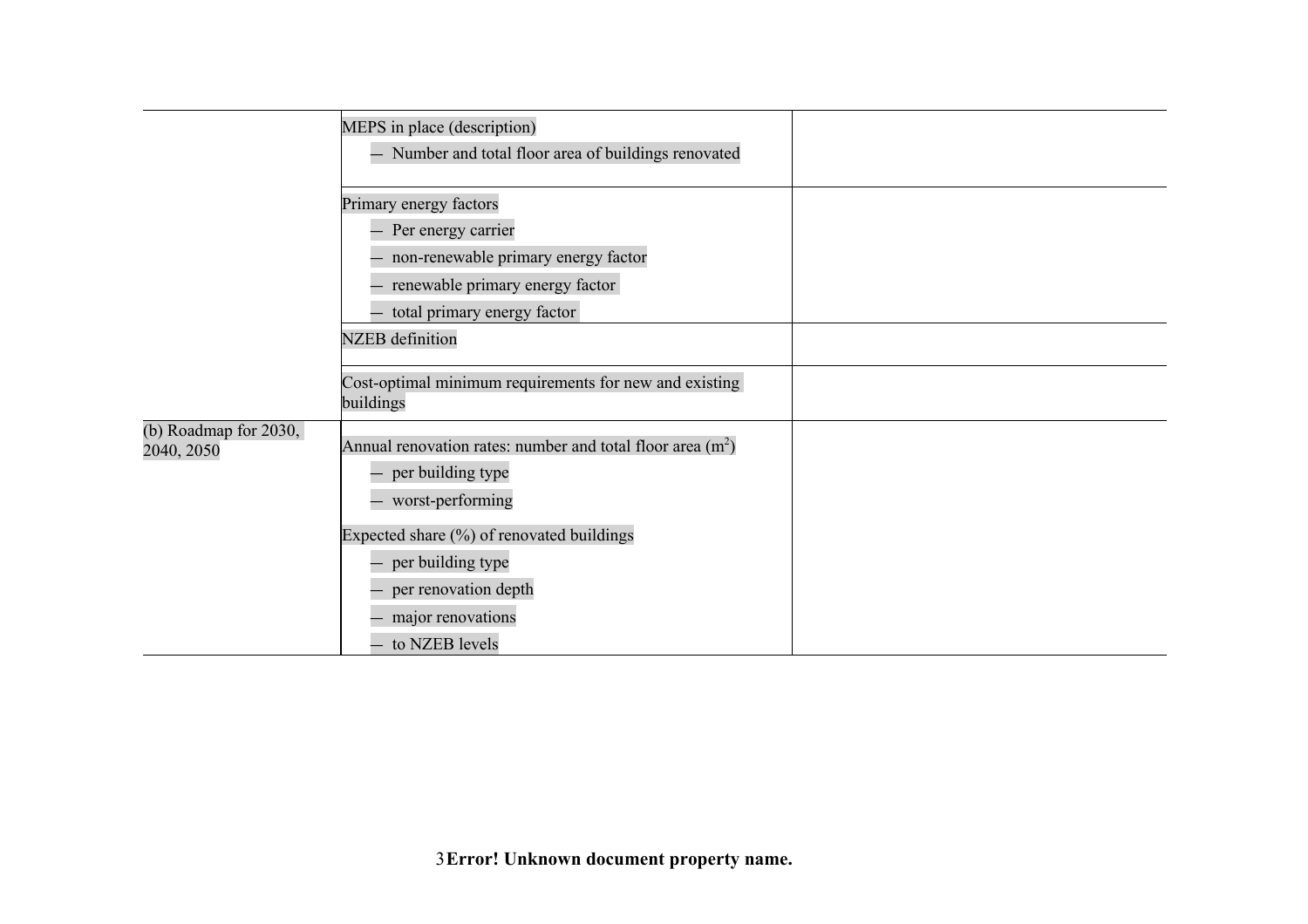| Expected primary and final annual energy consumption (ktoe):                                                                                  |                                |
|-----------------------------------------------------------------------------------------------------------------------------------------------|--------------------------------|
| per building type                                                                                                                             |                                |
| per end use                                                                                                                                   |                                |
| Share of RES (MW generated)                                                                                                                   |                                |
| - for different uses                                                                                                                          |                                |
| Expected energy savings                                                                                                                       |                                |
| - per building type                                                                                                                           |                                |
| Expected GHG emissions (kgCO2eq/(m <sup>2</sup> .y)                                                                                           |                                |
| - per building type                                                                                                                           |                                |
| Expected GHG emissions reduction $(\%)$                                                                                                       |                                |
| per building type                                                                                                                             |                                |
| Expected wider benefits for 2030, 2040 and 2050                                                                                               |                                |
| Increase of GDP (share and billion Euros)                                                                                                     |                                |
| Creation of new jobs                                                                                                                          |                                |
| % reduction of people affected by energy poverty                                                                                              |                                |
| Contribution to EED target (share and figure in ktoe, primary and Contribution to EED target (share and figure in ktoe,<br>final consumption) | primary and final consumption) |
| against the overall EE target                                                                                                                 | against Article 8 target       |
| Contribution to RED target (share, MW generated)                                                                                              |                                |
| against overall RES target                                                                                                                    |                                |
| against RES target for the building sector                                                                                                    |                                |
| Contribution to decarbonisation target (share and figure in                                                                                   |                                |
| $(kgCO2eq/(m^2.y))$                                                                                                                           |                                |
| against the overall decarbonisation target                                                                                                    |                                |
|                                                                                                                                               |                                |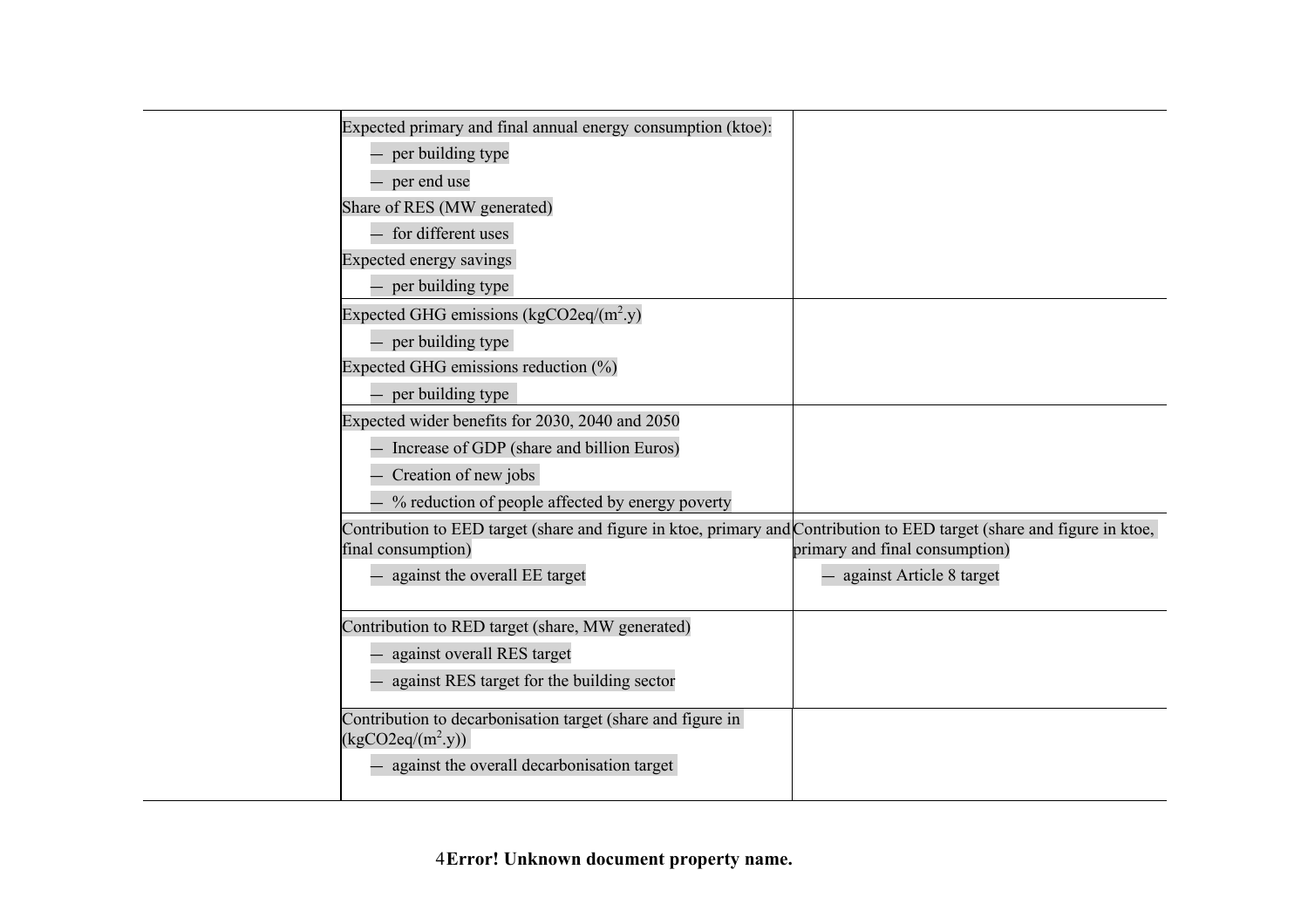| (c) Overview of         |  |
|-------------------------|--|
| implemented and planned |  |
| policies and measure    |  |

- Name of policy or measure
- Short description (precise scope and modalities of operation)
- Main objective
- Quantified objective
- Type of policy or measure \*
- $-$  Sector(s) affected \*\*
- Planned budget and funding sources
- Entities responsible for implementing the policy (including administrative resources and capacities)
- 
- Status of implementation
- 
- 
- Expected impact
- 
- Implementation period
- 
- Educational, training — Awareness

\*Separate options for: — Legislative — Economic — Fiscal

- 
- \*\* Separate options for:
	- worst-performing
	- energy poverty, social housing
	- public buildings
	- residential (single-family, multi family)
	- non-residential
	- industry
	- MEPS
	- RES
	- phase out fossil fuels in heating and cooling
	- one-stop-shops
	- building renovation passports
	- smart technologies
	- sustainable mobility in buildings
	- well-connected buildings, district approaches and communities
		- skills, training
		- awareness campaigns and advisory tools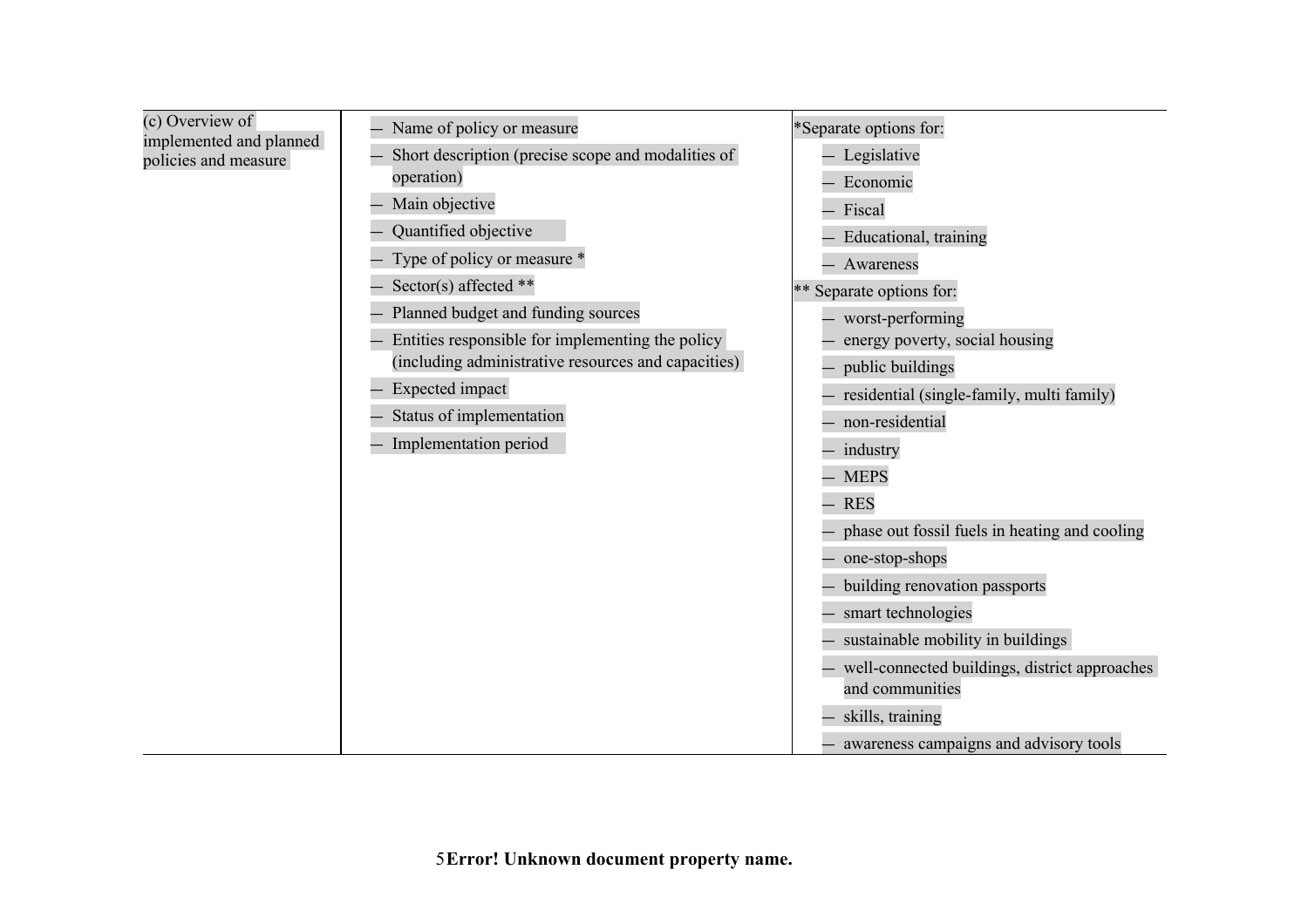| (c) Overview of planned<br>policies and measure                                                      | Same as above                                                                                                                                                                   | Same as above |
|------------------------------------------------------------------------------------------------------|---------------------------------------------------------------------------------------------------------------------------------------------------------------------------------|---------------|
| (d) Outline of the<br>investment needs, the<br>budgetary sources and the<br>administrative resources | Total investment needs for 2030, 2040, 2050 (million)<br>EUR)<br>Public investments (million EUR)<br>Private investments (million EUR)<br>Budgetary resources<br>Secured budget |               |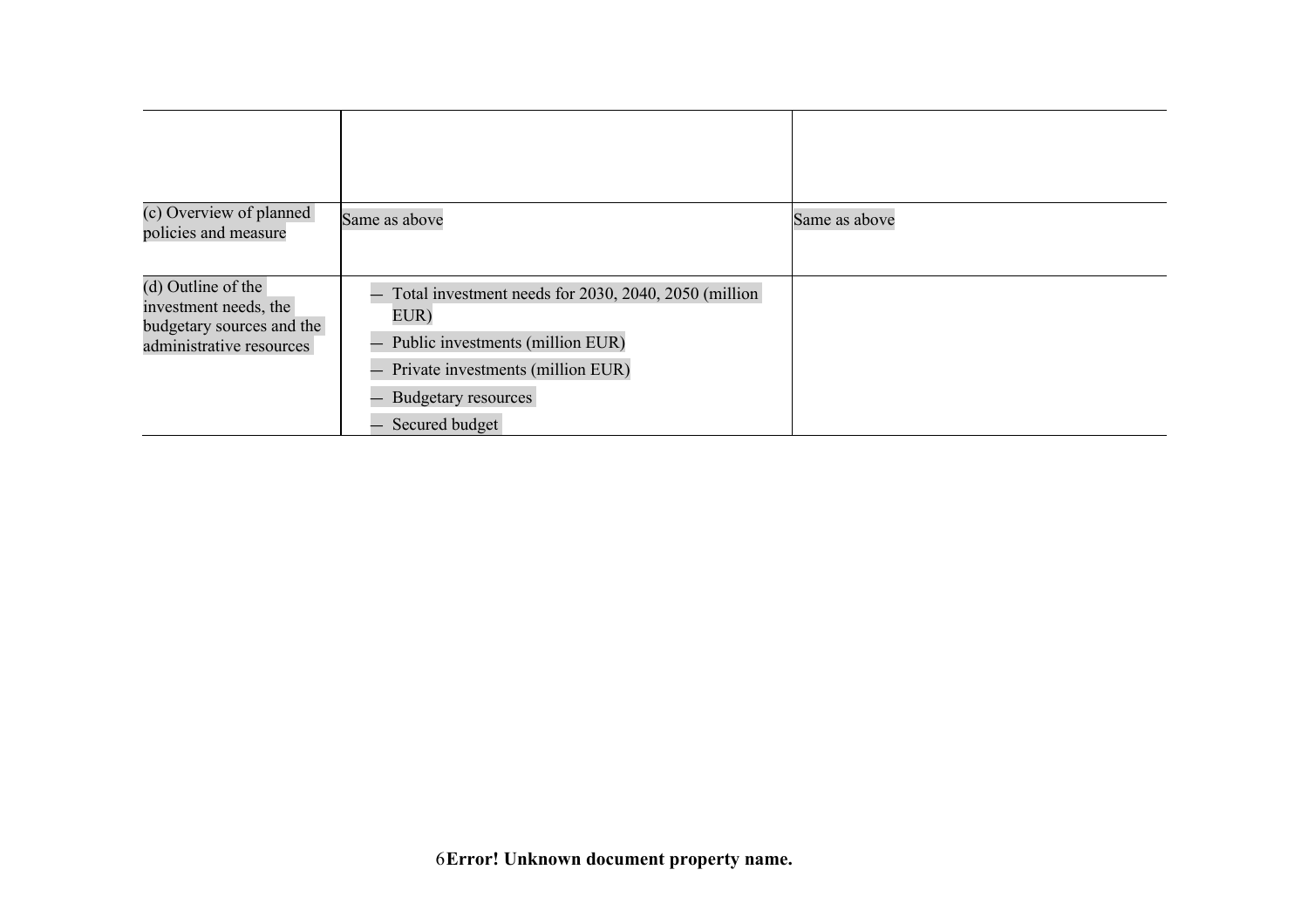# **ANNEX III**

## Benchmarks for the energy performance of zero emission buildings

(referred to in Article 2(1a))

The primary energy use of a zero emission building shall fulfil the benchmarks indicated in below table for the climatic zones of the European Union.

| EU Climatic zone <sup>3</sup> | Single-family<br>houses | Multi-family<br>houses | Office buildings     | Other<br>non-<br>residential |
|-------------------------------|-------------------------|------------------------|----------------------|------------------------------|
| Mediterranean                 | $\left[<65\right]$      | $\sqrt{5}$             | $\mathsf{K}\leq 100$ | $\sqrt{5}$                   |
|                               | kWh/(m2.y)              | kWh/(m2.y)             | kWh/(m2.y)           | kWh/(m2.y)                   |
| Oceanic                       | $\mathsf{I}$ $\leq 60$  | $\mathsf{I}$ $\leq 60$ | $\mathsf{K}\leq 100$ | $\mathsf{I}\leq 100$         |
|                               | kWh/(m2.y)              | kWh/(m2.y)             | kWh/(m2.y)           | kWh/(m2.y)                   |
| Continental                   | S                       | S                      | $\mathsf{I}\leq 100$ | $\overline{\text{S}}$        |
|                               | kWh/(m2.y)              | kWh/(m2.y)             | kWh/(m2.y)           | kWh/(m2.y)                   |
| Nordic                        | $\mathsf{I}\leq 100$    | $\mathsf{I}\leq 100$   | $\mathsf{K}\leq 100$ | $\sqrt{80}$                  |
|                               | kWh/(m2.y)              | kWh/(m2.y)             | kWh/(m2.y)           | kWh/(m2.y)                   |

The on-site renewable energy generation of a zero-emission building shall be at least equal to the primary energy use.

<sup>3</sup> Mediterranean: CY, HR, IT, EL, MT, ES, PT, Oceanic: BE, DK, IE, DE, FR, LU, NL, Continental: AT, BG, CZ, HU, PL, RO, SL, SK, Nordic: EE, FI, LV, LT, SE.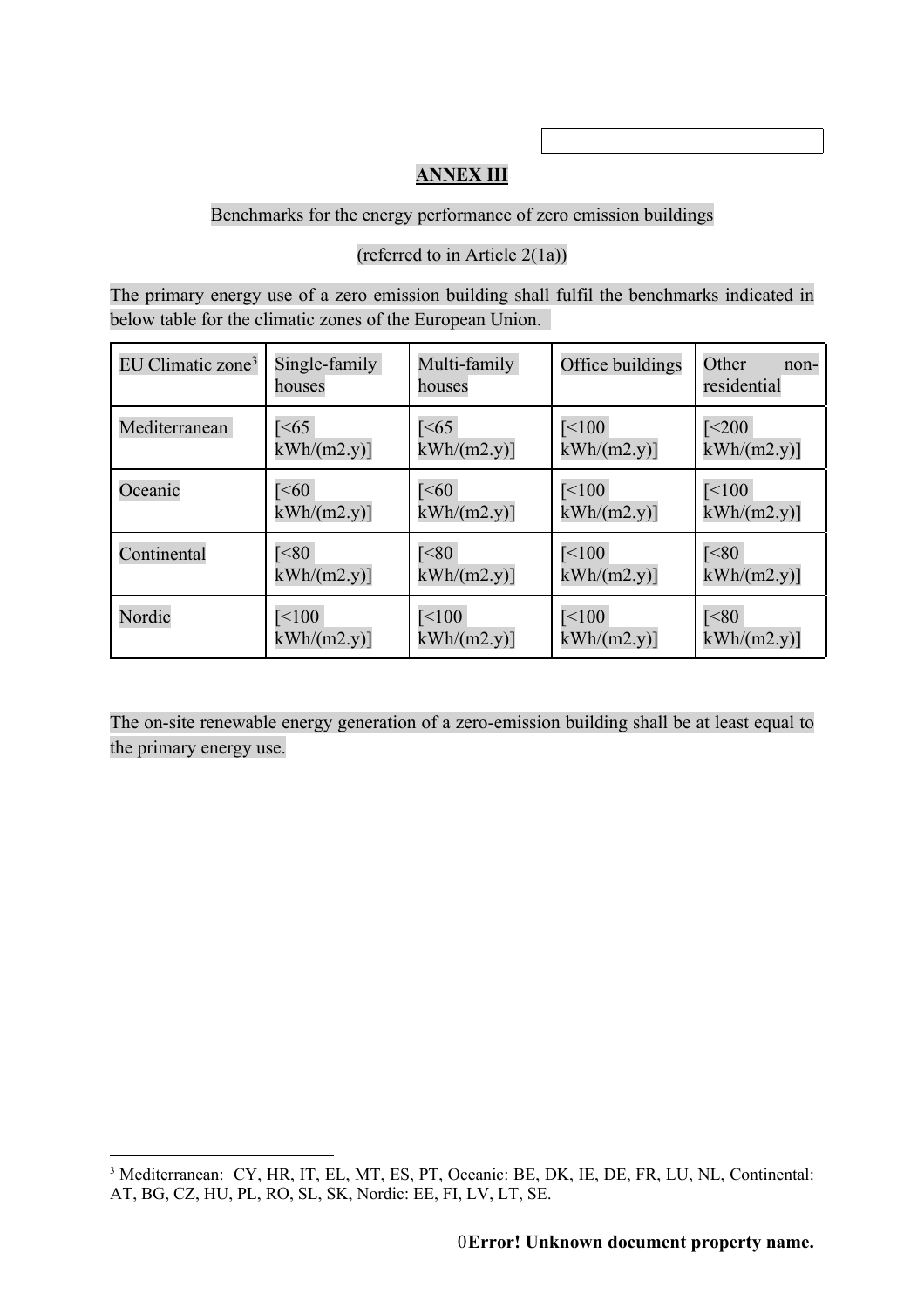$\bigvee$  2018/844 Art. 1.14 and Annex

# **ANNEX IV**

.2

### *COMMON GENERAL FRAMEWORK FOR RATING THE SMART READINESS OF BUILDINGS*

1. The Commission shall establish the definition of the smart readiness indicator and a methodology by which it is to be calculated, in order to assess the capabilities of a building or building unit to adapt its operation to the needs of the occupant and of the grid and to improve its energy efficiency and overall performance.

The smart readiness indicator shall cover features for enhanced energy savings, benchmarking and flexibility, enhanced functionalities and capabilities resulting from more interconnected and intelligent devices.

The methodology shall take into account features such as smart meters, building automation and control systems, self-regulating devices for the regulation of indoor air temperature, builtin home appliances, recharging points for electric vehicles, energy storage and detailed functionalities and the interoperability of those features, as well as benefits for the indoor climate condition, energy efficiency, performance levels and enabled flexibility.

2. The methodology shall rely on three key functionalities relating to the building and its technical building systems:

- (a) the ability to maintain energy performance and operation of the building through the adaptation of energy consumption for example through use of energy from renewable sources;
- (b) the ability to adapt its operation mode in response to the needs of the occupant while paying due attention to the availability of user-friendliness, maintaining healthy indoor climate conditions and the ability to report on energy use; and
- (c) the flexibility of a building's overall electricity demand, including its ability to enable participation in active and passive as well as implicit and explicit demand response, in relation to the grid, for example through flexibility and load shifting capacities.
- 3. The methodology may further take into account:
	- (a) the interoperability between systems (smart meters, building automation and control systems, built-in home appliances, self-regulating devices for the regulation of indoor air temperature within the building and indoor air quality sensors and ventilations); and
	- (b) the positive influence of existing communication networks, in particular the existence of high-speed-ready in-building physical infrastructure, such as the voluntary 'broadband ready' label, and the existence of an access point for multi-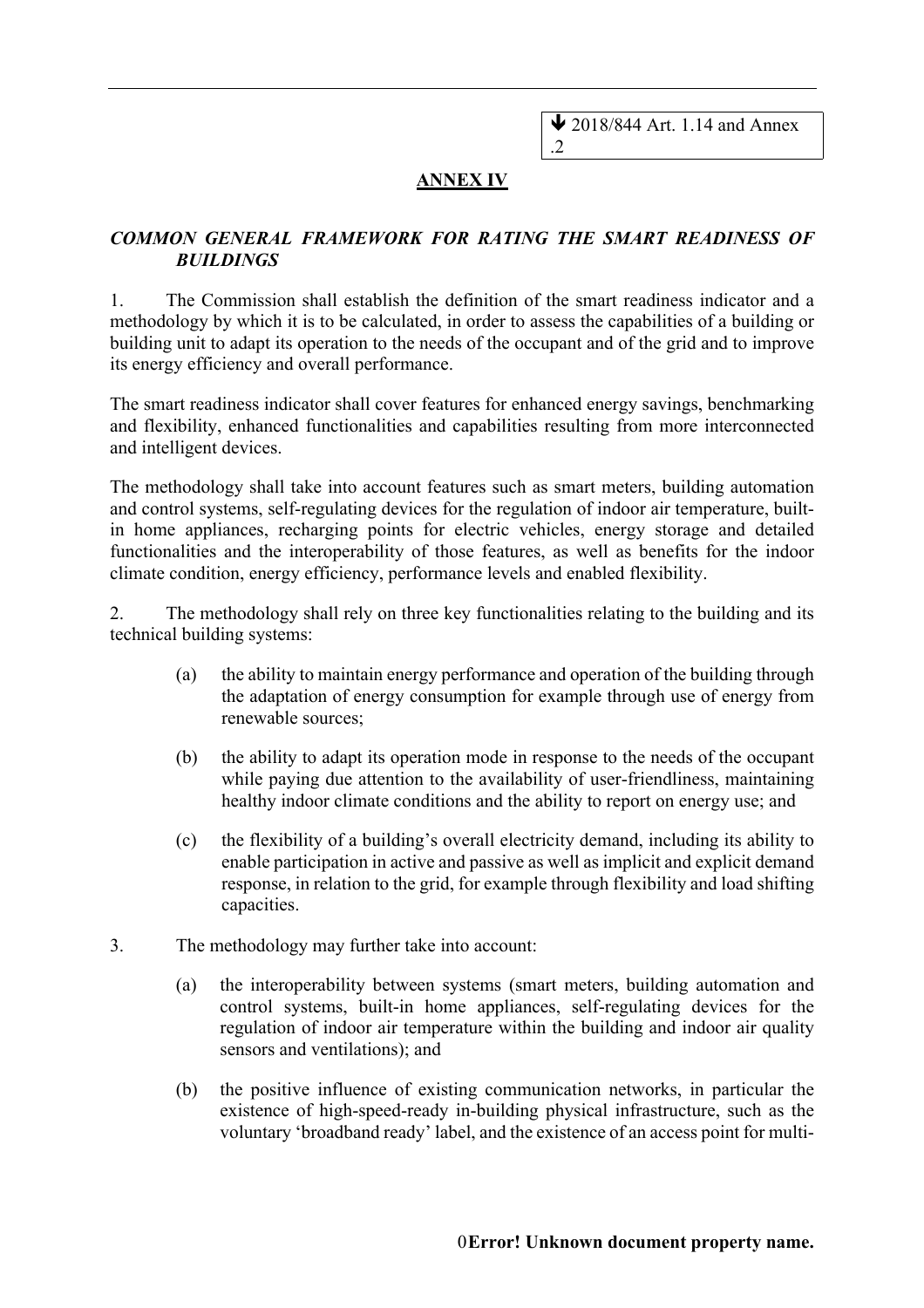dwelling buildings, in accordance with Article 8 of Directive 2014/61/EU of the European Parliament and of the Council4.

4. The methodology shall not negatively affect existing national energy performance certification schemes and shall build on related initiatives at national level, while taking into account the principle of occupant ownership, data protection, privacy and security, in compliance with relevant Union data protection and privacy law as well as best available techniques for cyber security.

5. The methodology shall set out the most appropriate format of the smart readiness indicator parameter and shall be simple, transparent, and easily understandable for consumers, owners, investors and demand-response market participants.

<sup>&</sup>lt;sup>4</sup> Directive 2014/61/EU of the European Parliament and of the Council of 15 May 2014 on measures to reduce the cost of deploying high-speed electronic communications networks (OJ L 155, 23.5.2014, p. 1).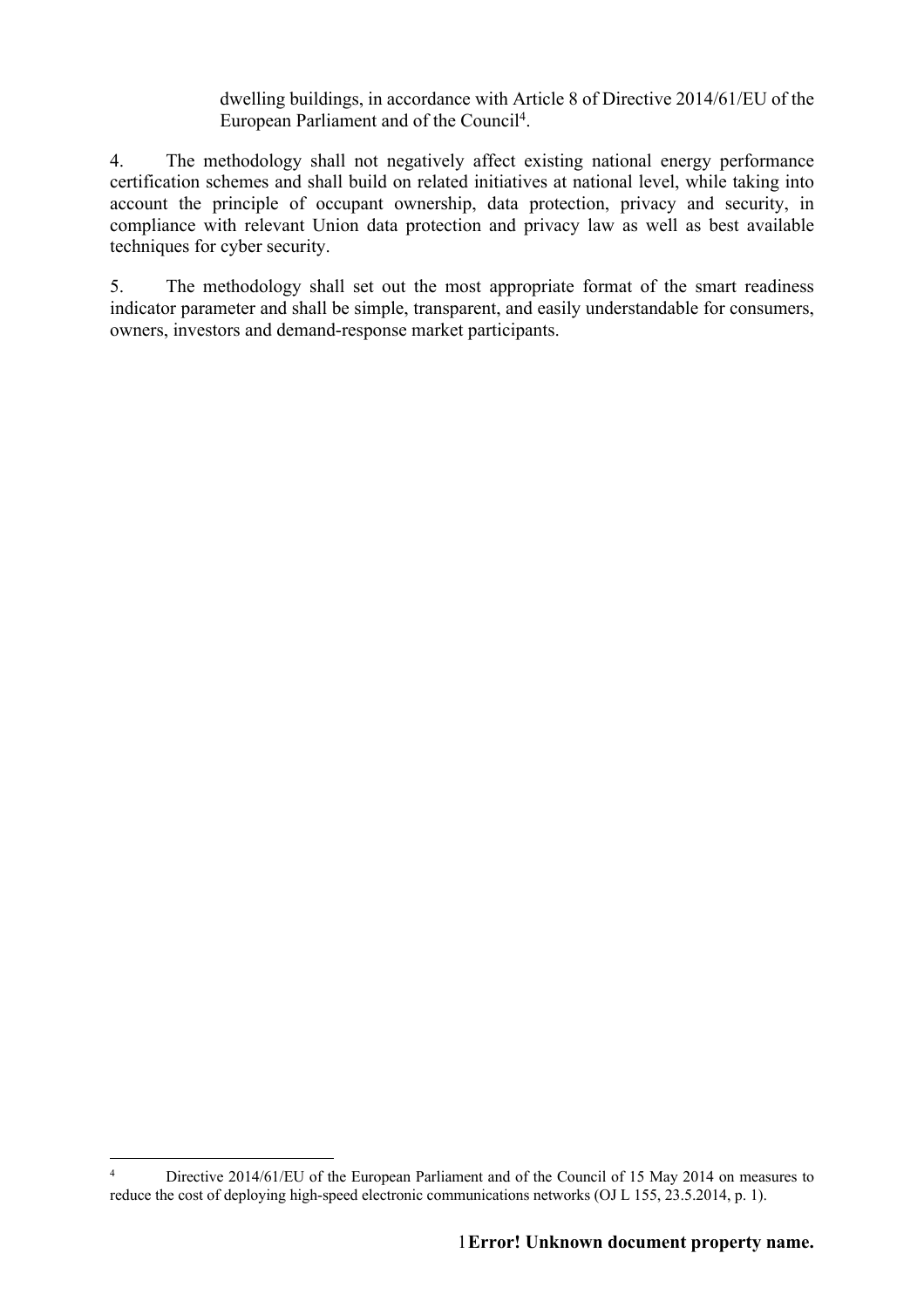$\bigvee$  2010/31/EU  $\rightarrow$  1 2018/844 Art. 1.14 and Annex .3(a)

# **ANNEX V**

#### *INDEPENDENT CONTROL SYSTEMS FOR ENERGY PERFORMANCE CERTIFICATES AND INSPECTION REPORTS*

#### 1. Definition of quality of energy performance certificate

Member states shall provide a clear definition of what is considered a valid energy performance certificate.

The definition of a valid energy performance certificate shall ensure:

The competent authorities or bodies to which the competent authorities have delegated the responsibility for implementing the independent control system shall make a random selection of all the energy performance certificates issued annually and subject them to verification. The sample shall be of a sufficient size to ensure statistically significant compliance results.

#### The verification shall be based on the options indicated below or on equivalent measures:

- (a) validity check of the input data (including on-site checks) of the building used to issue the energy performance certificate and the results stated in the certificate;
- (b) validity of the calculations;
- (c) a maximum deviation for the energy performance of a building, preferably expressed by the numeric indicator of primary energy use (kWh/m2 year.
- (d) minimum number of elements differing from default or standard values
- (b) check of the input data and verification of the results of the energy performance certificate, including the recommendations made;
- (c) full check of the input data of the building used to issue the energy performance certificate, full verification of the results stated in the certificate, including the recommendations made, and on-site visit of the building, if possible, to check correspondence between specifications given in the energy performance certificate and the building certified.

Member States may include additional elements in the definition of a valid energy performance certificate, such as maximum deviation for specific input data values.

2. Quality of EPC control system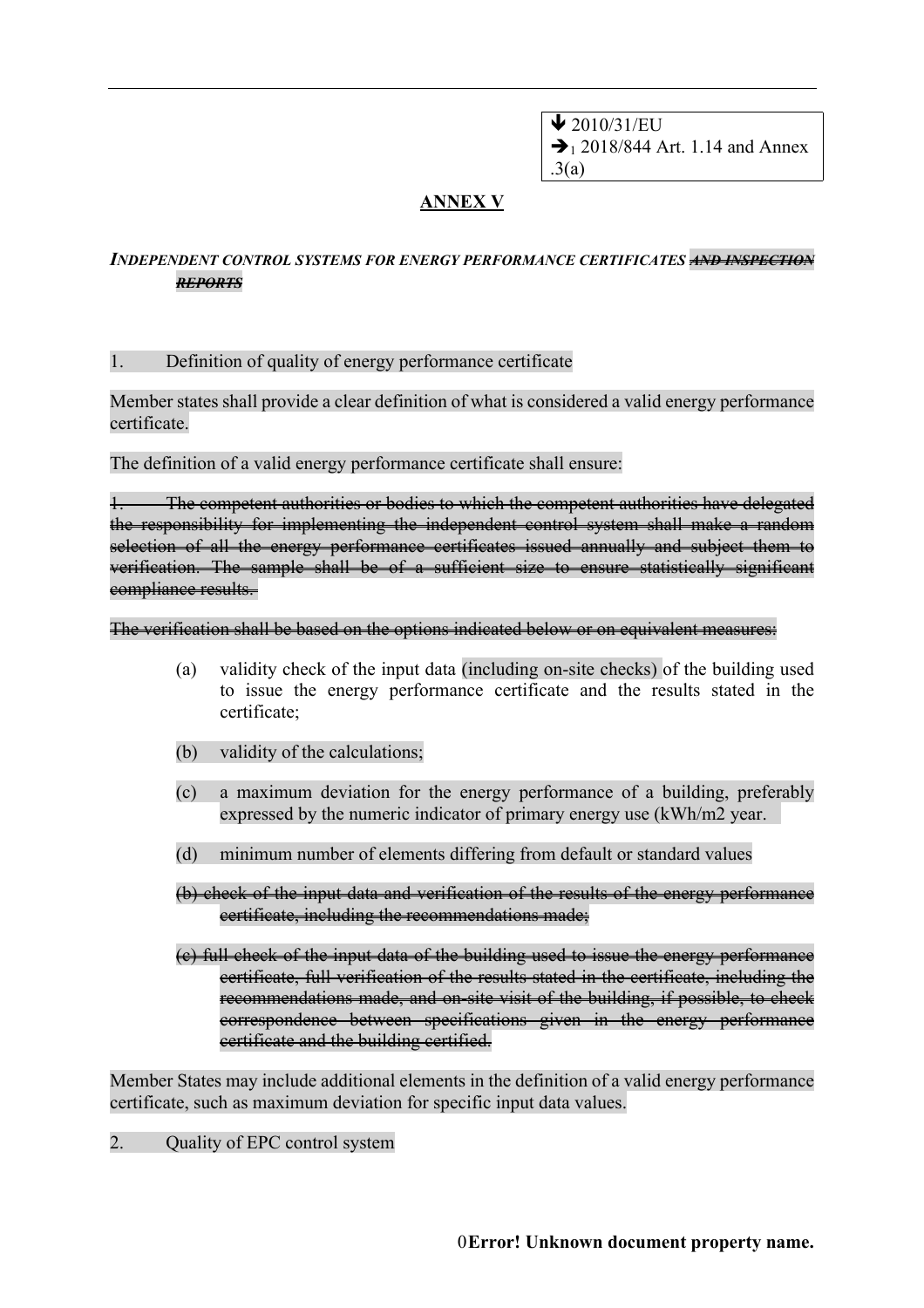3. The competent authorities or bodies to which the competent authorities have delegated the responsibility for implementing the independent control system shall make a random selection of at least a statistically significant percentage of all the inspection reports issued annually and subject those reports to verification. Member States must provide a clear definition of the quality objectives and the level of statistical confidence that the energy performance certificate framework should achieve. At least, the independent control system shall ensure 90% of valid issued energy performance certificates with a statistical confidence of 95% for the evaluated period, which must not exceed one year.

The level of quality and the level of confidence must be measured using random sampling and must account for all elements provided in the definition of a valid energy performance certificate. Member States shall require third-party verification for the evaluation of at least 25% of the random sample when the independent control systems have been delegated to nongovernmental bodies.

The validity of the input data must be verified with information provided by the independent expert. Such information may include product certificates, specifications or building plans that include details on the performance of the different elements included in the energy performance certificate.

The validity of the input data must be verified by on-site visits in at least 10% of the energy performance certificates that are part of the random sampling used to assess the overall quality of the scheme.

In addition to the minimum random sampling to determine the overall level of quality, Member States may use different strategies to specifically detect and target poor quality in energy performance certificates with the objective to improve the overall quality of the scheme. Such targeted analysis cannot be used as the basis to measure the overall quality of the scheme.

Member Stats shall deploy pre-emptive and reactive measures to ensure the quality of the overall energy performance certificate framework. Measures may include: additional training for independent experts, targeted sampling, obligation to re-submit energy performance certificates, proportional fines and temporary or permanent bans for experts.

Where information is added to a database it shall be possible for national authorities to identify the originator of the addition, for monitoring and verification purposes.

### 4. Availability of energy performance certificates

The independent control system must verify the availability of energy performance certificates to prospective buyers and tenants in order to ensure that it is possible to consider the energy performance of the building in their decision to buy or rent.

The independent control system must verify the visibility of the EPC rating in advertising media.

### 5. Treatment of building typologies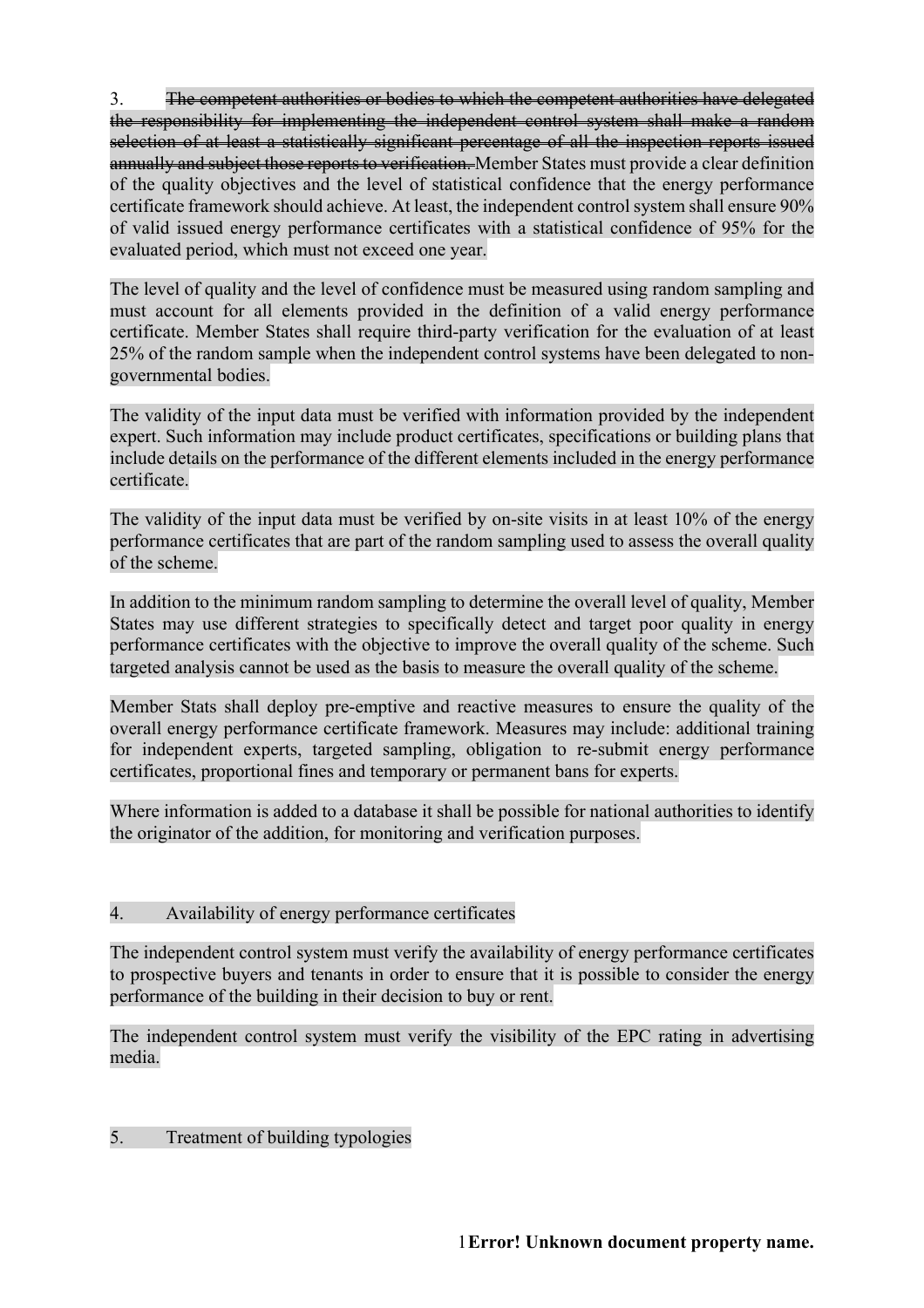The independent control system must account for different building typologies, particularly for those building typologies that are most prevalent in the real estate market, such as single residential, multi-residential, offices or retail.

#### 6. Public disclosure

Member States must regularly publish, on the national database on energy performance certificates, at least the following information on the quality system:

- (a) Definition of quality in energy performance certificates
- (b) Quality objectives for the energy performance certificate scheme
- (c) Results of the quality assessment, including number of certificates evaluated and relative size to the total number of issued certificates in the given period (per typology)
- (d) Contingency measures to improve the overall quality of energy performance certificates

 $\bigvee$  2018/844 Art. 1.14 and Annex .3(b)

Where information is added to a database it shall be possible for national authorities to identify the originator of the addition, for monitoring and verification purposes.

 $\bigvee$  2010/31/EU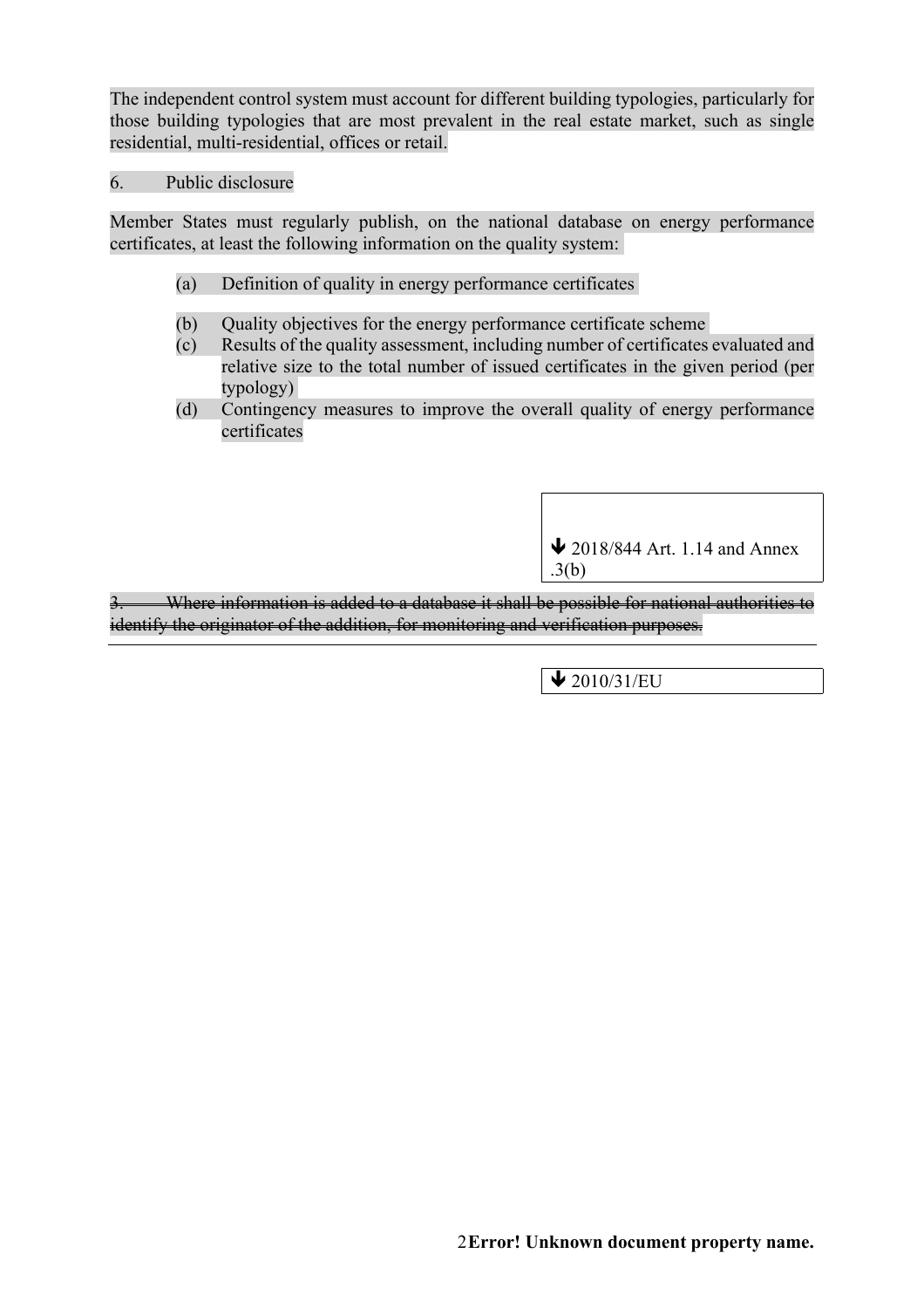# **ANNEX IV**

#### *COMPARATIVE METHODOLOGY FRAMEWORK TO IDENTIFY COST-OPTIMAL LEVELS OF ENERGY PERFORMANCE REQUIREMENTS FOR BUILDINGS AND BUILDING ELEMENTS*

The comparative methodology framework shall enable Member States to determine the energy and emission performance of buildings and building elements and the economic aspects of measures relating to the energy and emission performance, and to link them with a view to identifying the cost-optimal level.

The comparative methodology framework shall be accompanied by guidelines outlining how to apply this framework in the calculation of cost-optimal performance levels.

The comparative methodology framework shall allow for taking into account use patterns, outdoor climate conditions and their future changes according to best available climate science, investment costs, building category, maintenance and operating costs (including energy costs and savings), earnings from energy produced, where applicable, and disposal costs, where applicable. It should be based on relevant European standards relating to this Directive.

The Commission shall also provide:

- guidelines to accompany the comparative methodology framework; these guidelines will serve to enable the Member States to undertake the steps listed below,
- information on estimated long-term energy price developments.

For the application of the comparative methodology framework by Member States, general conditions, expressed by parameters, shall be laid down at Member State level.

The comparative methodology framework shall require Member States to:

- define reference buildings that are characterised by and representative of their functionality and geographic location, including indoor and outdoor climate conditions. The reference buildings shall cover residential and non-residential buildings, both new and existing ones,
- define energy efficiency measures to be assessed for the reference buildings. These may be measures for individual buildings as a whole, for individual building elements, or for a combination of building elements,
- assess the final and primary energy need and resulting emissions of the reference buildings and the reference buildings with the defined energy efficiency measures applied,
- calculate the costs (i.e. the net present value) of the energy efficiency measures (as referred to in the second indent) during the expected economic lifecycle applied to the reference buildings (as referred to in the first indent) by applying the comparative methodology framework principles.

By calculating the costs of the energy efficiency measures during the expected economic lifecycle, the cost-effectiveness of different levels of minimum energy performance requirements is assessed by the Member States. This will allow the determination of costoptimal levels of energy performance requirements.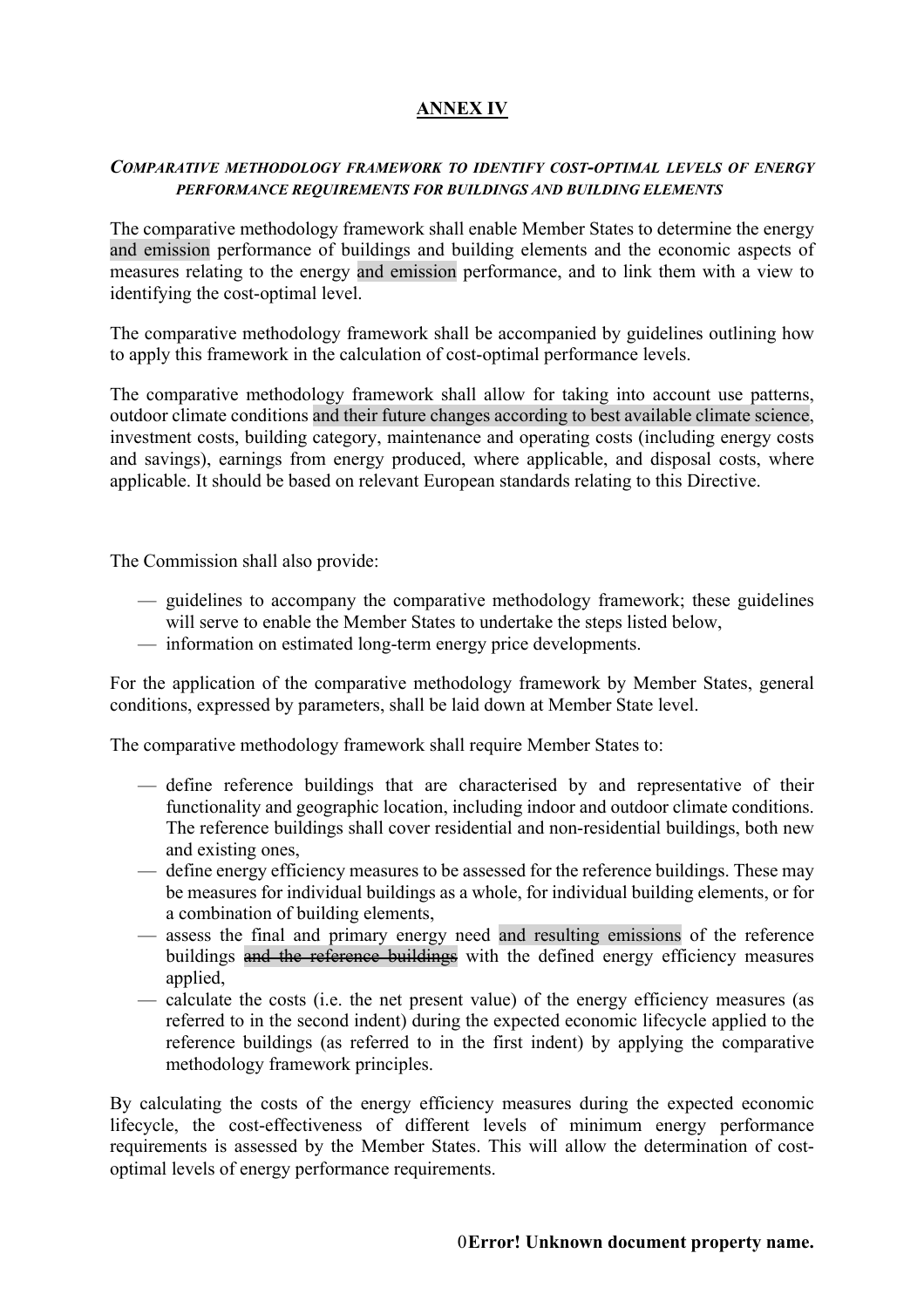### **ANNEX V**

#### *Template for energy performance certificates (referred to in Article 11)*

1. On its front page, the EPC must display at least the following elements:

- (a) the energy performance class
- (b) the calculated annual primary energy use in  $kwh(m^2 year)$
- (c) the calculated annual energy consumption in kWh or MWh
- (d) renewable energy production in kWh or MWh
- (e) renewable energy in % of energy use
- (f) operational greenhouse gas emissions (kg  $CO2/(m^2 \text{ year})$ )
- (g) the greenhouse gases emission class (if applicable)

2. In addition, the energy performance certificate must include at least the following indicators:

- (a) energy use, peak load, size of generator or system, main energy carrier and main type of element for each of the uses: heating, cooling, ventilation and in-built lighting
- (b) renewable energy produced on site, main energy carrier and type of renewable energy source;
- (c) a yes/no indication whether a calculation on whole life carbon emissions has been carried out for the building;
- (d) the value of the whole life carbon emissions (if available);
- (e) a yes/no indication whether a Building Renovation Passport is available for the building;
- (f) the average U-value for the opaque elements of the building envelope;
- (g) the average U-value for the transparent elements of the building envelope;
- (h) type of most common transparent element (e.g. double glazed window);
- (i) results of the analysis on overheating risk (if available);
- (j) the presence of fixed sensors that monitor the levels of Indoor Air Quality;
- (k) the presence of fixed controls that respond to the levels of Indoor Air Quality;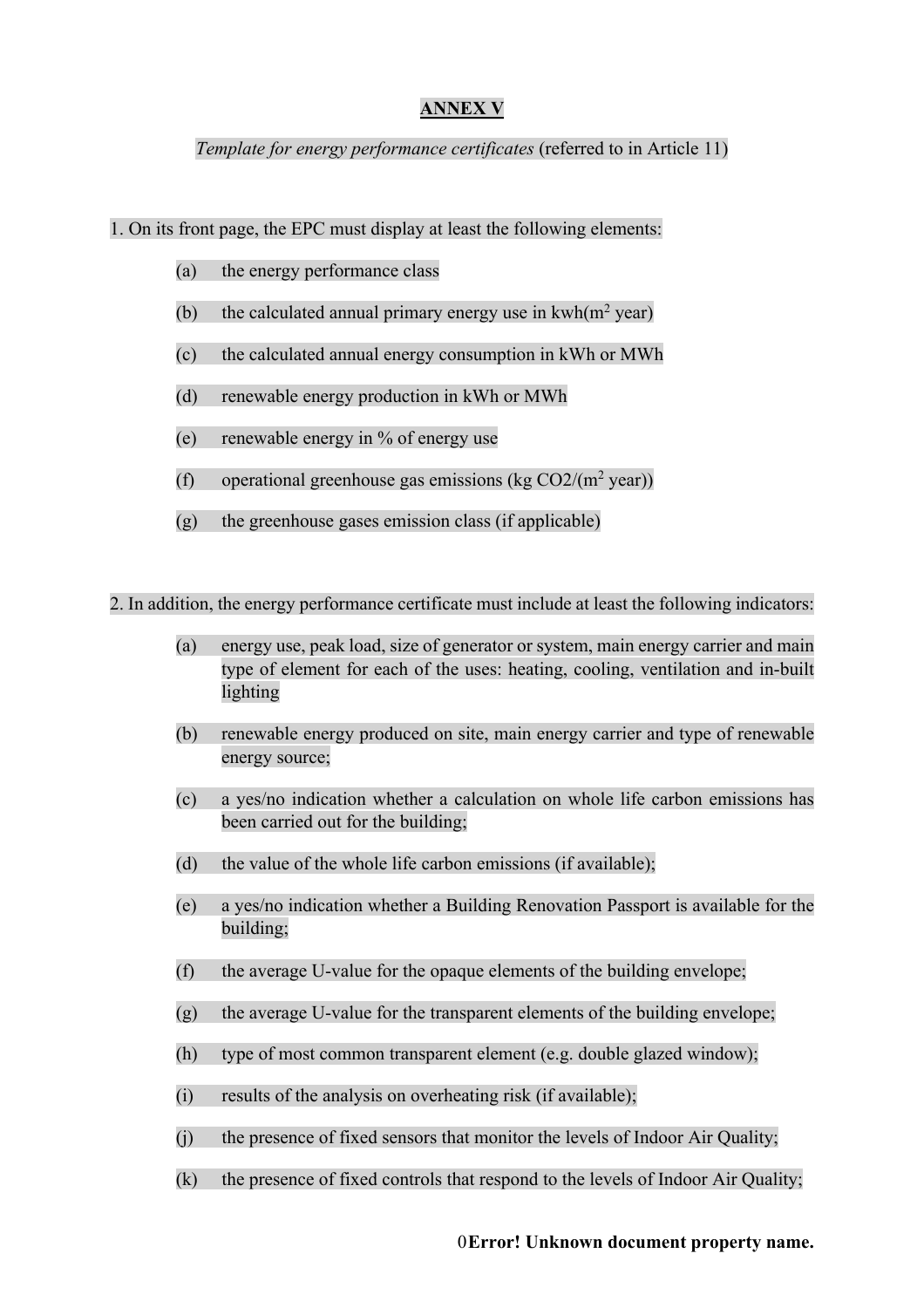- (l) number and type of charging points for electric vehicles;
- (m) the presence, type and size of energy storage systems;
- (n) feasibility of adapting the heating system to operate at more efficient temperature settings;
- (o) feasibility of adapting the cooling system to operate at more efficient temperature settings.

3. The energy performance may additionally contain the following voluntary indicators:

a) Measured energy consumption

The EPC must include the following links with other initiatives if these apply in the relevant Member State:

(a) A yes/no indication whether an SRI assessment has been carried out for the building

- (b) The value of the SRI assessment (if available)
- (c) A yes/no indication whether a Digital Building Logbook is available for the building